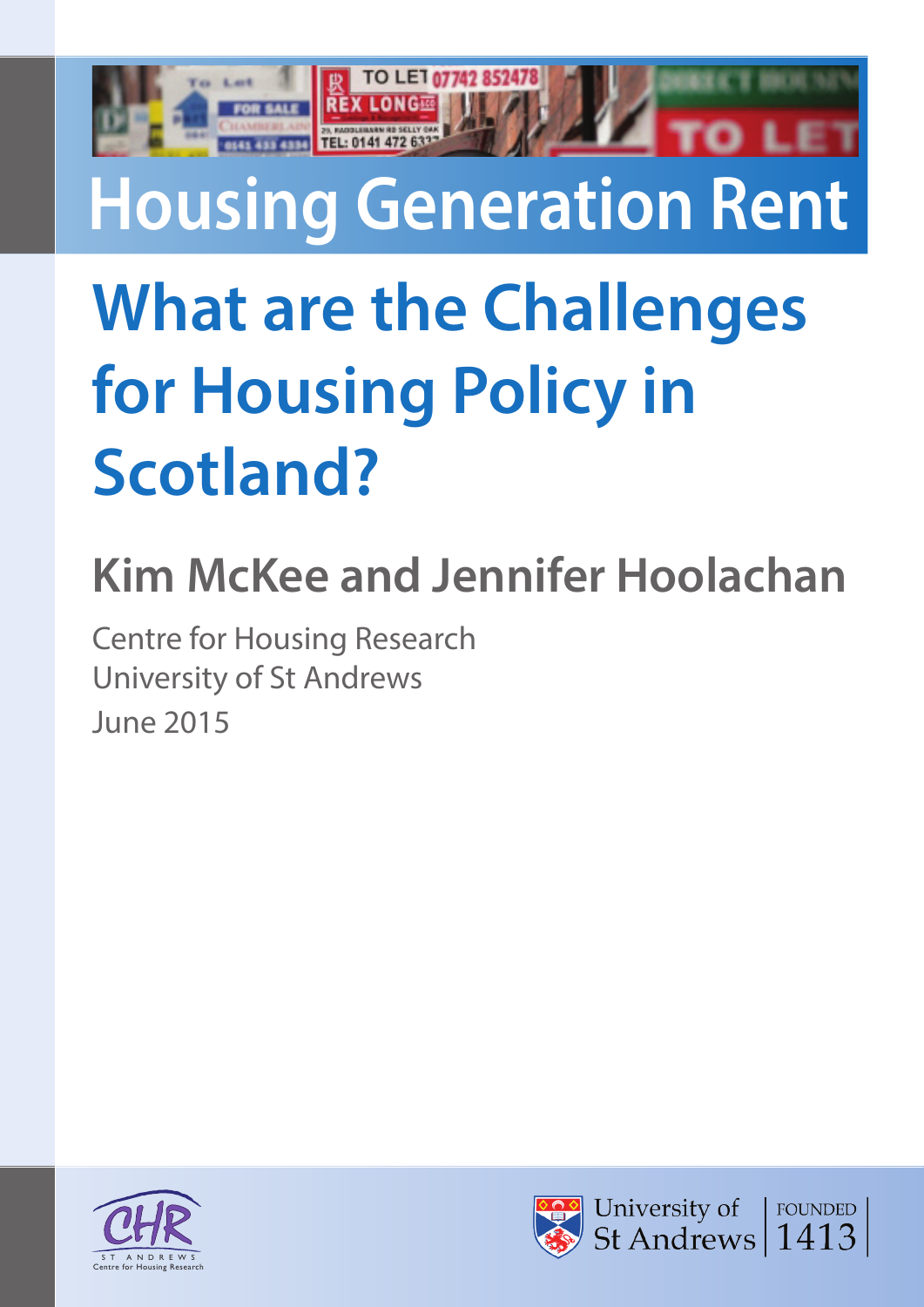## **Contents**

| Acknowledgements                                                                                                                                                                                                                            |                                  |
|---------------------------------------------------------------------------------------------------------------------------------------------------------------------------------------------------------------------------------------------|----------------------------------|
| <b>Executive Summary</b>                                                                                                                                                                                                                    | $\overline{2}$                   |
| The Policy Context                                                                                                                                                                                                                          | 3                                |
| <b>Research Objectives and Methodology</b>                                                                                                                                                                                                  | 9                                |
| <b>Findings</b><br>There is No Alternative<br>Challenges Faced in the PRS<br>Diverse Experiences in the PRS<br>When the PRS is no Longer an Option<br>The Significance of Location<br>The Interweaving of Housing, the Economy and Politics | 15<br>17<br>22<br>27<br>29<br>32 |
| Conclusions                                                                                                                                                                                                                                 | 34                               |
| References                                                                                                                                                                                                                                  | 37                               |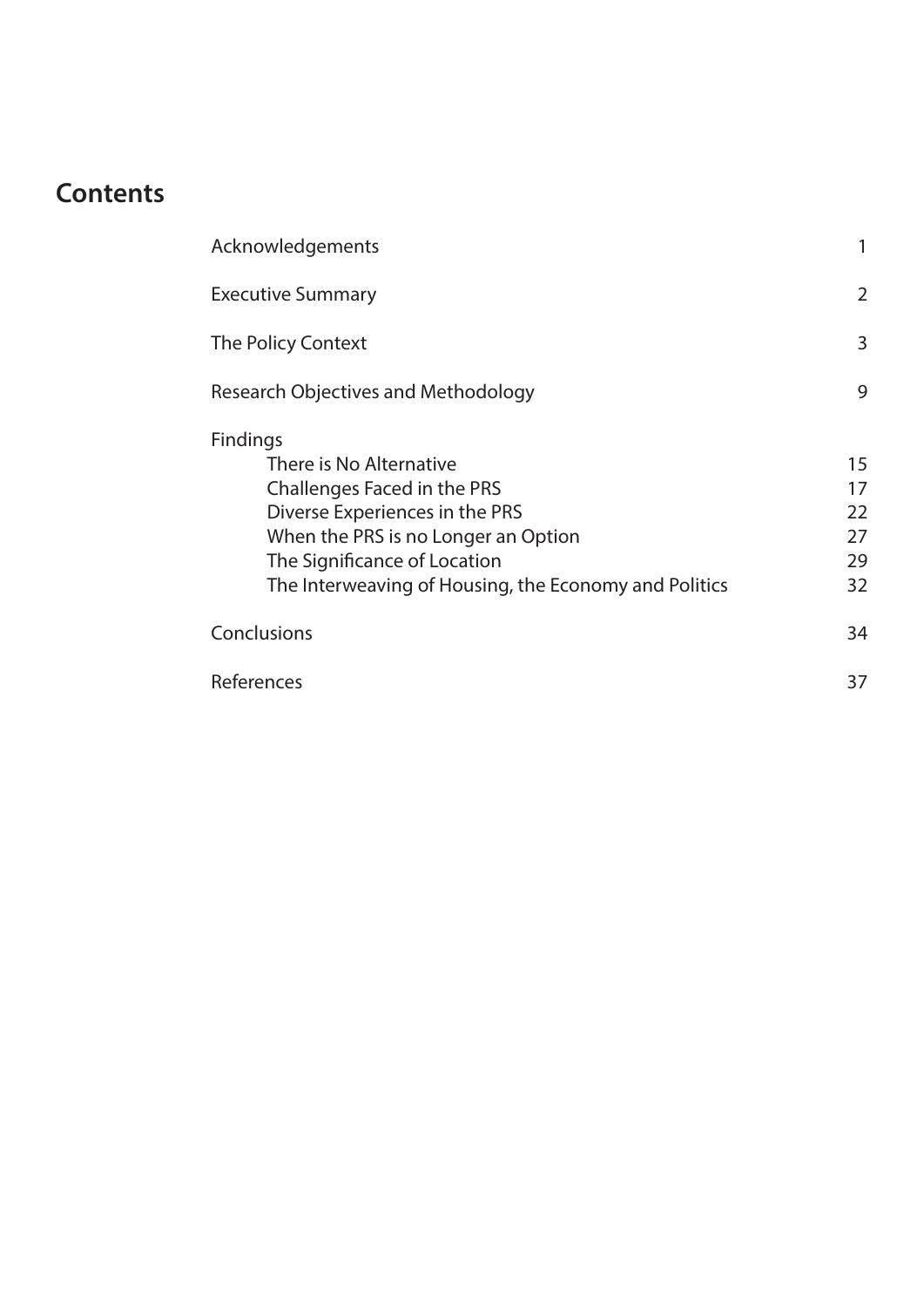### **Acknowledgements**

This study: Housing 'Generation Rent': what are the challenges for housing policy in Scotland? was funded by a small grant from the Carnegie Trust for the Universities of Scotland.

Thanks to all those individuals and organisations that participated in the research, and to those who offered comments on an earlier draft. All views expressed reflect those of the authors.

For further information about the project and any publications emerging from it please contact the report author:

Dr Kim McKee Director, Centre for Housing Research University of St Andrews

Email: km410@st-andrews.ac.uk Twitter: @kim\_mckee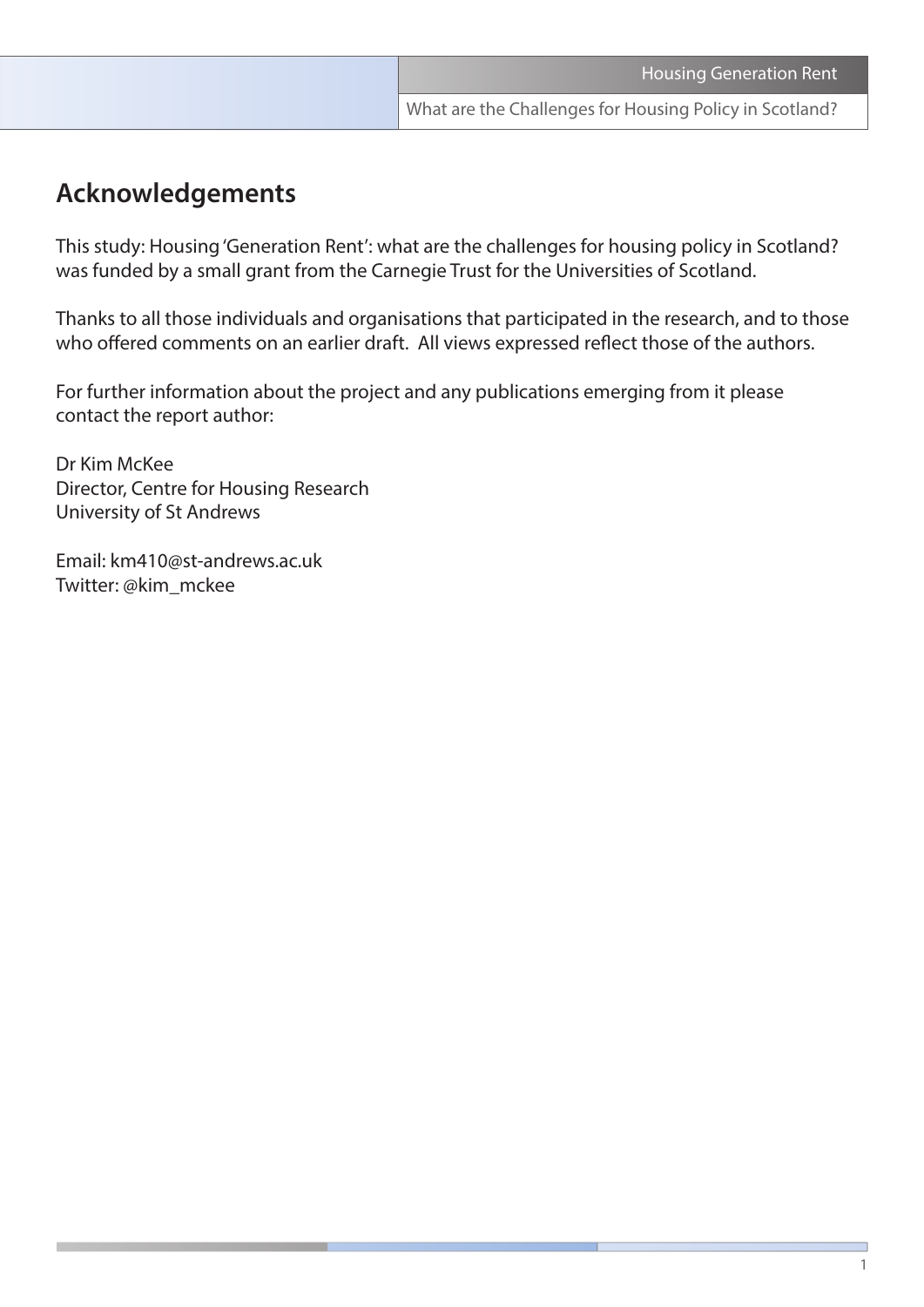## **Executive Summary**

Funded by the Carnegie Trust for the Universities of Scotland, this qualitative research study investigated the challenges facing 'Generation Rent'. It situated young people's housing experiences within the broader social, economic and political context in Scotland. Semistructured interviews were conducted with 19 key actors drawn from housing policy and practice communities at the local and national scale. The project identified 7 key findings:

- The housing problems faced by young people cannot be understood in isolation from the wider economic and social context. **Youth (un)employment and parental support substantially determine an individual's housing 'success'** in becoming a homeowner or accessing a private rented sector (PRS) property at the higher end of the market.
- **The PRS is unaffordable for many young people**. This is the case across the whole of Scotland but is mostly problematic in 'hotspot' areas such as Aberdeen, Edinburgh and St Andrews. There are few incentives for landlords to keep their rent levels down due to high demand in certain locations. Some landlords may be reliant on rental income to cover their housing costs and therefore cannot afford to reduce rent levels.
- Low-income households, especially those reliant on social security benefits, are vulnerable in the PRS. They are likely to be unable to meet their full housing costs and some resort to **using food banks, living in fuel poverty and/or using payday loan companies to avoid rent arrears**.
- The **flexibility** of the PRS may be attractive to young professionals, students and migrant/ seasonal workers but even within these populations, **problems of affordability persist**. It is assumed that these groups do not want to settle down in a particular location for lengthy periods, whereas often they cannot afford to remain.
- The **insecurity** offered through short assured tenancies is problematic for some young people, especially those with children, who wish to **create a home and put down roots in their community**.
- Young people's housing and labour market experiences vary by place. Housing affordability, supply, quality and infrastructure as well as job and educational opportunities **substantially differ between and within urban and rural locations**. Understanding the micro-geographies of housing markets is important in explaining differential experiences amongst young people.
- Whilst the **attractiveness and positive benefits** of the PRS were recognised, it was nonetheless acknowledged it was not a **suitable tenure for all** young people. Landlord rights must be taken into account but not at the expense of tenant wellbeing.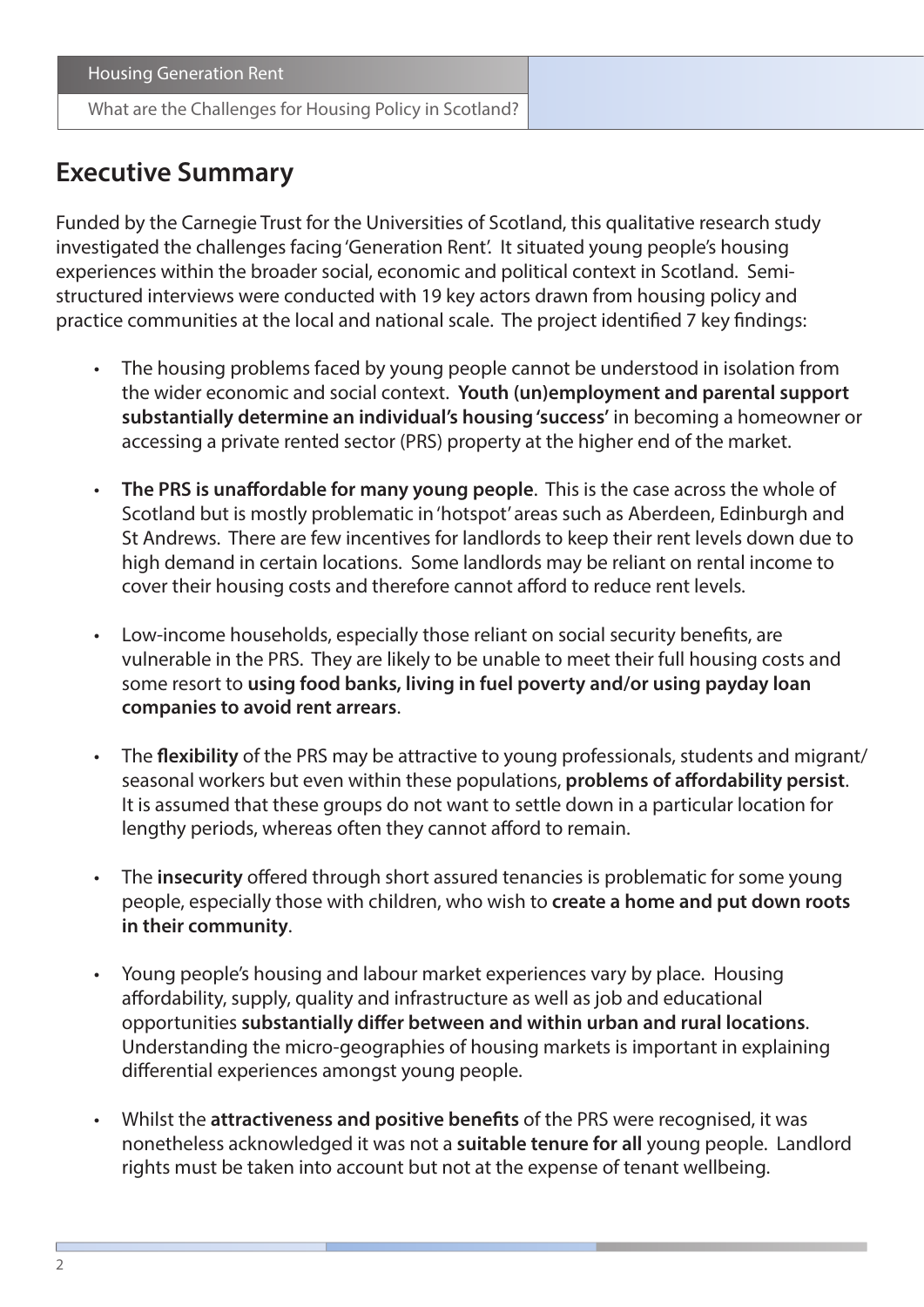## **The Policy Context**

#### *Generation Rent*

The term 'Generation Rent' has been used to describe young people aged 16 to 30 who are increasingly being excluded from homeownership and social housing, leaving them to rely on the private rented sector (PRS) to meet their housing needs (McKee, 2012). Latterly, this age range has been extended to include young people up to and including the age of 35 (McKee, 2015; Rugg and Quilgars, 2015) reflecting the increasing extension of 'youth'. Youth scholars have traditionally conceptualised the transition from childhood to adulthood as being marked by three significant milestones (Molgat, 2007):

- The transition from education to employment
- The transition from living with parents to living in one's own home
- The transition from being a single person to forming a family

Whilst these transitions were originally conceived as linear and operating in parallel, this has come under challenge. Indeed, transitioning through this period now involves nonlinearity and fragmentation (Furlong et al., 2003), reversibility (Molgat, 2007) and, significantly, an increasingly prolonged amount of time (Andres and Adamuti-Trache, 2008). For example, young people may leave school for a job and then subsequently return to education; they may leave the parental home and return at a later time; and they may delay parenthood or form a family and then divorce.

Within Housing Studies, these transitional experiences have been constructed in terms of 'pathways' depicting common housing journeys experienced by young people. Such pathways incorporate different tenures, household sizes and the ability of parents to provide housing assistance (Clapham et al., 2012). Recent research highlights that young people's housing pathways now involve increasing amounts of time living at home with their parents or moving into the PRS (Clapham et al., 2012; McKee, 2015; Moore, 2013). Several economic and political factors have contributed to this situation. The 2007 global financial crisis had a huge impact on housing markets and resulted in more conservative financial lending policies. In particular, the necessity for larger mortgage deposits makes it more difficult for young people to get on the housing ladder. Research by the National Housing Federation (2010) highlighted that based on a 20 per cent deposit a 21-year old who regularly saves, receives no additional support, and has no children, will be 43 years old before being able to buy (cited in Clapham et al., 2012). Therefore, for many young people, homeownership has become a goal that may not be obtainable until later life, if indeed at all. In addition, those young people wishing to live in the social rented sector (SRS) increasingly find that they cannot access this housing sector either. This is due to the shrinking social housing stock, largely through Right-To-Buy sales, over the past 35 years which has resulted in the existing stock being prioritised for those deemed to be the most vulnerable in society (Pattison, Diacon and Vine, 2010; Pearce and Vine, 2014). Therefore those young people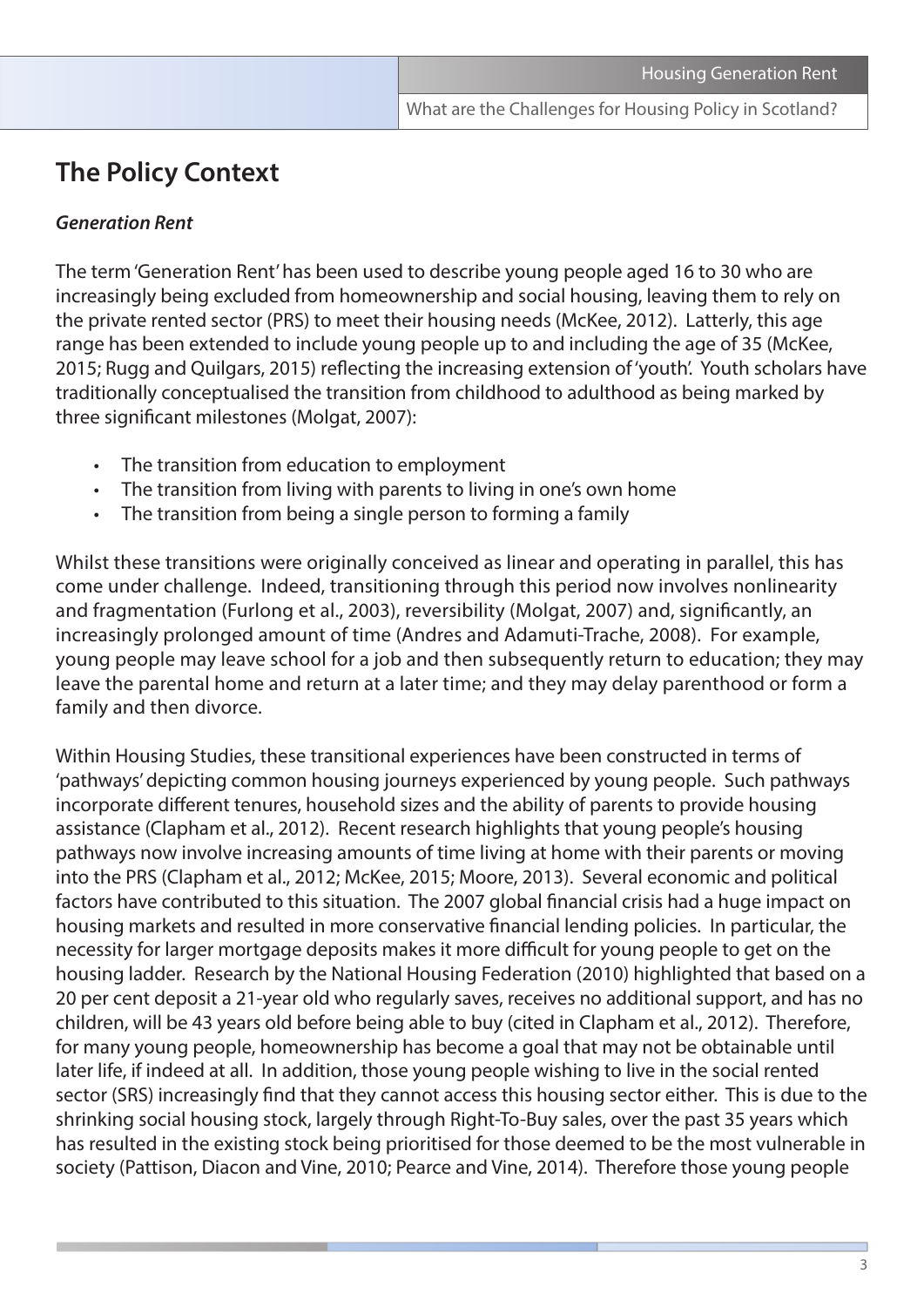#### What are the Challenges for Housing Policy in Scotland?

seeking to access the SRS because they regard social housing as a positive 'choice' may find their aspirations being similarly frustrated (ECOTEC 2009).

Despite being 'priced out' research suggests young people continue to aspire to become homeowners (McKee, 2015). This is not only to meet their immediate needs for 'shelter', but reflects the way in which housing has become commodified and viewed as a financial asset and safety-net for later life (Lowe. et al., 2012; McKee, 2012). Relatedly, homeownership has come to be regarded as a status symbol (Allen, 2008; Clegg, Coulter and Edwards, 2007; McKee, 2011) and more cost-effective compared to the PRS (Edwards, 2005). Moreover, homeownership is perceived to provide a means of security as households have a greater deal of control over their living arrangements compared to other tenures (Monk, Williams and Whitehead, 2011). Control has also been cited as a reason for individuals wishing to live in the SRS rather than the PRS, due to variances in tenancy arrangements. Although social housing does not provide an economic investment in the same way as homeownership, it has been found to facilitate the creation of a stable and secure home without the risks and expense associated with owner-occupation (Smith, Albanese and Truder, 2014). Furthermore, many young people who have been raised in the SRS seek to stay in this tenure in adulthood due to its familiarity (Clapham et al., 2012). Overall, therefore, young people have many reasons for aspiring to live in either the owner-occupied or social rented housing.

The decline in homeownership and social renting amongst young people has paved the way for a growing PRS. Between 2005 and 2009, the number of households living in the sector across the UK grew by one million and this growth is expected to continue (Pattison, Diacon and Vine, 2010). The increase in landlords has been facilitated through Buy-To-Let mortgage schemes, and 'reluctant' or 'accidental landlords' who have been unable to sell their homes (Robertson, Little and Simpson, 2014). Whilst the sector is beneficial in providing flexible tenancy agreements that may be suitable for particular groups of young people (Edwards, 2005), such flexibility can be counteracted by insecurity as tenants may find themselves having to leave their home if a landlord chooses not to renew their lease (Edwards 2005; Smith, Albanese and Truder, 2014).

One group that is susceptible to vulnerability in the PRS are those who have previously been homeless. Shelter's 'Sustain' project investigated the experiences of formerly homeless individuals living in the PRS and the report written by Smith, Albanese and Truder (2014) highlighted challenges. Briefly, these included:

- Poor conditions including damp and infestation
- People living in properties that were too small to meet their needs
- Expensive rents and difficulties in paying housing costs
- Increasing debt
- Relationship problems between landlord and tenant
- Lack of support to resolve problems
- Detrimental impact on mental health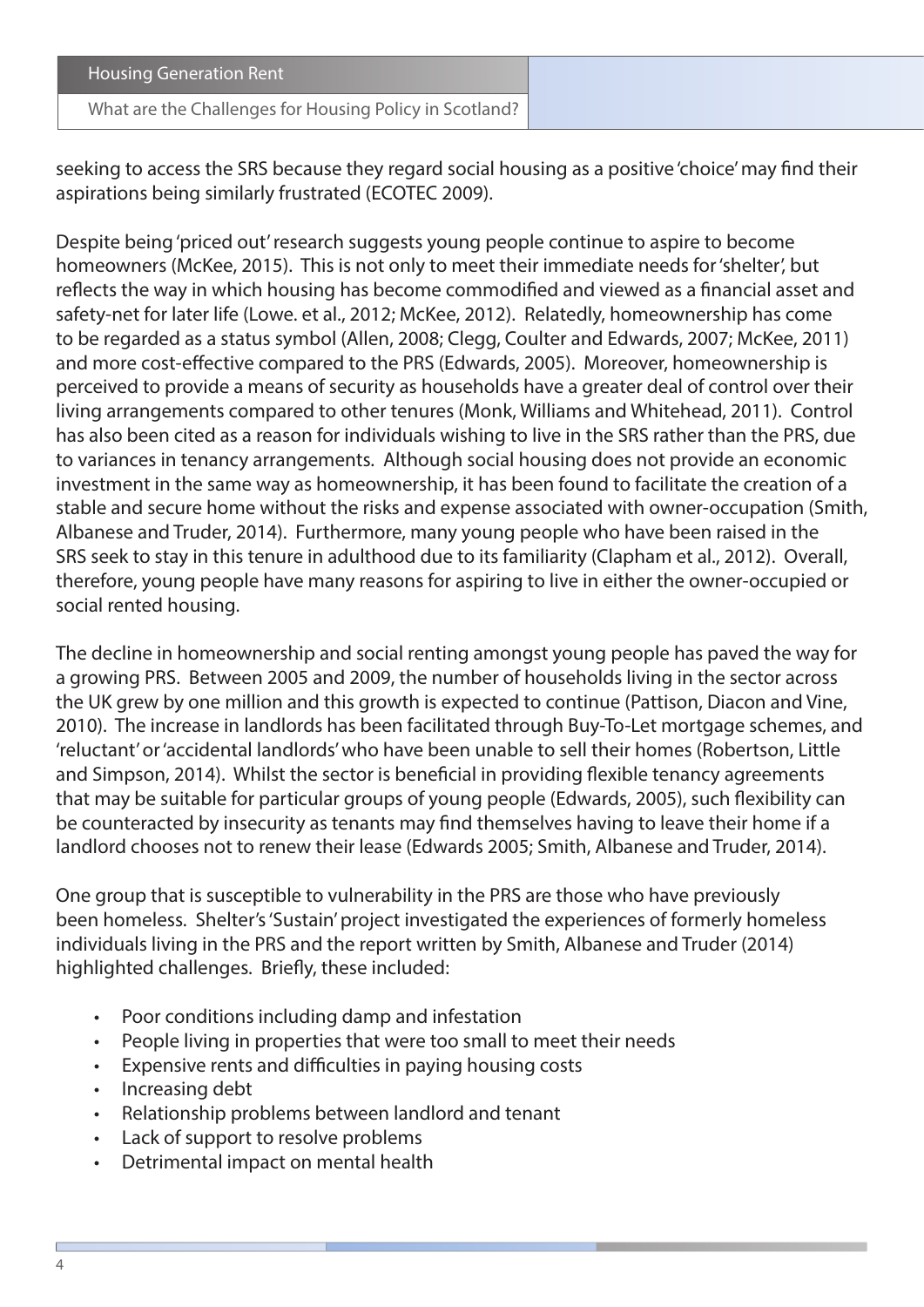These problems are not specific to formerly homeless households although it is acknowledged that low-income households are more vulnerable to these conditions. This is because those on low incomes have fewer choices within the PRS and are forced to live in properties at the bottom end of the market. Since they usually have no alternative, they are more susceptible to exploitative landlords who may unfairly manage their tenants and not necessarily take responsibility for improving the conditions of their properties (Smith, Albanese and Truder, 2014). Nonetheless, local authorities across Scotland are increasingly investing in Private Sector Leasing Schemes as a way of including the PRS in the Housing Options approach for accommodating homeless households. By taking over the management of these properties, it is possible to overcome some of these problems and for the PRS to be a viable and sustainable option for vulnerable groups. Moreover, research also questions the suitability of the PRS for young families as the short-assured tenancy structure means tenants may have to move frequently, which can have adverse consequences for children's schooling and kinship bonds (Edwards, 2005).

#### *The Private Rented Sector in Scotland*

Whilst the rise of 'Generation Rent' has been witnessed in the UK, and indeed internationally, there are some particular 'Scottish' issues worthy of further exploration. As Table 1 highlights the PRS has more than doubled in Scotland since 1999. This is significant given Scotland's traditionally large social rented sector in UK terms. The figures below also indicate a stagnation in levels of owner-occupation and declining SRS during the same period.

|                | 1999 | 2006 | 2013 |
|----------------|------|------|------|
| Owner-occupied |      | 66   |      |
| Social Housing |      |      |      |
| Private Rented |      |      |      |
| Other          |      |      |      |

#### **Table 1: Tenure change in Scotland, 1999-2013**

Source: CASD 2014

Not only is Scotland's housing tenure structure distinctive, but so too are its housing policies (McKee and Phillips, 2012). Housing policy is devolved from the UK Government in Westminster to the Scottish Parliament, providing Scotland with its own powers to shape the housing sector in line with its own political ideologies and socio-economic context. Welfare policies such as Housing Benefit and the Bedroom Tax however remain reserved powers, which present challenges for the Scottish Government in negotiating these policy areas to achieve its goals. Ongoing constitutional change means the package of devolved versus reserved powers will change further over the forthcoming years, a point returned to later in this section (Muir and McKee, 2015).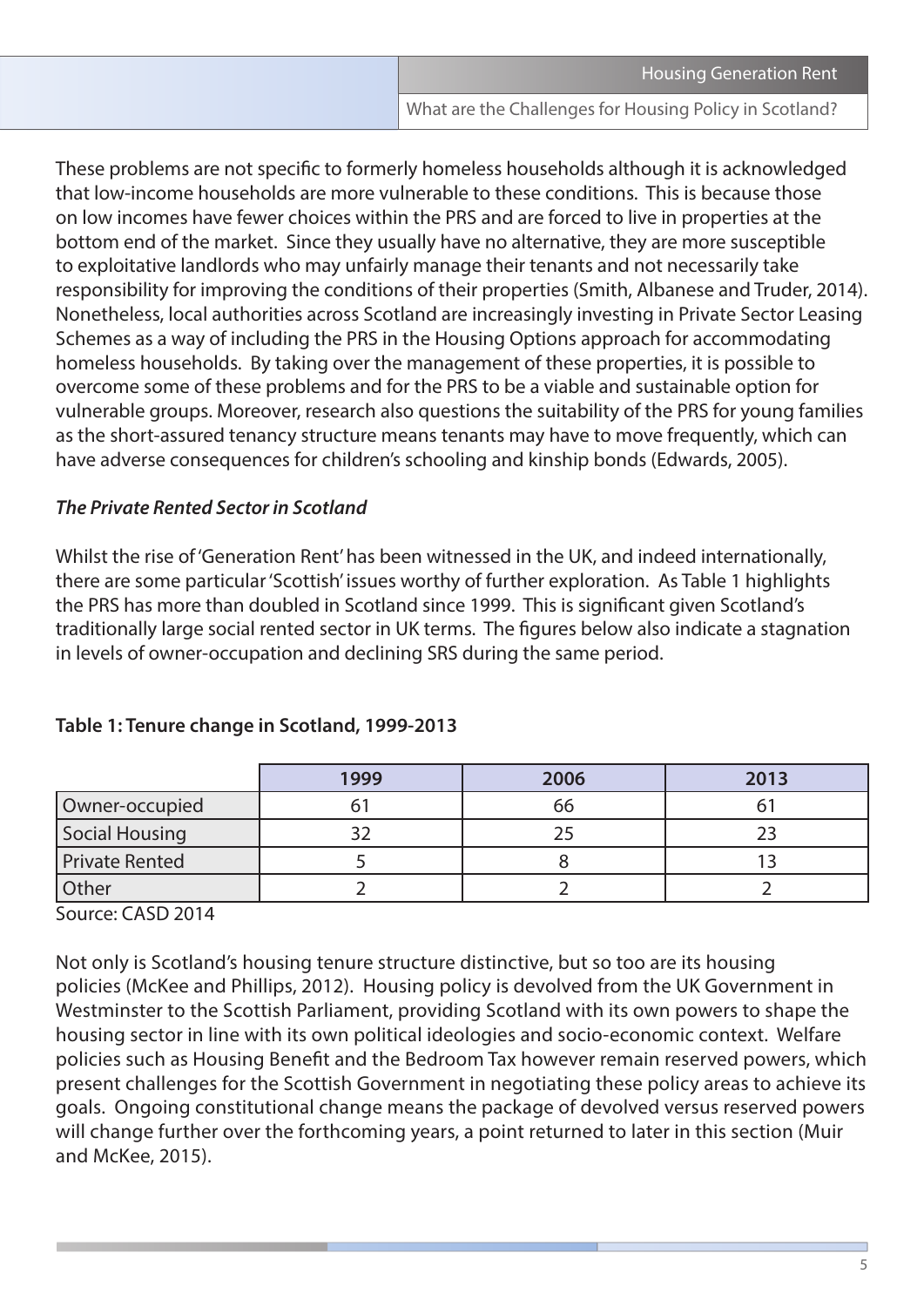| Housing Generation Rent                                 |
|---------------------------------------------------------|
| What are the Challenges for Housing Policy in Scotland? |

#### *Consultation on a New Tenancy for the Private Sector*

In 2013 the Scottish Government published its PRS Strategy setting out a vision for the sector:

"A private rented sector that provides good quality homes and high management standards, inspires consumer confidence, and encourages growth through attracting increased investment" (Scottish Government, 2013: 1).

These proposed reforms reflected the sector's growth and its increasing importance to Scotland's housing policy. Subsequent to this, the Scottish Government produced two draft consultations to generate discussions from key stakeholder groups concerning the proposed changes to the PRS. The second of these reports was published in March 2015 (Scottish Government, 2015). To date, the main proposed changes to the sector include:

- Removing the 'no fault' ground for repossession. Currently landlords can refuse to renew a short-assured tenancy without giving a valid reason. The removal of this 'no fault' ground will increase security for tenants and will prevent landlords from ending a tenancy because they perceive their tenant to be 'difficult' in some way.
- Landlords should no longer have to issue tenants with a 'pre-tenancy notice' if they wish to repossess the property. Instead, any conditions under which the property may be repossessed should be clearly conveyed to the tenant upon signing their tenancy.
- A model tenancy agreement will be introduced to provide standardisation and clarity concerning the respective rights and responsibilities of both tenants and landlords.

In addition to these changes, several other propositions have been made to which the Scottish Government is seeking further consultation. These include:

- The minimum length of a short-assured tenancy is set at 6 months (unless otherwise agreed by both tenant and landlord) and there should be no maximum length.
- Various changes to the amount of time that a tenant and landlord should be given to leave the property if the tenant wishes to move out, or the landlord wishes to repossess the property.
- Reduction in the number of grounds for repossession. There is on-going debate around the definitions of some of these grounds and whether some should be discretionary rather than mandatory.
- The creation of a new PRS Tribunal for dealing with any legal conflicts arising between landlords and tenants. Currently such conflicts need to go through the Sheriff Courts which can often be time-consuming.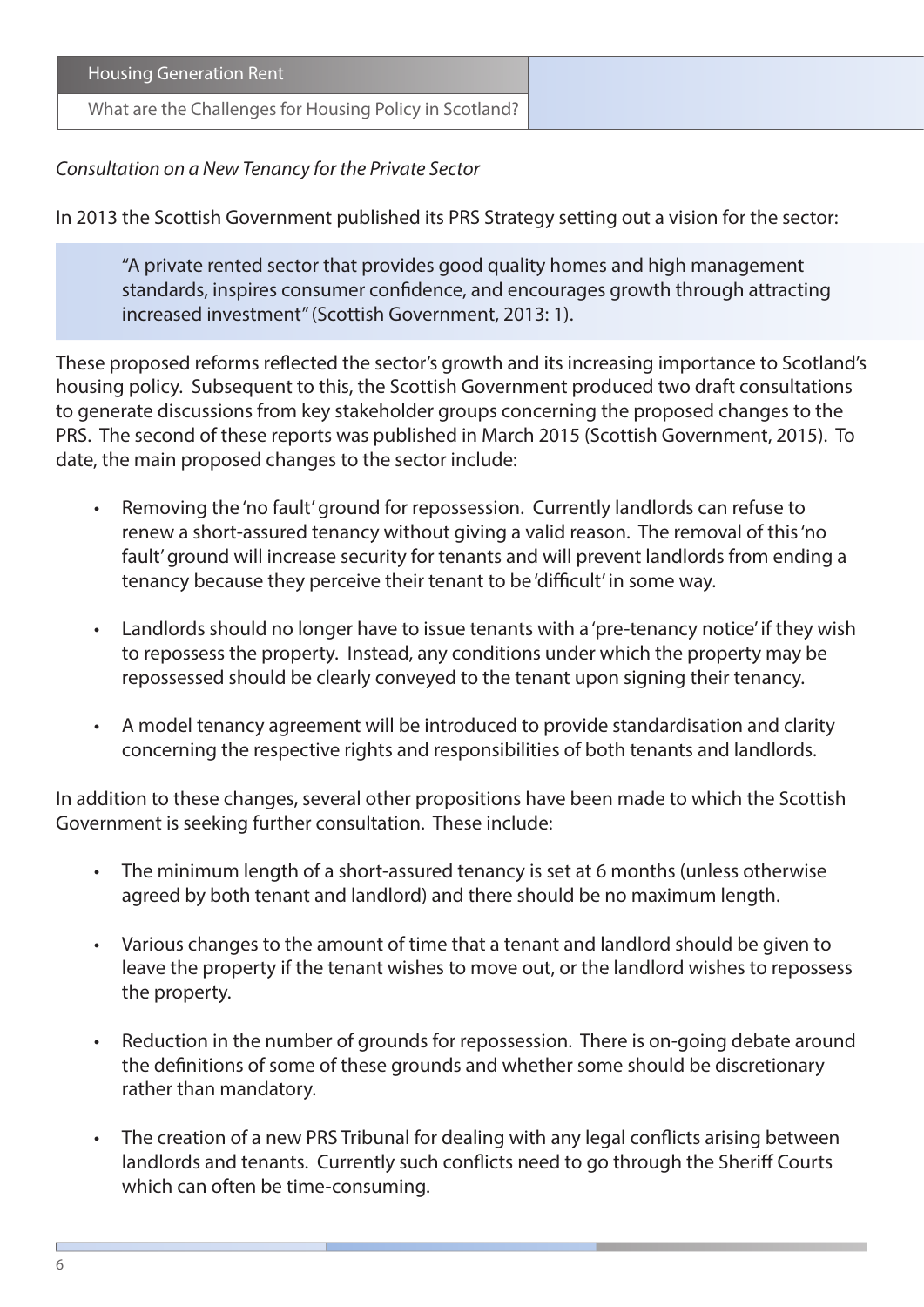Finally, the Scottish Government considered calls for controlling rents but in the second consultation (Scottish Government, 2015) this was rejected based on evidence that rent levels in most areas of Scotland have remained below inflation. Instead it proposes to implement ways of generating an increase in PRS supply so that competition between landlords will sustain affordable rent levels. However, consultation regarding how to deal with rent levels in expensive 'hotspots' (Aberdeen City, Aberdeenshire and Lothian) is on-going. Despite this rejection, rent control remains the goal of the 'Living Rent Campaign' which is a multi-organisation effort to put pressure on the Scottish Government to reconsider its position on this issue. This campaign argues that whilst rent levels in many areas have not increased above inflation, they have substantially increased in comparison to average income and many households are struggling to meet their housing costs even in those parts of Scotland where rent levels are relatively low. Moreover, there are significant differences between social and private sector rents in Scotland, which puts further pressure on the budgets of low-income households unable to access affordable housing (Aldridge and Kenway, 2014).

#### *Welfare Reform and the Smith Commission*

Although housing policy is a devolved power it is constrained by the non-devolution of the welfare system. In recent years, one of the most public conflicts arising from this has concerned the Spare Room Subsidy, otherwise known as the 'Bedroom Tax'. In effect, social housing tenants living in a property deemed to contain more bedrooms than the household needs have had their Housing Benefit reduced. This was one part of a package of welfare cuts implemented by the previous UK Coalition Government's austerity measures (Wilcox, 2014). It is a prime example of tensions between Westminster and the Scottish Parliament arising from the implementation of austerity measures.

In the PRS, Housing Benefit is delivered through the Local Housing Allowance (LHA). The LHA used to be calculated based on the median rent levels in an area for different property sizes along with the recipient's specific circumstances and their age. The welfare reforms introduced by the UK Coalition Government lowered the LHA cap from the median to the bottom 30% of PRS rent levels in an area. As a result, many LHA recipients found that their benefit no longer covered the full cost of their rent and they had to make up the shortfall using other benefits or asking parents or friends for financial assistance (Beatty et al., 2012). Critically for this study, age is also a factor that determines the level of LHA one is entitled to. Prior to 2012, young people under the age of 25 in receipt of LHA would have their benefit capped at the level of the Shared Room Allowance (SRA). The SRA is calculated based on the level of rent an individual would pay if they were living in shared accommodation. The message was that shared living is an appropriate and expected format for young people to live in, regardless of their wishes. Even if an under-25 lived in a self-contained property (i.e. they were not sharing), their LHA would still be based on the SRA. In 2012, the UK Coalition Government extended this arrangement to under-35s meaning more young people face a tighter cap, and are forced to share or make up the shortfall in rent themselves. The Scottish Government responded with a report stating its concerns that changes to the LHA for young people would require greater supply of properties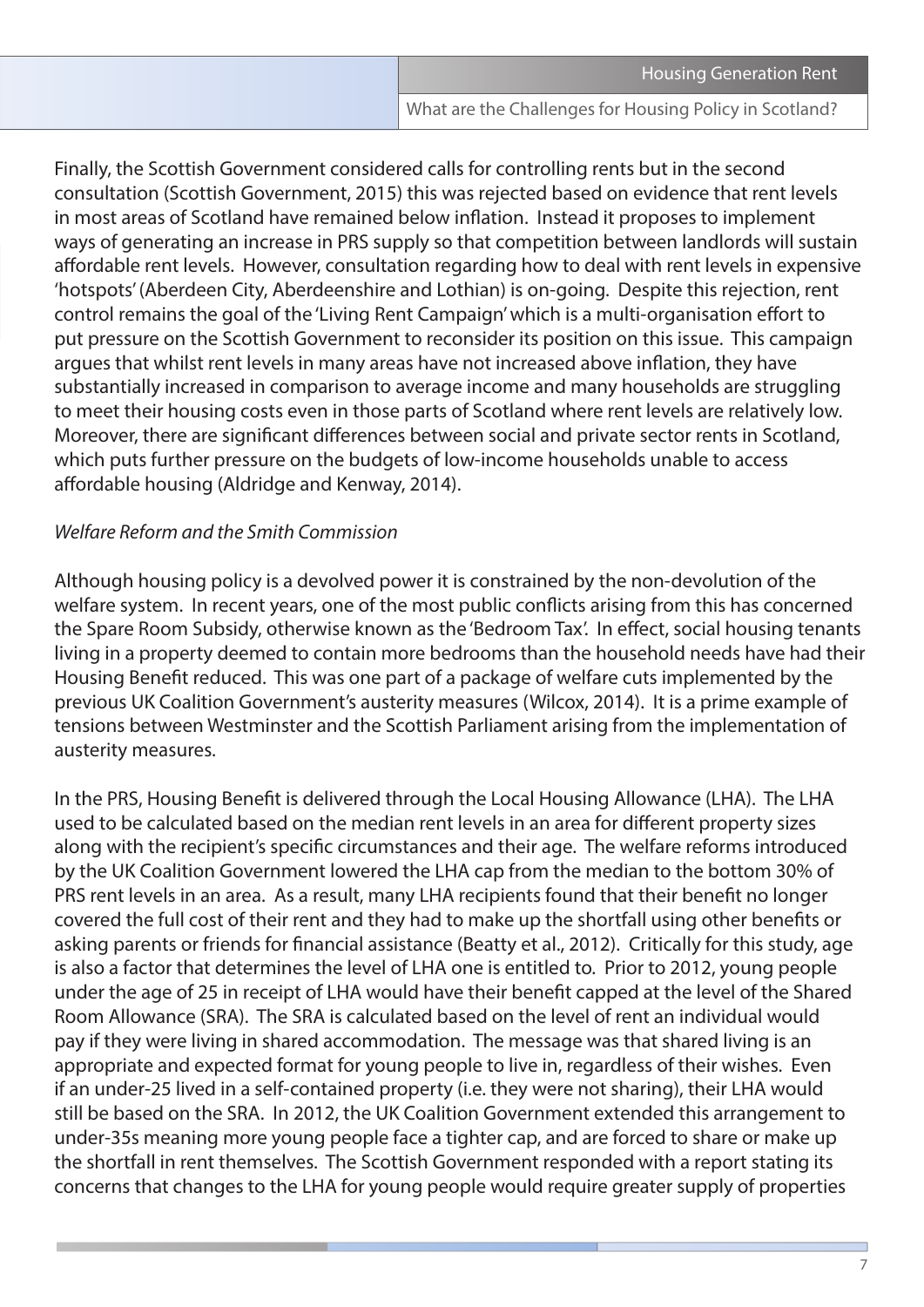#### What are the Challenges for Housing Policy in Scotland?

suitable for sharing and that in many parts of Scotland, particularly in remote rural settlements, these properties are substantially lacking (Scottish Government, 2011).

The examples of the Bedroom Tax and changes to LHA are only some of the welfare cuts implemented by the UK Government. PRS tenants are likely to have also been affected by Other measures introduced by the Welfare Reform Act 2012, including changes to Disability Living Allowance, Tax Credits, Child Benefit, Employment Support Allowance and the 'benefit cap' among others, with further changes to come with the rolling out of Universal Credit (see also McKee, Moore and Muir 2014). Indeed austerity and welfare cuts were key arguments in public and political debates in the lead up to the referendum on Scottish Independence in September 2014. On the back of Scotland voting to remain in the UK, the Smith Commission was formed to negotiate the additional powers that Scotland was promised in the event of a no vote. Significantly, Scotland has been granted additional powers concerning housing-related benefits:

"The Scottish Parliament will have the power to vary the housing cost elements of UC [Universal Credit], including varying the under-occupancy charge and local housing allowance rates, eligible rent, and deductions for non-dependents" (Smith Commission, 2014).

Whilst these powers may assist in the Scottish Government's efforts to buffer the impact of some of the welfare changes already discussed, Universal Credit as a whole will remain a reserved power of the UK Government, which means many Scots will continue to face the same benefit cap and sanctions as those in other parts of the UK. On the 7th May 2015, the UK elected a new Conservative Government which intends to continue with its austerity measures. With reports of the rising number of households facing benefit sanctions, relying on food banks, living in fuel poverty and working in low-income/insecure jobs (Perry et al., 2014; Walker and Day, 2012) the Scottish Government's ability to mitigate the impacts of welfare reform remain limited.

Young people are disproportionately disadvantaged in several domains including the labour market, welfare system and housing market. Thus Generation Rent comprises a section of the population that faces substantial economic, health and social challenges in the years ahead, as the empirical findings of this report highlight.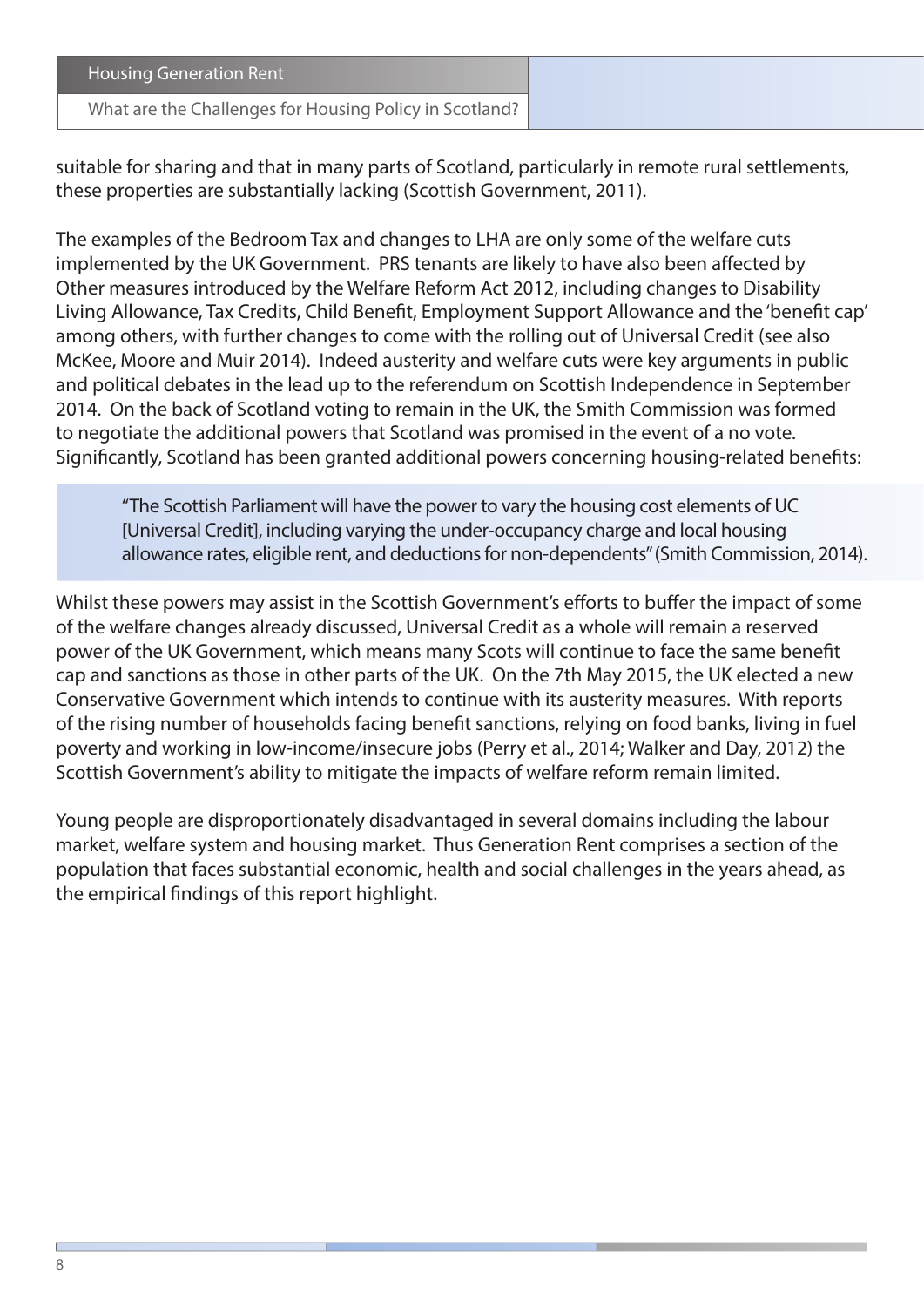## **Research Objectives and Methodology**

#### *Aims and Objectives*

This study was funded by the Carnegie Trust for the Universities of Scotland. The research aim was to qualitatively explore the challenges that young people experience living in the PRS in Scotland.

An additional aim of the research was to explore how the experiences of Generation Rent vary across different geographical locations. This study sought to capture this place-specific dimension, with a particular interest in potential differences between rural and urban areas.

#### *Participants*

Key actors were selected through a process of purposive sampling. The research identified various organisations across Scotland whose work involves interacting with young people living in the PRS and/or private landlords either in a policy or a housing support capacity. It was felt that such individuals would have a detailed and informed level of knowledge concerning the specific challenges faced by Generation Rent, as well as an understanding of the wider housing context. Eleven individuals from the following organisations participated:

- Association of Local Authority Chief Housing Officers **• Rural Housing Scotland**
- 
- 
- Housing Options Scotland **•** Shelter Scotland
- National Union of Students Wheatley Group
- Poverty Alliance
- 
- Chartered Institute of Housing Scottish Association of Landlords
- Citizens Advice Scotland Scottish Churches Housing Association
	-
	-

In order to capture potential place-specific challenges, this study sampled four local authority areas in Scotland as case studies which reflect some of the geographic diversity within the country. An additional 8 key-actors (two from each case study site) were therefore included within the sample bringing the total number of participants to 19.

The four case study sites were Aberdeen City, Dundee City, Fife and the Scottish Borders. These areas were selected based on the following:

- They reflect socioeconomic and labour market differences
- They reflect variations in the housing market in terms of house and rental prices; housing supply; tenure and quality
- They reflect differences in population and demographic trends
- They capture the urban-rural dimension of the housing market
- Each contains its own particular challenges in relation to Generation Rent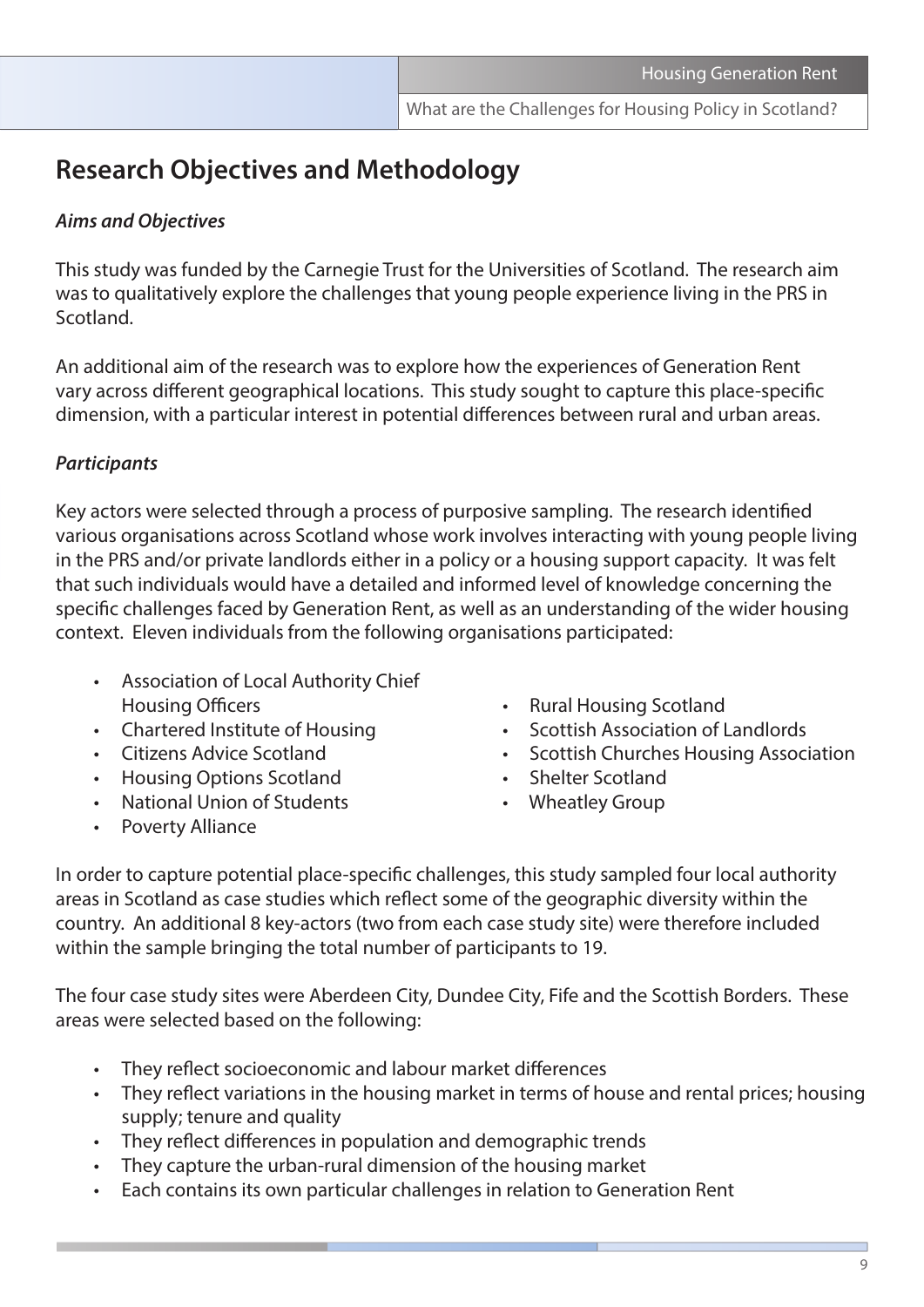#### *Methodology and Analysis*

Qualitative, semi-structured interviews were conducted with the key-actors in March and April 2015. The majority of interviews were conducted face-to-face with a few interviews taking place via telephone. Participants were asked to draw on their own areas of expertise to discuss the challenges faced by Generation Rent as they saw them.

As semi-structured interviews incorporate scope to deviate from the set questions, the participants were given a platform to expand on these points as they saw fit and to bring in additional knowledge which they felt was relevant.

The interviews were recorded and subsequently transcribed. The resultant transcripts were imported into NVivo 10 which is a software package designed to assist with qualitative data analysis. The data were coded thematically, informed by the principles of Constructivist Grounded Theory (Charmaz, 2014).

#### *Case Study Profiles*

#### *Case Study 1: Aberdeen City Council*

Located in the North East of Scotland, Aberdeen City is Scotland's third largest city with an estimated population of 222,793 (National Records of Scotland, 2011). One third (74,102 people) of this population are between the ages of 16 and 34 years old (National Records of Scotland, 2011). Aberdeen is an urban area with a thriving oil and gas industry, and a strong labour market that attracts economic migrants to the area. Consequently, house prices in this local authority are among some of the highest in the UK and rental costs are substantially higher than those in Glasgow and Edinburgh (Aberdeen City Council, 2012).

When tenure is broken down by age, 64.5% of those living in the PRS or living rent free are aged 16 to 34 years old as indicated in Table 2. Although data that separate PRS from 'rent free' tenants are not available, the figures are consistent with the literature in confirming the dominance of young people in the PRS.

#### **Table 2: Percentage of Aberdeen City households by tenure by age**

| Aberdeen residents aged 16 to 34 years old |  |
|--------------------------------------------|--|
| 23 7                                       |  |
| 26.8                                       |  |
| 64.5                                       |  |
|                                            |  |

Source: National Records of Scotland (2011)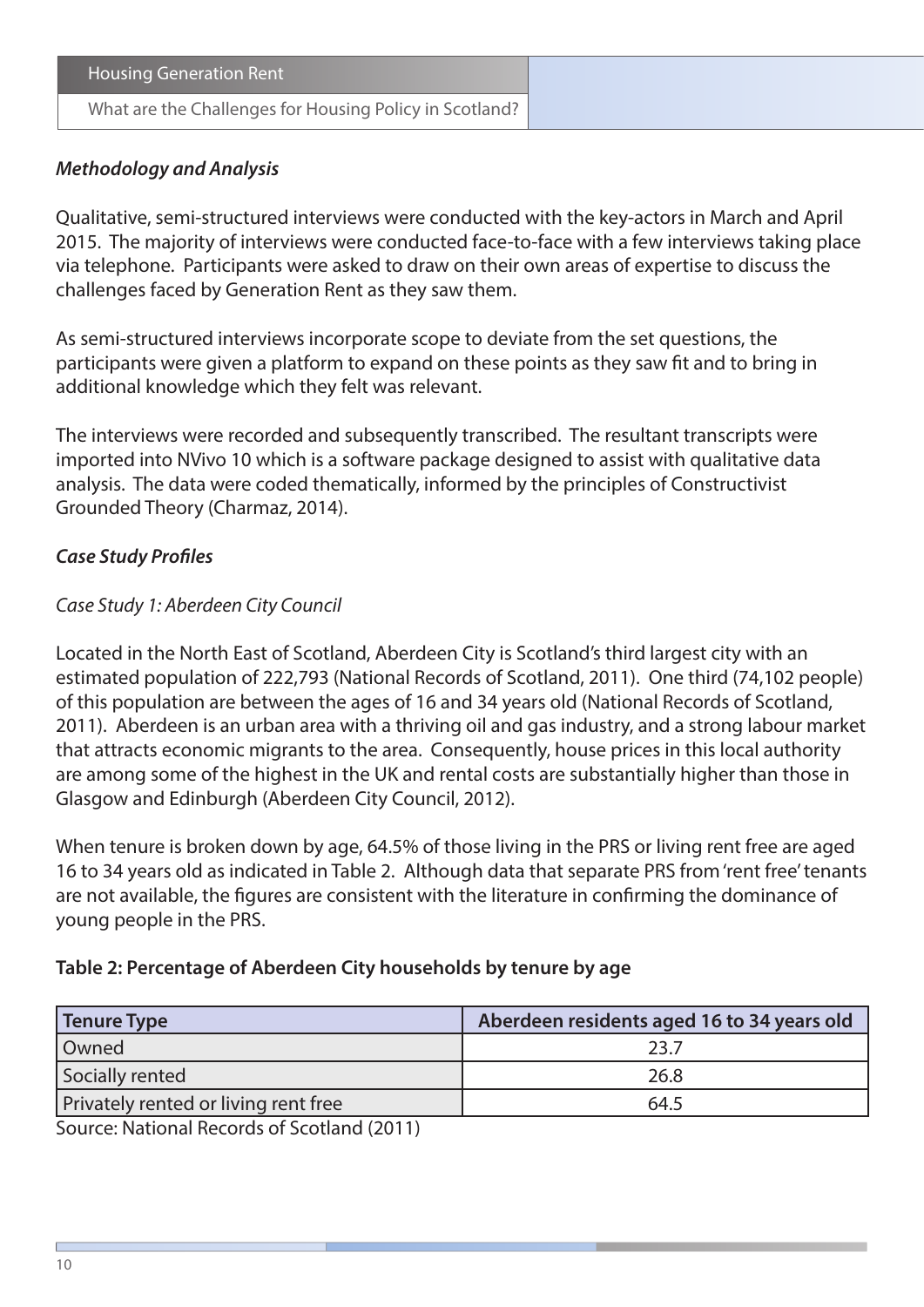The city's large student population is likely to be a significant contributor to this sector. Shared accommodation is popular with students but with fewer HMO properties available, student households will become smaller thus adding to the pressure on the PRS (Aberdeen City Council, 2012). With the average monthly rental cost being significantly higher than elsewhere in Scotland the local authority has identified the need to provide housing which suits student needs, and which is sufficiently affordable to entice graduates to remain in the city upon completion of their studies (Aberdeen City Council, 2012).

The number of young households generally is expected to increase in the local authority and the Council has expressed concern over those young people who are on low-incomes and/or in receipt of social security benefits. This is due to the anticipated damaging effects of the welfare reforms, and also the reluctance of some PRS landlords to take on tenants who are benefit recipients (Aberdeen City Council, 2012).

The local authority endorses new schemes which offer those on lower incomes opportunities to either buy or rent a private property at more affordable prices. In particular, schemes including LIFT (Low-cost Initiative for First-Time buyers), shared equity and mid-market rent are viewed as having the potential to lessen the squeeze on the PRS and SRS. This is in addition to the building of new social housing (Aberdeen City Council, 2012).

The final pressure on the PRS comes from those who are homeless and who are increasingly being housed in the PRS through Housing Options. Although Aberdeen City has seen a decline in youth homelessness (defined as individuals under the age of 24: Scottish Government, 2014), it fears a reverse in this trend as the full impact of welfare reform is realised. As well as working to prevent homelessness and provide temporary accommodation, the Council plans to increase investment in Public Sector Leasing Schemes to provide for those young people in the most vulnerable housing positions (Aberdeen City Council, 2012).

#### *Case Study 2: Dundee City*

Situated on the North coast of the River Tay, Dundee City has a population of 147,268 people; 30.6% (45,075 people) of whom are aged 16 to 34 years old (National Records of Scotland, 2011). According to the TAYplan (2014) – a Strategic Development Plan that covers Dundee, Angus, Perth and North Fife – the percentage of young people (aged 16 to 29 years old) living in Dundee is higher than the national average. Dundee is the fourth largest city in Scotland with its population expected to increase by 6.5% between 2011 and 2036 (Dundee City Council, 2013). Over a quarter of Dundee's population are living in some of the most deprived areas in Scotland. Although Dundee has an ageing population, the Council has noted that it has also experienced in-migration of young and low-income individuals, and out-migration of older and more affluent households. Consequently, one of the goals of the local authority is to provide housing that can attract affluent households to live in the area, rather than live further afield and commute into the city solely for employment (Dundee City Council, 2013).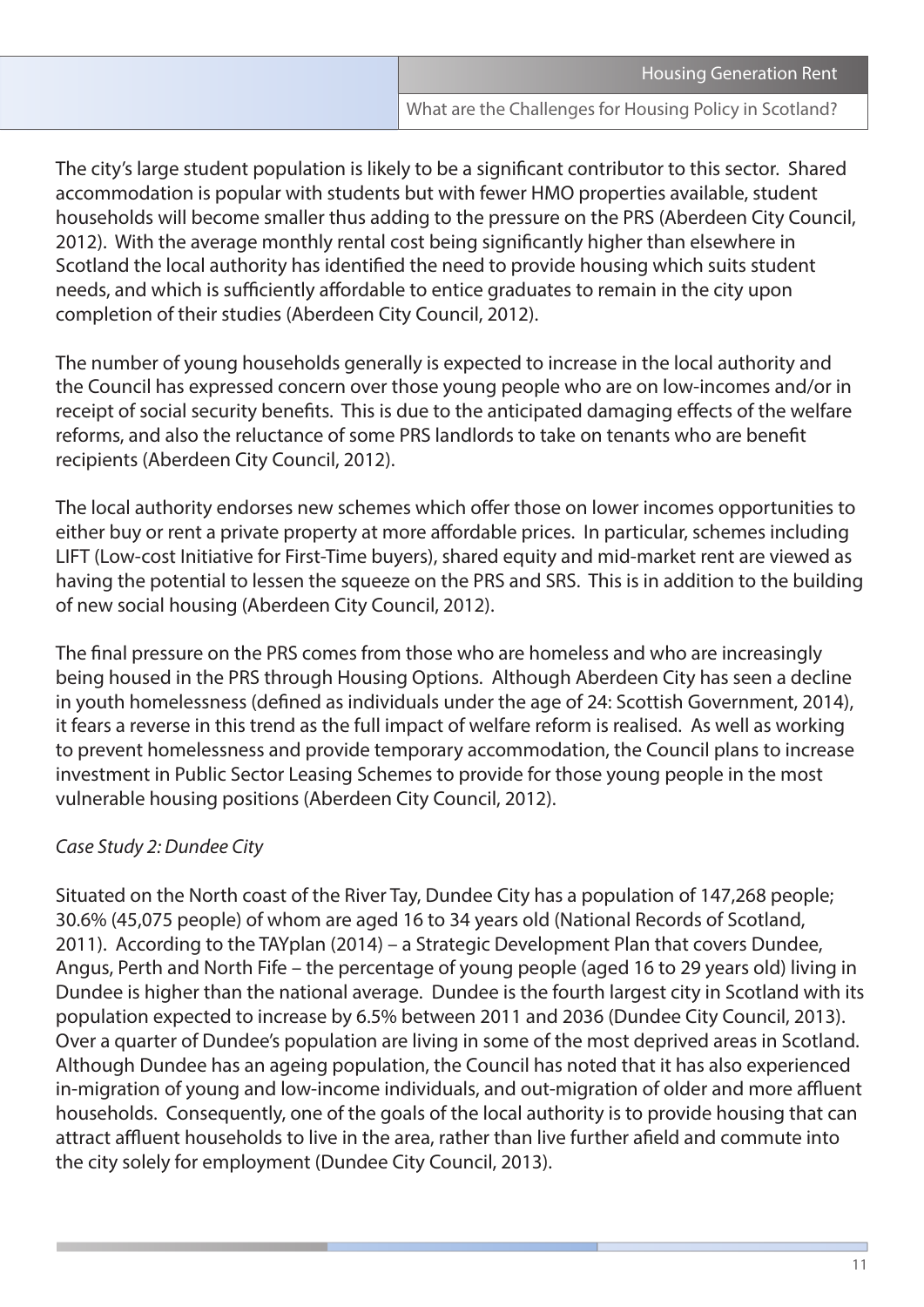| <b>Housing Generation Rent</b>                          |
|---------------------------------------------------------|
| What are the Challenges for Housing Policy in Scotland? |

Table 3 indicates that out of everyone living in Dundee's PRS or rent free, over half are aged 16 to 34 years old and therefore this age group comprises the biggest proportion of those living in the PRS.

#### **Table 3: Percentage of Dundee households by tenure by age**

| Tenure Type                                  | Dundee residents aged 16 to 34 years old |
|----------------------------------------------|------------------------------------------|
| Owned                                        | ว1 ว                                     |
| Socially rented                              | 24.0                                     |
| Privately rented or living rent free         | 59.2                                     |
| Course Notional Desember of Continual (2011) |                                          |

Source: National Records of Scotland (2011)

In a similar vein to Aberdeen and Fife, Dundee has a relatively large student population due to the presence of two universities and one college in the local authority. Approximately one-fifth of Dundee's minority ethnic population is accounted for by students migrating to the city to attend one of these universities (TAYplan, 2014). As well as living in Halls of Residence and in the family home, many students live in the PRS creating a strong market in the city, particularly in the areas immediately surrounding the universities (TAYplan, 2014).

#### *Case Study 3: Fife*

Sandwiched between the Firth of Tay and Firth of Forth, the Kingdom of Fife is characterised by several towns such as Kirkcaldy, Glenrothes and St Andrews mixed with smaller rural and coastal villages including Crail and Limekilns. It contains a population of 365,198 people, with 23% (84,114 people) of the population aged 16 to 34 years old (National Records of Scotland, 2011). Fife City Council has the third largest population in Scotland, with the population expected to increase by 10% between 2008 and 2033 (Fife Housing Partnership, 2011a). This growth is partially attributed to Edinburgh and Lothians' commuters opting to live in Fife towns such as Dunfermline where the property prices are comparably lower (Fife Housing Partnership, 2011a).

For the Fife residents, 42.9% of those living in the PRS or rent free are aged 16 to 34 years old (see Table 4). This figure indicates that this age group comprises the largest proportion of tenants in this tenure as the remaining 57.1% is spread across those aged below 16 and above 34 years old. Furthermore, this figure of 42.9% can be compared to the smaller proportions of young people living in the SRS or owner-occupied housing relative to other age groups.

#### **Table 4: Percentage of Fife households by tenure by age**

| <b>Tenure Type</b>                          | Fife residents aged 16 to 34 years old |
|---------------------------------------------|----------------------------------------|
| Owned                                       | 18.1                                   |
| Socially rented                             | 24.1                                   |
| Privately rented or living rent free        | 42.9                                   |
| Source: National Records of Scotland (2011) |                                        |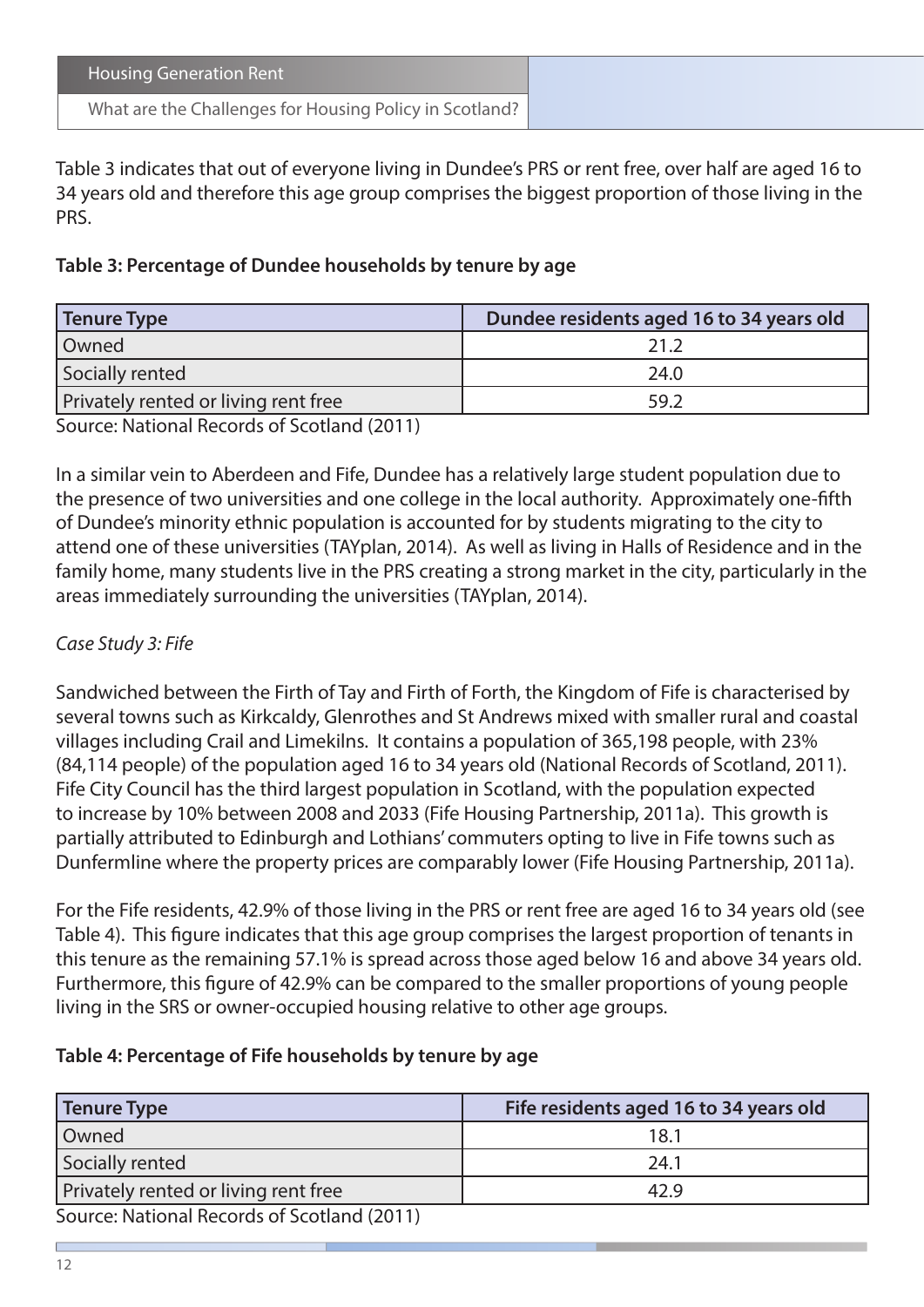Within Fife, there are large disparities between local housing market areas with regards to housing costs and supply. In particular, the town of St Andrews can be distinguished as the Council has noted that this area contains the highest level of housing need (Fife Housing Partnership, 2011a). St Andrews is a university town which attracts increasing numbers of students every year. Furthermore, due to its coastal location and worldwide reputation as the 'home of golf', it is a prime destination for holidaymakers and those looking to retire near the coast (MacLennan et al., 2013). These combining factors have resulted in house and rent prices in St Andrews being substantially higher in comparison to the rest of Fife (Fife Housing Partnership, 2011b). The majority of students live in shared accommodation with a sizeable minority finding rent prices unaffordable (MacLennan et al., 2013). The large number of second homes in the area is also likely to contribute to these high costs (Fife Housing Partnership, 2011b). Consequently, those on low-incomes and struggling to find affordable accommodation are being displaced from St Andrews (MacLennan et al., 2013). This includes postgraduate students and members of university staff, many of whom will fall into the under-35 age group. As these groups are more likely to live on their own or with a partner, they can be pushed out of the PRS market by groups of undergraduate students who can pool their money to afford higher rent levels (MacLennan et al., 2013).

One of the priorities for the Council in relation to the PRS involves the increasing role it will play in dealing with homelessness. While rates of youth homelessness have fallen in recent years (Scottish Government, 2014), Fife Council has identified various sub-groups of individuals who are particularly vulnerable. Although not specific to young people, many of those within these vulnerable groups will fall into the under-35 category including those with substance use problems, asylum seekers, ex-offenders, victims of domestic violence, and carers (Fife Housing Partnership, 2011a).

#### *Case Study 4: Scottish Borders*

As the name suggests, Scottish Borders is a largely rural local authority area situated on the border between Scotland and England. Whilst many parts have been described as 'remote-' or 'accessible-rural', there are several towns spread across the area, with Galashiels being the largest. The Scottish Borders has a population of 113,870; 17.9% (20,402 people) of whom are aged 16 to 34 years old (National Records of Scotland, 2011). The house prices in this part of Scotland are higher than the national average and are set to increase as a growing number of Edinburgh and Lothians' commuters are being attracted to the area because the house prices remain lower in comparison. Unemployment is relatively low in the Scottish Borders compared to the rest of Scotland but those who work locally receive some of the lowest wages in the country (Scottish Borders Council, 2012). This is compounded by a sizeable number of holiday homes in the area, combined with a growing number of empty homes which the Council are keen to bring back into use to assist in coping with the demand of an increasing population (Scottish Borders Council, 2012).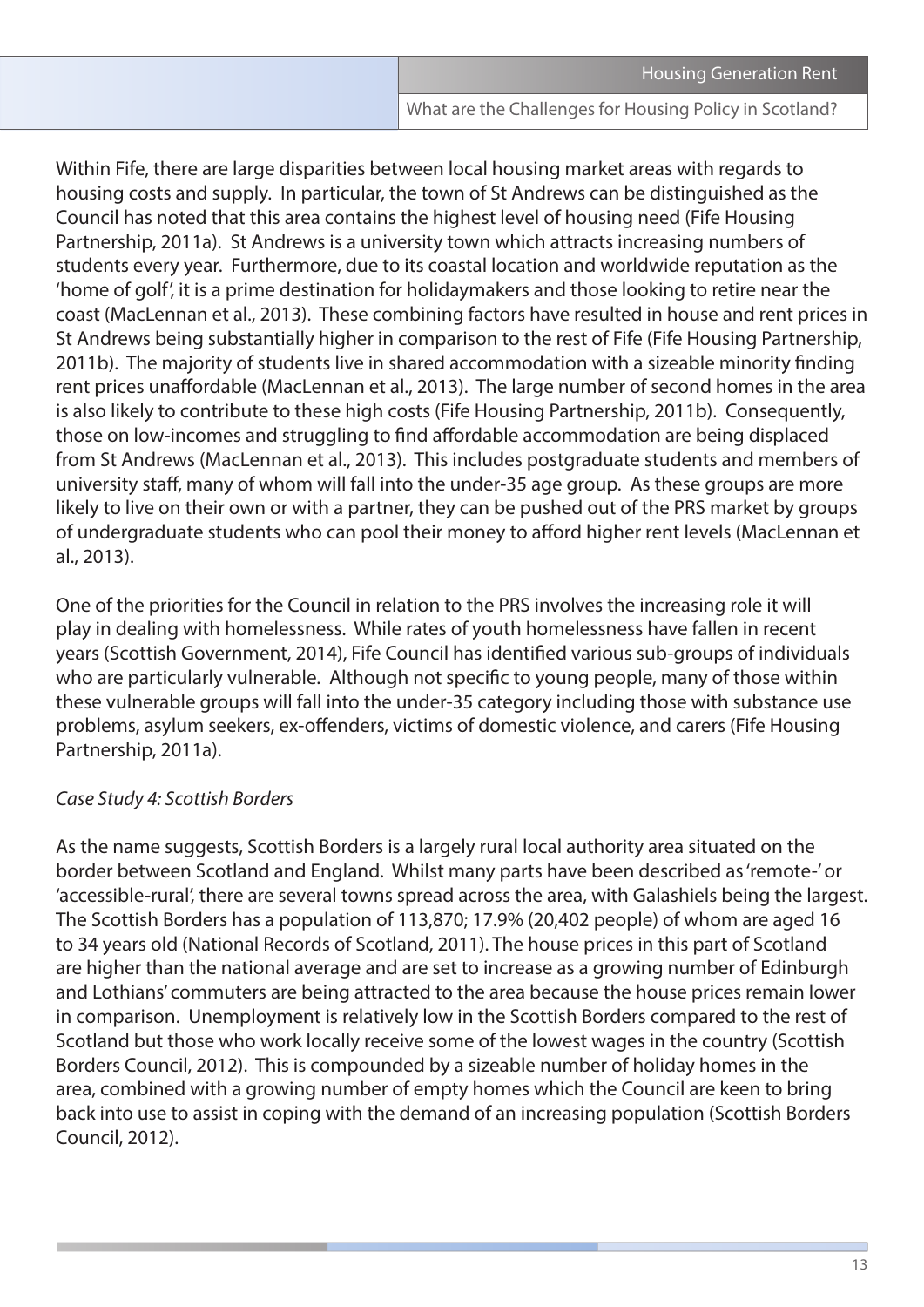What are the Challenges for Housing Policy in Scotland?

The Scottish Borders is the only case study area in which there is a larger proportion of those living in the PRS and rent free aged over 34 years old (52.74%) than aged 16 to 34 years old. This reflects the ageing population in this local authority area and demonstrates the importance of considering geography when investigating the challenges facing young people. Nonetheless, as Table 5 indicates, the proportion of young people living in the PRS and rent free remains higher in comparison to equivalent proportions living in the SRS or owner-occupied housing.

#### **Table 5: Percentage of Scottish Borders households by tenure by age**

| Scottish Borders residents aged 16 to 34 years old |
|----------------------------------------------------|
|                                                    |
| 22 Z                                               |
| 30.0                                               |
|                                                    |

Source: National Records of Scotland (2011)

Nearly two thirds of the PRS stock in the Scottish Borders fails the Scottish Housing Quality Standard largely due to poor energy efficiency and health and safety standards. This is partially a result of the large number of properties which were built prior to 1919. Whilst older people are identified as being more prone to living in low-quality PRS accommodation, the Council has also highlighted that single people and those on low-incomes (regardless of age) are also overrepresented in these properties (Scottish Borders Council, 2012). Young people aged 16 to 24 living in the PRS are more susceptible to fuel poverty compared to other age groups and tenures (Scottish Borders Council, 2012).

The Scottish Border's Local Housing Strategy (Scottish Borders Council, 2012) is weighted towards coping with an ageing population and consequently less consideration is given to issues specific to young people living in the PRS. Arguably the biggest issue that concerns the Council in relation to young people is the prevention of homelessness. Youth homelessness (under the age of 24) peaked in 2008/09 before dropping again although there was a 1% increase between 2012/13 and 2013/14 (Scottish Government, 2014). A survey conducted by the local authority in 2008 found that one-fifth of private landlords would be interested in leasing their property to a homeless household. However loss of a PRS tenancy was highlighted in the LHS as one reason for homelessness across all age groups. Furthermore, a later Scottish Government report indicated that since 2012, young homeless people have been additionally disadvantaged by the welfare reforms which have made access to the PRS increasingly unaffordable (Kemp, 2014).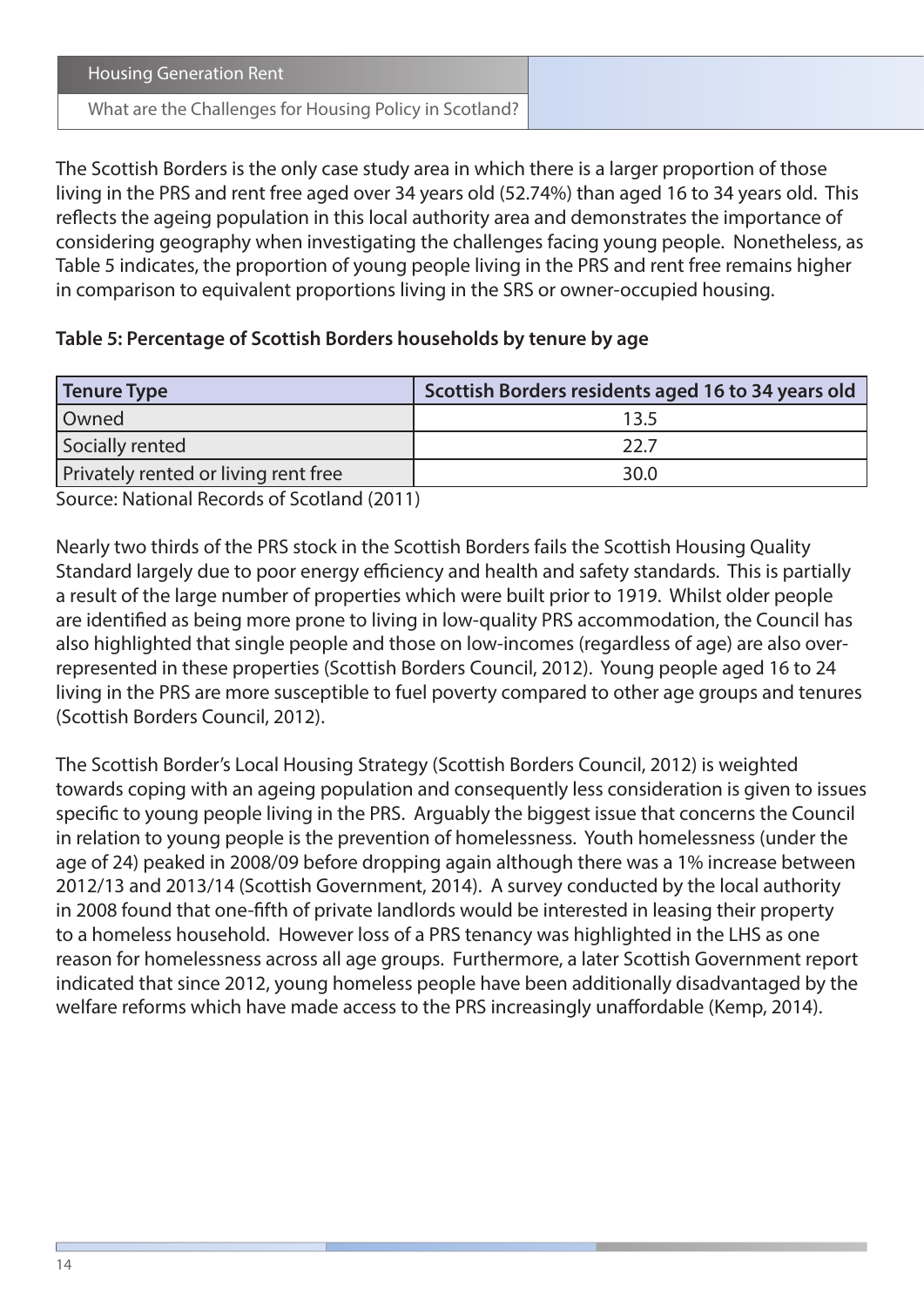## **Findings**

#### *There is No Alternative*

All interviewees noted the rapidly increasing numbers of young people relying on the PRS to meet their housing needs, lending credence to the label 'Generation Rent':

"I first started in Housing in 1979 and at the time the private rented sector was 3% of the housing stock and we were all very confident the private rented sector would disappear. Nobody could have foreseen the consequences of the credit crunch, the Buy-To-Let boom, the glut of landlords…all that. So the housing system has been turned upside down in Scotland and elsewhere, obviously" (Interview 4).

Consistent with existing literature, participants recognised the reduced likelihood of becoming a homeowner and/or securing a social housing tenancy as the primary reasons for this substantial PRS growth (McKee, 2012; Moore, 2013). Many pointed to the Right-To-Buy scheme introduced by Thatcher's Government in 1980 as being largely responsible for cultivating the British aspiration to be a homeowner while simultaneously reducing the stock of social housing. However they had mixed opinions regarding this aspiration. Some believed that the drive to become a homeowner was understandable and should be encouraged for those who have the resources to achieve this. Others, however, were sceptical and pointed to countries like Germany which have a thriving PRS. These individuals felt that if the PRS underwent vast improvements in the UK, then it could be a form of housing that could work well for many tenants. This was coupled with an acknowledgement that the homeownership aspiration can instil feelings of failure amongst those who cannot afford to buy a home, and also that many homeowners struggle to meet their housing costs which can have serious consequences. These findings have been echoed in the existing literature (McKee, 2011; Satsangi, McCall and Greasley-Adams, 2015):

"So even if we're talking about the Right-To-Buy, when I was working for the council we had quite a lot of people come back to us and say 'can you buy my house back?' Either 'I can't afford the mortgage repayments', or 'I can't afford the repairs.' 'I didn't really realise what responsibilities I was taking on. I just thought oh it's homeownership, that's what you're supposed to do, I'll take that.' But actually for a lot of people it's not the right step for them" (Interview 7).

Despite the housing crash following the 2007 recession, the aspiration to buy has remained, although it now takes much longer for a first-time buyer to get a foot on the property ladder. Therefore large numbers of young people have been entering the PRS in the interim period between leaving their family home and buying their first property. One interviewee commented that many young people do not realise just how long they are likely to be living in the PRS before it is possible for them to buy: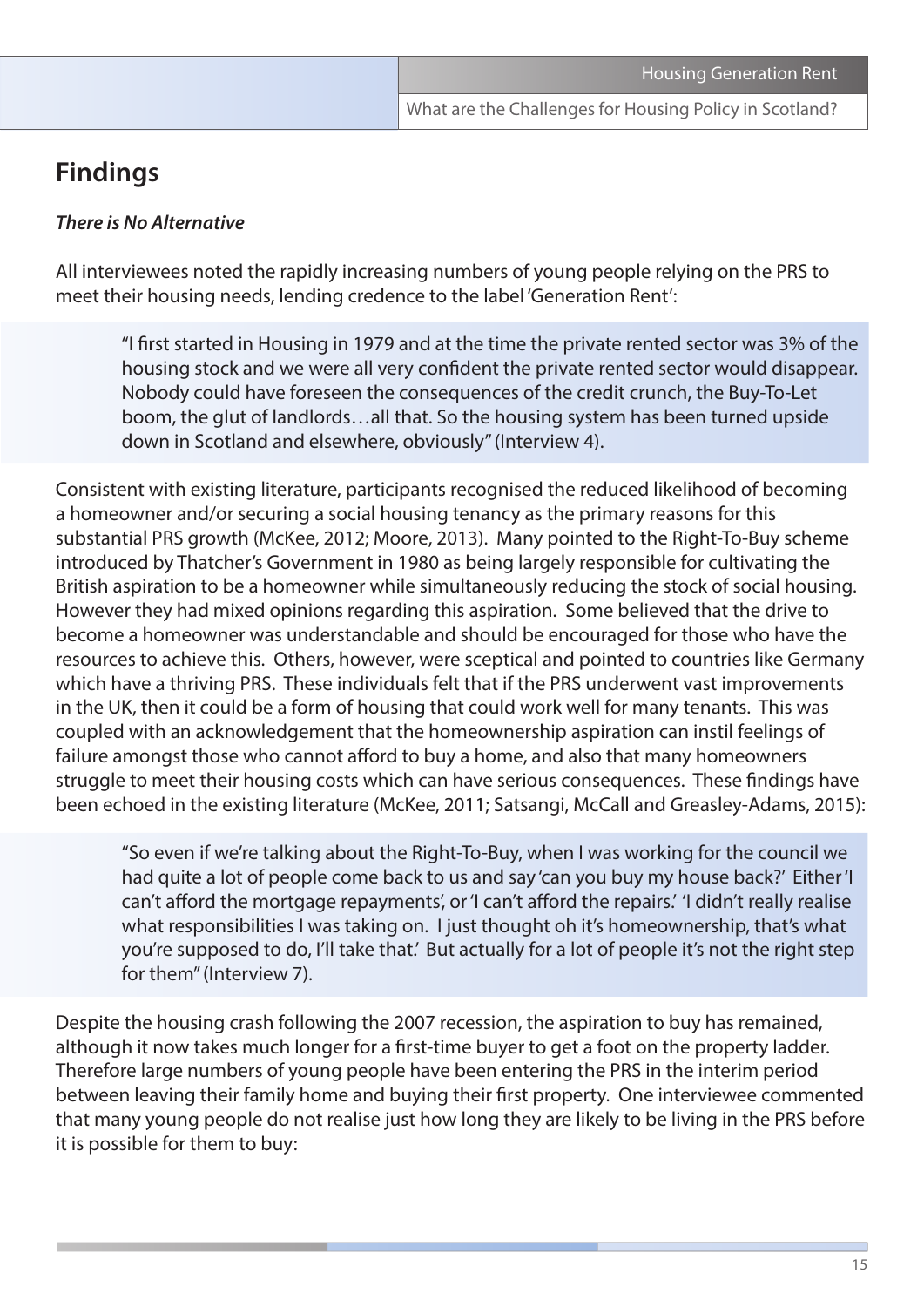What are the Challenges for Housing Policy in Scotland?

"I'm speaking to people and they're like 'oh well I'm only going to be renting for a couple of years'. I just want to shake them and say 'no you're not, you're renting for like a decade more at least!' (Interview 15).

Whilst most individuals looking to buy a house do so with the intent of creating a home for themselves and their families, the rise of the PRS has been underpinned by a rise in people buying properties for investment purposes (Sprigings, 2008). As several of the participants noted, private landlords can make substantial profits from letting a property. This has been encouraged through schemes like Buy-To-Let mortgages. The participants provided mixed viewpoints as to the impact that this investment strategy might have:

"Obviously landlords when they are investing in the PRS are making a choice. They have got other forms of investment that they can choose. And obviously we want them to use the PRS; there is a great need for properties in the PRS" (Interview 1).

"But we're finding that people are now buying properties to rent, i.e. new landlords coming in and buying these properties that are at the lower end of the market. Again that is putting a strain on first-time buyers, younger people being able to access the market, and that is probably one of the reasons why there has been an increase in the private rented sector" (Interview 6).

These two quotes highlight a significant tension that currently exists within policy discussions about the PRS. On the one hand, many stakeholders argue that the growth of the PRS is positive in that it provides much-needed housing. On the other hand, the stock of low-value market properties is being reduced by Buy-To-Let investors. Thus private landlords have been adding to the PRS stock while simultaneously reducing the opportunities for first-time buyers to buy an affordable property.

Whilst aspiring homeowners make up a substantial proportion of PRS tenants, this is only one part of the sector. Households who would previously have been housed in the SRS are now also finding themselves in the private sector. Thus the PRS is being squeezed from both sides of the housing market: aspiring homeowners and otherwise social renters. Crucially, this led many participants to comment that for a substantial number of young people, the PRS is their only housing option:

"Well, I think at the moment, the high cost of owner-occupation and probably within the social rented sector, if they're a single person with no conditions and such, it tends to be very, very difficult to obtain social rented housing in the city. So I think probably from the point of view of that side, for a single person the private rented sector is perhaps their only alternative" (Interview 6).

"The benefits of the private rented sector are basically that it's, well that's all there is you know, there's nowhere else to go" (Interview 15).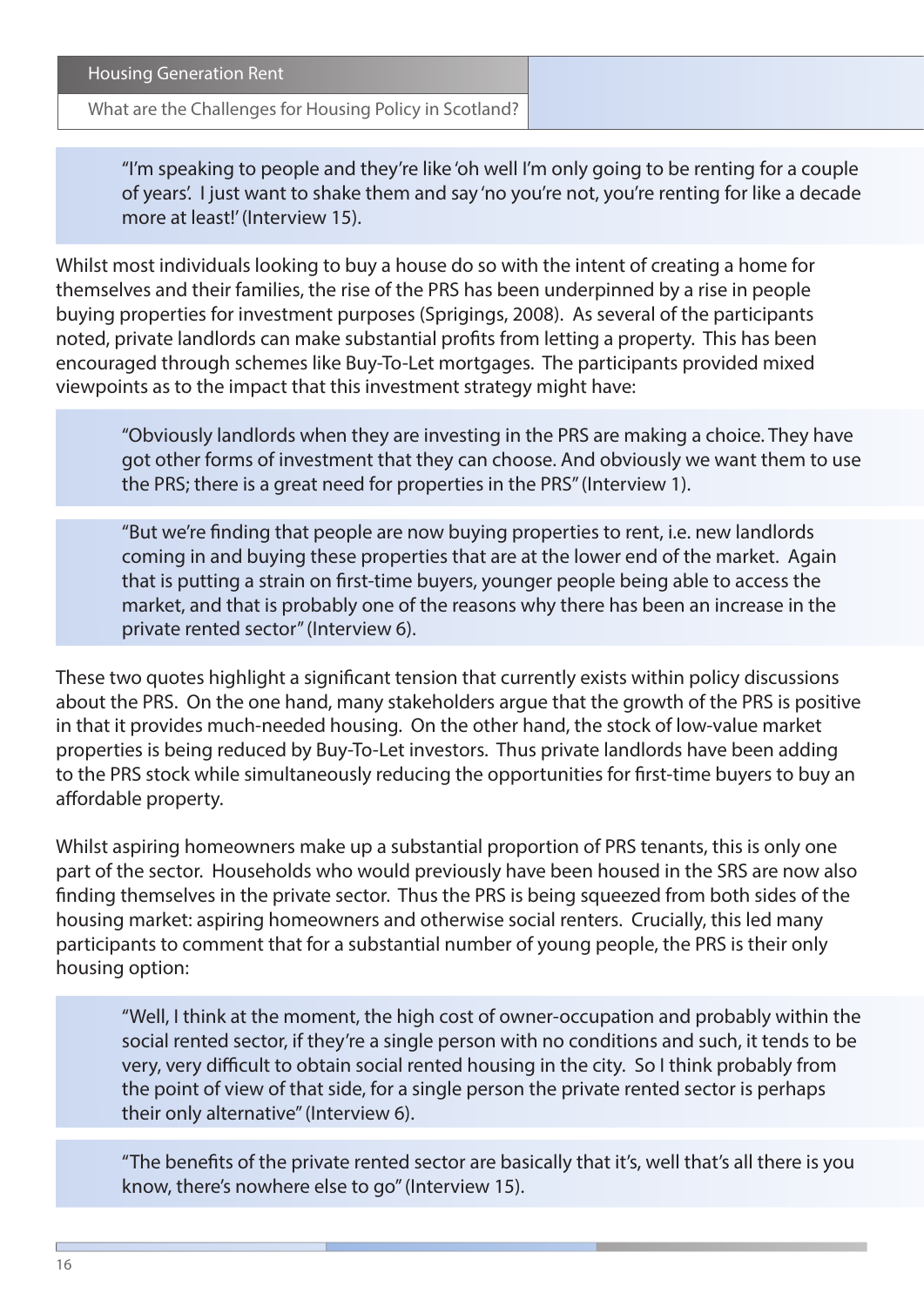As will be explored further, the subject of 'choice' or lack of choice underpinned many of the discussions that occurred concerning various aspects of the PRS and the difficulties faced by Generation Rent. As McKee (2015) argues, this reflects the 'fallacy of choice' facing young people trying to navigate the housing market. Not only are young people constrained by broader macro-economic processes, but also there are significant variances amongst young people in terms of their ability to get on and stay on the housing ladder.

'Generation Rent' is problematic in that it homogenises a very diverse sector of the population (see also, McKee 2015). As with any age group, individuals aged 16 to 35 years old come from a wide range of socioeconomic, ethnic and cultural backgrounds. Some young people grow up in single- or two-parent households; some have been raised in the care system; and some may have experienced homelessness. Likewise, whilst some young people can rely on their parents for providing housing support others find themselves having to take sole responsibility for their living situations. Moreover, the differences between a 16-year old and a 35-year old can be substantial. Whilst certainly not always the case, a 35-year old is more likely than a 16-year old to have completed education, have a job and a family.

Such diversity was well-recognised amongst the participants with some stating their dislike of the term 'Generation Rent' precisely for these reasons. Some of the participants were themselves under the age of 35, or had children of this age, and therefore could readily compare and contrast their situations with other groups of young people. Despite this diversity, every participant discussed challenging aspects of the PRS which were believed to be common to all young people regardless of their situations. It is worth noting that a few participants stated that these experiences could apply to anyone living in the PRS regardless of age and therefore were not necessarily specific to young people. However, given the evidence that young people comprise the biggest proportion of PRS tenants in many parts of Scotland (see case study profiles), it remains useful to contextualise these findings within youth literature.

#### *Challenges Faced in the PRS*

#### *Affordability*

Affordability was highlighted as the biggest challenge facing PRS tenants. An inherently subjective concept, most participants made a judgement based on how PRS monthly rents compare to those in the social rented sector (SRS):

"The private rented sector's obviously, it's not an affordable tenure so lots of people that come to us feel like they're not getting a very good deal from renting privately. They pay a lot more rent than they would do if they were renting in the social rented sector and there's no other tenure really realistically available to them because home ownership's kind of generally out of reach" (Interview 8).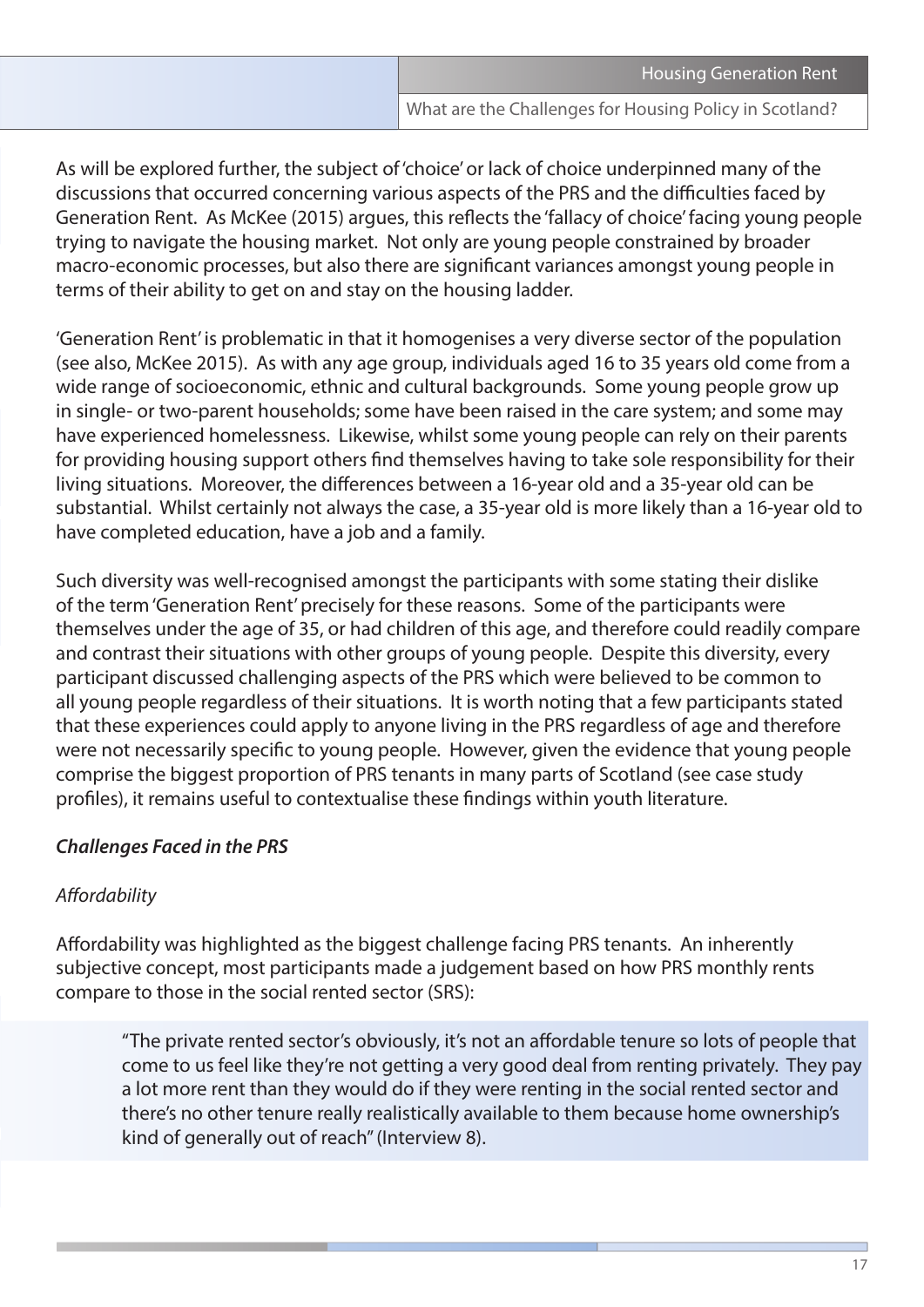| <b>Housing Generation Rent</b>                          |
|---------------------------------------------------------|
| What are the Challenges for Housing Policy in Scotland? |

Consistent with the local housing strategies of the case study areas and previous literature (Clapham et al., 2012), the following assertions were made by participants regarding the challenges of affordability:

- Rent levels vary considerably across different parts of Scotland with Aberdeen and Edinburgh being singled out by several participants as areas with particularly high average rents.
- Even though in many parts of Scotland rent has not risen above inflation, young people are struggling to meet their monthly rental costs.
- High rents mean many young people are 'stuck' in the PRS because a lack of disposable income makes it extremely difficult to save enough money for a homeowner deposit.
- In addition to rent, young people also struggle to save enough money for a PRS deposit. Rent Deposit Schemes are available in many parts of Scotland but there was a concern that not many tenants and landlords know that they exist.

An additional issue was the practice by some landlords of increasing rent levels at the point of renewing a short assured tenancy. This was closely tied to the subject of security and length of tenancy agreements which will be returned to later. As several participants underlined it is not uncommon for a tenancy to come to an end and for the landlord to offer to renew the tenant's lease but at a higher rent level. This was viewed by some participants as an unabashed means of increasing profit, but was also sometimes used by landlords to get rid of undesirable tenants. However, it could also be a consequence of the landlord finding him/herself in financial difficulties and needing to raise extra income. This may be especially the case for 'accidental landlords' who have not deliberately invested in a property to let but have nonetheless had to become a private landlord for various reasons. Therefore it is possible that some of these individuals may use their rent income to cover the property costs until being in a position to sell. Although not the specific focus of this study, the role of letting agents in the process also needs to be considered. 'Premium fees' charged by letting agents to tenants have been unlawful in Scotland since 1984, but many letting agents were still charging these fees up until 2012 when the Scottish Government clarified the legal position (Shelter, 2012):

"So if you look at rent levels over the last sort of since like 2008 there's been a steady increase but I guess the rate of increase, it seems to jump towards the end of 2012 and obviously there's loads of factors but landlords and letting agents and stuff were saying at the time that if the Scottish Government scrapped premium fees they'd put up rent and you know correlation isn't necessarily the same thing as causation but it definitely looks like that if you're just looking at statistics" (Interview 15).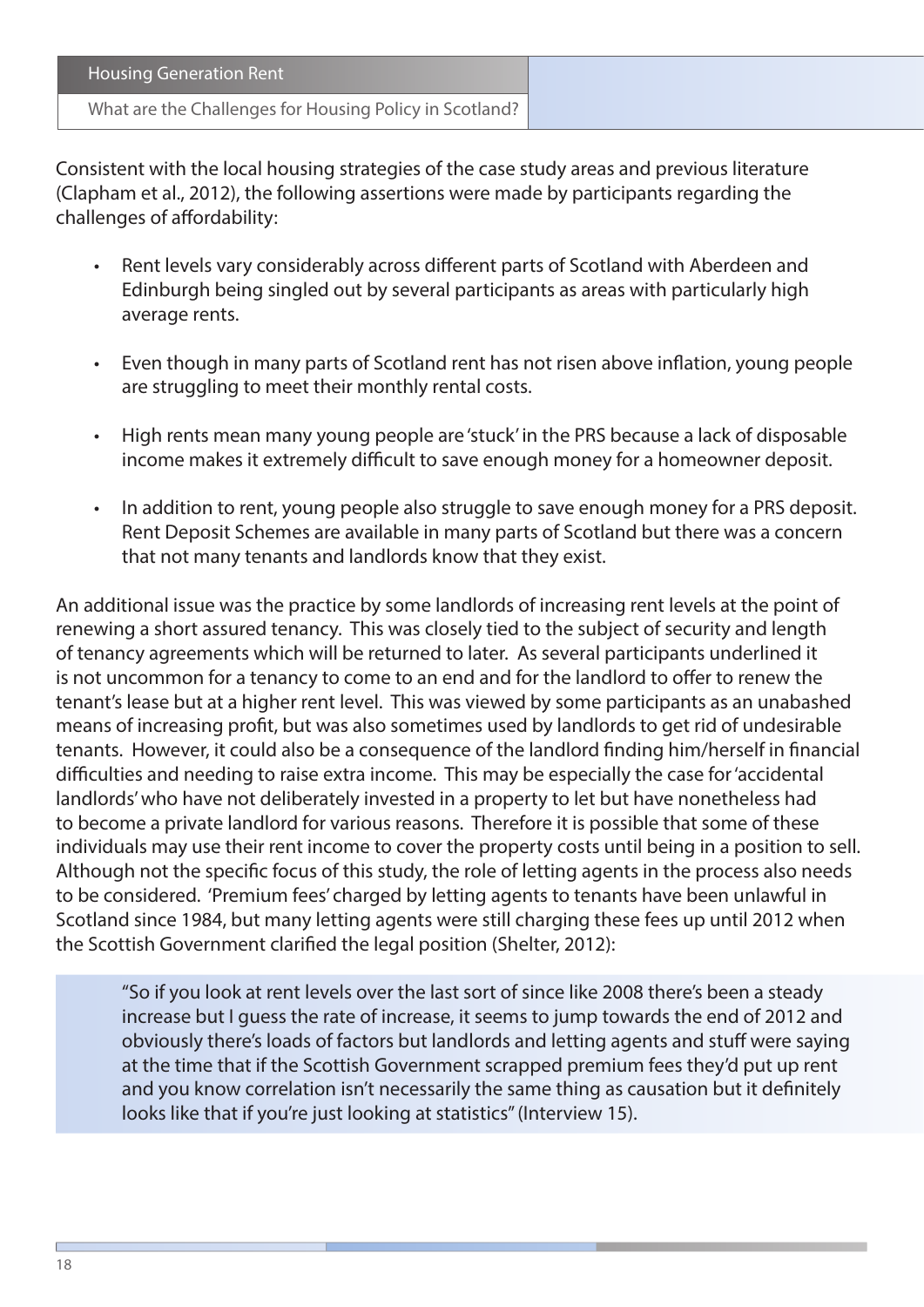Regardless of the landlord's motives, increasing rent levels at the end of a tenancy was identified as potentially having a significant negative impact on tenants:

"I know my daughter moves from time to time because there is an ever increasing increase of rent and its nothing like your local authority where it maybe goes up 2% or 3% or something like that, you're talking significant amounts when you're in the private sector…it's quite unsettling for her and it's a huge upheaval for them" (Interview 13).

This issue highlights the precarious circumstances that many people in the PRS face as some may find that increasing rent levels leads to them becoming homeless.

#### *Quality of PRS Stock, Overcrowding and Repairs*

Problems of high rent were coupled with issues of quality, with poor stock condition emerging as a strong theme within the research. This further fuelled the frustration felt by PRS tenants who were perceived to be paying high rent levels for very poor accommodation. The following issues were noted as being particularly problematic in the PRS and are consistent with existing literature (Smith, Albanese and Truder, 2014):

- Many parts of Scotland contain pre-1919 tenement buildings which are particularly susceptible to problems of damp and poor insulation.
- Landlords sometimes avoid responsibility for resolving dampness by telling their tenants to keep windows open. Often the damp is too severe for this to have any substantial impact and keeping windows open results in higher fuel costs.
- A significant proportion of PRS properties are poorly insulated meaning they are not energy efficient. This can result in higher fuel costs.

Connected to quality is the problem of overcrowding, which is well known to create health and social problems for tenants (Pevalin, Taylor and Todd, 2008):

- Overcrowding is particularly problematic in the PRS compared to other housing tenures.
- Overcrowding typically occurs when landlords do not regularly inspect their properties or because landlords are unaware of their responsibilities.
- Some landlords exploit individuals who struggle to pay rent by allowing them to live in overcrowded conditions as the landlord knows they have little other choice.

A few participants talked about Govanhill – an area in the South of Glasgow which recently made headlines for its overcrowding problems. The case of Govanhill was especially noteworthy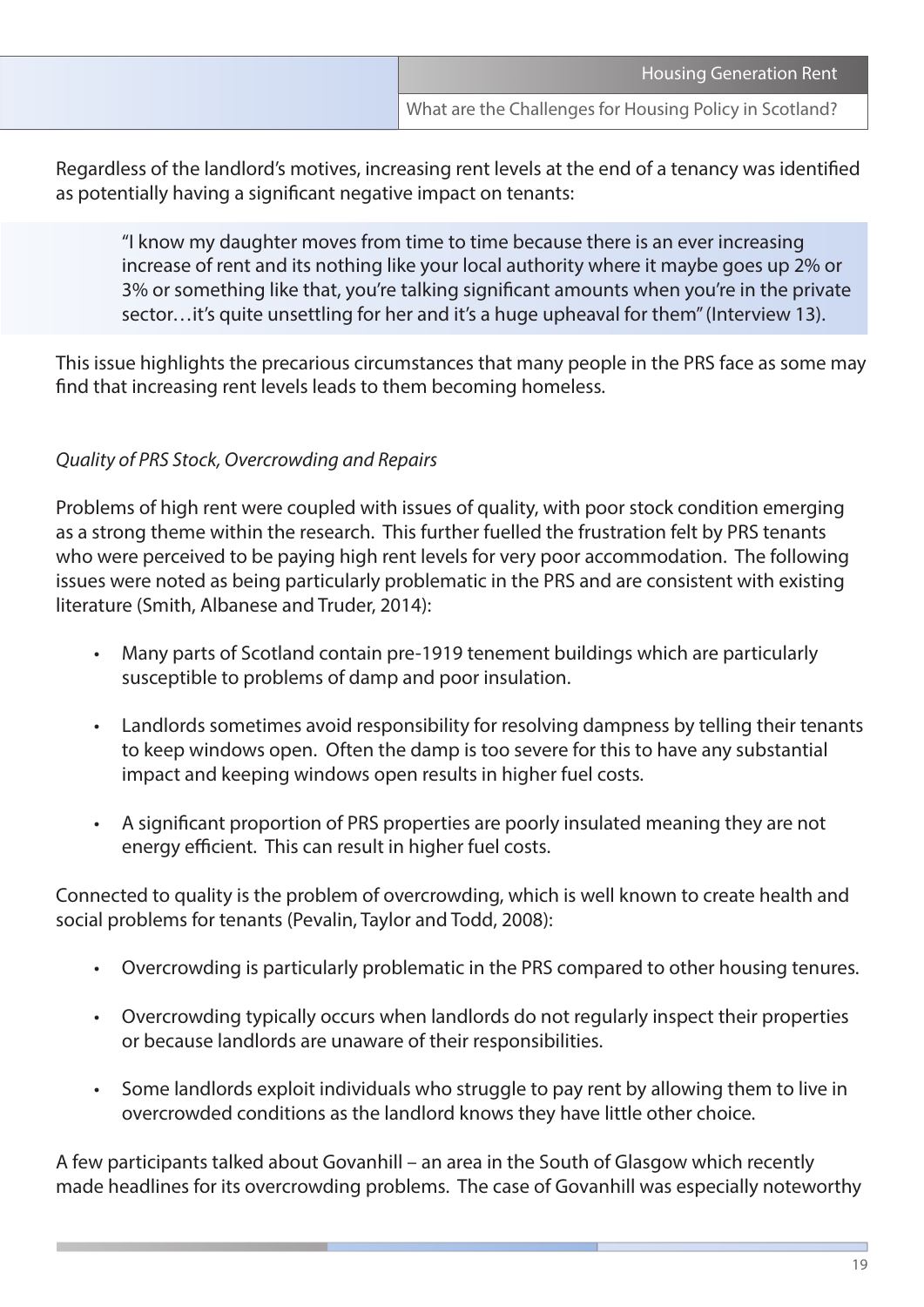What are the Challenges for Housing Policy in Scotland?

because, according to one participant, Glasgow City Council announced that it was releasing over £9million to enable Housing Associations to buy back some of these PRS properties in order to deal with these issues and improve the quality. This action taken by the council was viewed by several residents as epitomising the problems of quality in the PRS.

As well as issues with condition, problems in getting repairs completed were also highlighted. One participant explained that in these situations, tenants often feel that they have no other choice but to move out:

"I think the frustration there can lead to people then wanting to move on because, 'I don't want to stay here anymore because this shower is always cold, and the landlord won't fix it, or they have sent out somebody four times and it is still an issue, or there is this hole in the wall…' so these kind of on-going problems that never seem to get fixed could then lead to people getting fed up and then having to go elsewhere" (Interview 2).

He went on to comment that this frustration is coupled with tenants feeling a lack of control. If these tenants were homeowners then they would likely make the repair themselves but because they rely on a third party they are unable to take control of the situation.

Problems with repairs were also connected to 'revenge evictions' which is the term used to describe the event that a landlord does not renew the lease at the end of the contract because a tenant has asked for a repair or has complained that the repair has not been made. Smith, Albanese and Truder (2014) have documented the stress caused to tenants from a breakdown in their relationships with landlords and fear of eviction. Whilst the Scottish Government is currently undergoing a consultation which seeks to prevent revenge evictions from occurring, participants stated that many tenants are afraid to approach their landlords about repairs:

"…then tenants feel they're in this really weird situation where they're being ripped off, they're living in a house that's built for half as many of them as there are but they're terrified about asking for repairs or anything because they feel that the landlords have all the cards and so people are being forced into poverty" (Interview 15).

It is important to note interviewees recognised diversity within PRS landlords, and that it was a minority of 'bad landlords' that were perceived to give the sector a bad name. Indeed the relationship between the landlord and the tenant was highlighted as a crucial one in terms of ensuring a positive experience for tenants.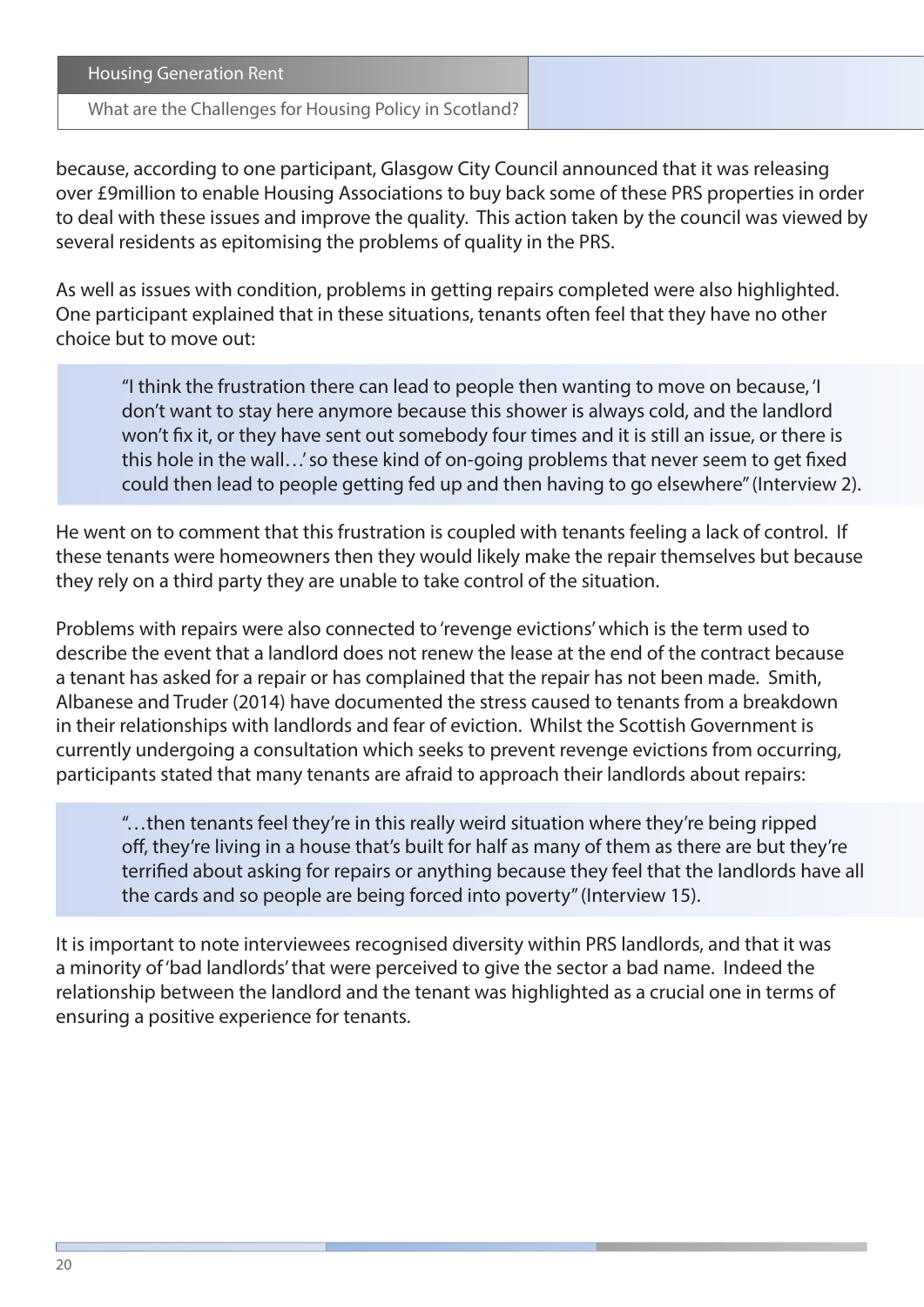#### *Short Assured Tenancies*

The further issue emerging from the interviews was the difficulties that tenants face concerning short assured tenancies. These types of tenancy enable both tenant and landlord to end or renew the lease when the current one comes to an end. Typically these tenancies are set at a minimum of 6 months but can be as long as one or two years. This allows flexibility since the tenant is able to end the lease if they need to move elsewhere. This can be compared to being a homeowner or living in social housing which involve more complicated processes for moving. However, the benefit of flexibility was strongly caveated by the fact that landlords can also end the lease even if the tenant does not want this to happen. This lack of security means that tenants cannot become too comfortable in their home in case they find themselves having to move again in the near future. Participants who viewed this as problematic contextualised their responses in relation to the benefits of feeling 'at home' and 'putting down roots' in a community:

"But my general feeling is that people who live there don't feel that it is their home because they always have this feeling hanging over them that they need to maybe move on after six months, if the landlord wants rid of them they don't really have to give them any reason, they can just get rid of them for any reason" (Interview 2).

"…because it's not very secure for people there's a sort of reluctance for them to then put down roots in a community sense and they won't really participate in anything because they don't know how long they are going to be there for and that affects things on a wider scale" (Interview 16).

This lack of security was further identified as being more problematic for some groups of young people compared to others, as will be discussed in the next section. However the participants concerns can be placed within wider notions of wellbeing and viewing a property not simply as a physical shell that houses people but as a home that is infused with meanings and memories (Blunt and Dowling, 2006; Easthope, 2004; Mallett, 2004).

On the other side of this discussion, participants argued that, in most cases, landlords are happy to renew tenancy agreements. It was frequently claimed that even though there is currently high demand in the PRS, most landlords do not want the trouble of having to find a new tenant. A few participants were even themselves private landlords:

"We don't want the whole hassle of having to find new tenants and so on. So, so long as they pay their rent, look after the property and don't annoy the neighbours then we're happy with them" (Interview 12).

It was also highlighted that there are a proportion of PRS tenants who would prefer to live in the SRS and participants mentioned cases where such tenants have asked their landlord to serve them an eviction notice to give them a better chance of accessing social housing.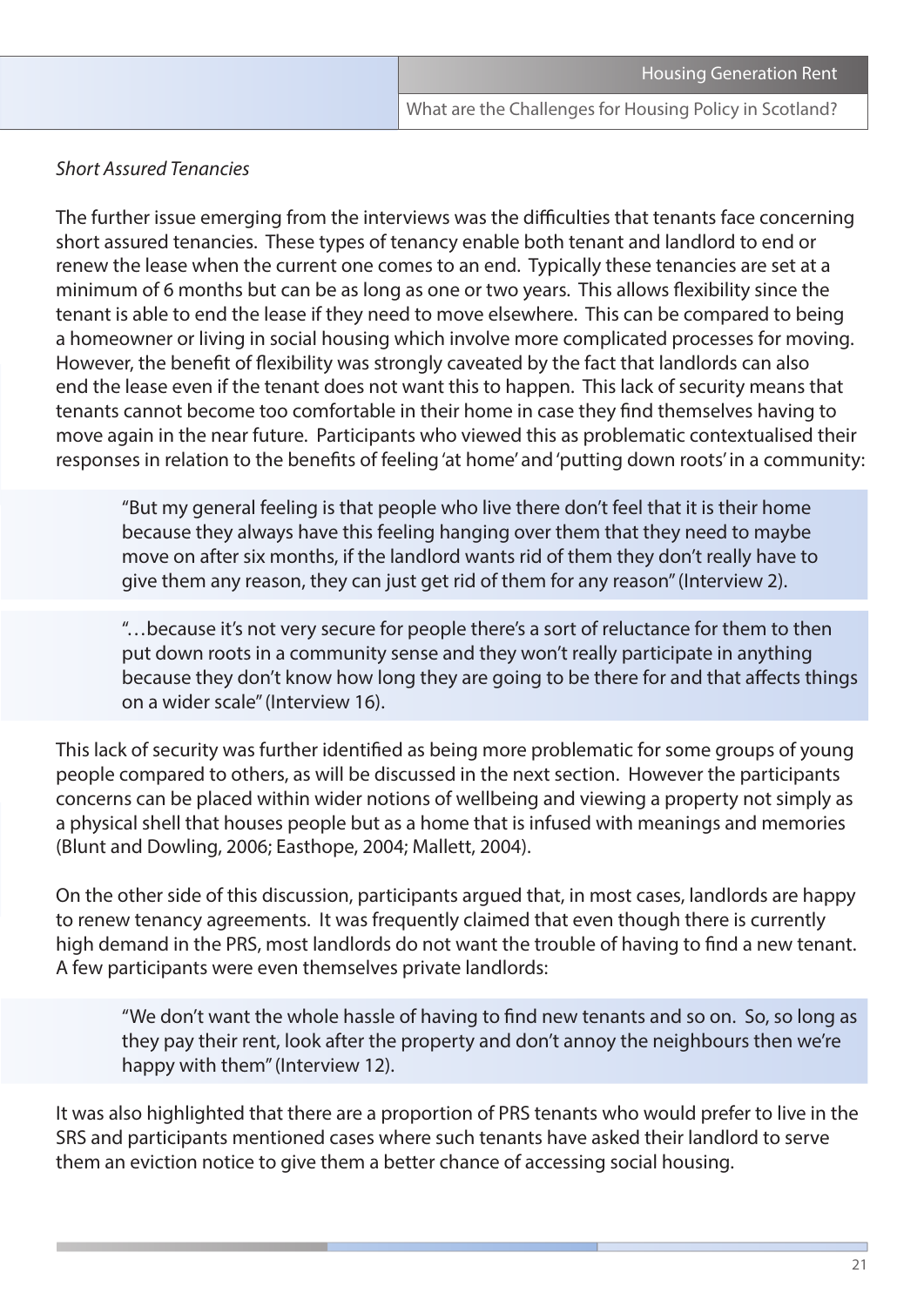$22$ 

Housing Generation Rent

#### What are the Challenges for Housing Policy in Scotland?

In addition to concerns around insecurity several participants discussed the lack of clarity in the content of these contracts. This was particularly with regards to tenant's rights around repairs, deposits and the ending of a lease:

"So many of the clients I deal with have tenancy agreements that don't match the notices they get; tenancy agreements that you have to really get into reading it through to identify where it could be placed in Scottish law. Is it a short tenancy, is it an assured short tenancy, is it actually a relocation? Is it this, is it that, how can you terminate it, what statute, what contract? It's so complicated and a lot of time you might have printed something off and it might have been online and it could be actually something they've printed off that's in English law but it's not the same here. DIY tenancy agreements and they're complex and so varied that I can see ten in one day and they would not be same" (Interview 14).

There are particular challenges for those living in HMO properties, for when one resident moves out the remainder become responsible for ensuring the rent on the property is paid.

#### *Diverse Experiences of the PRS*

The difficulties of affordability, quality and insecure tenancies were felt by participants as applying to young people generally. However, as discussed, 'Generation Rent' is an umbrella term used to describe a population that is actually rather diverse, and marked by considerable intra-generational inequalities (McKee, 2015). Participants were therefore asked to consider sub-groups of young people who may face particular challenges in the PRS. Those highlighted included:

- 16-17 year olds Students
- Care leavers **•** Veterans
- 
- 
- 
- 
- 
- Migrant/seasonal workers Young professionals
- 
- 
- Disabled individuals Welfare recipients
- Families Young carers
- LGBT youth Young offenders
- Low/insecure income households Young people suffering from mental health • Minority ethnic groups **problems** and/or addictions
	-

The precariousness of young people's living arrangements was highlighted, with links made to the aforementioned issues of affordability, quality and insecurity. Moreover, a lack of support for PRS tenants (as compared to SRS tenants) was highlighted, as well as concerns about potential discrimination by some landlords towards vulnerable young people: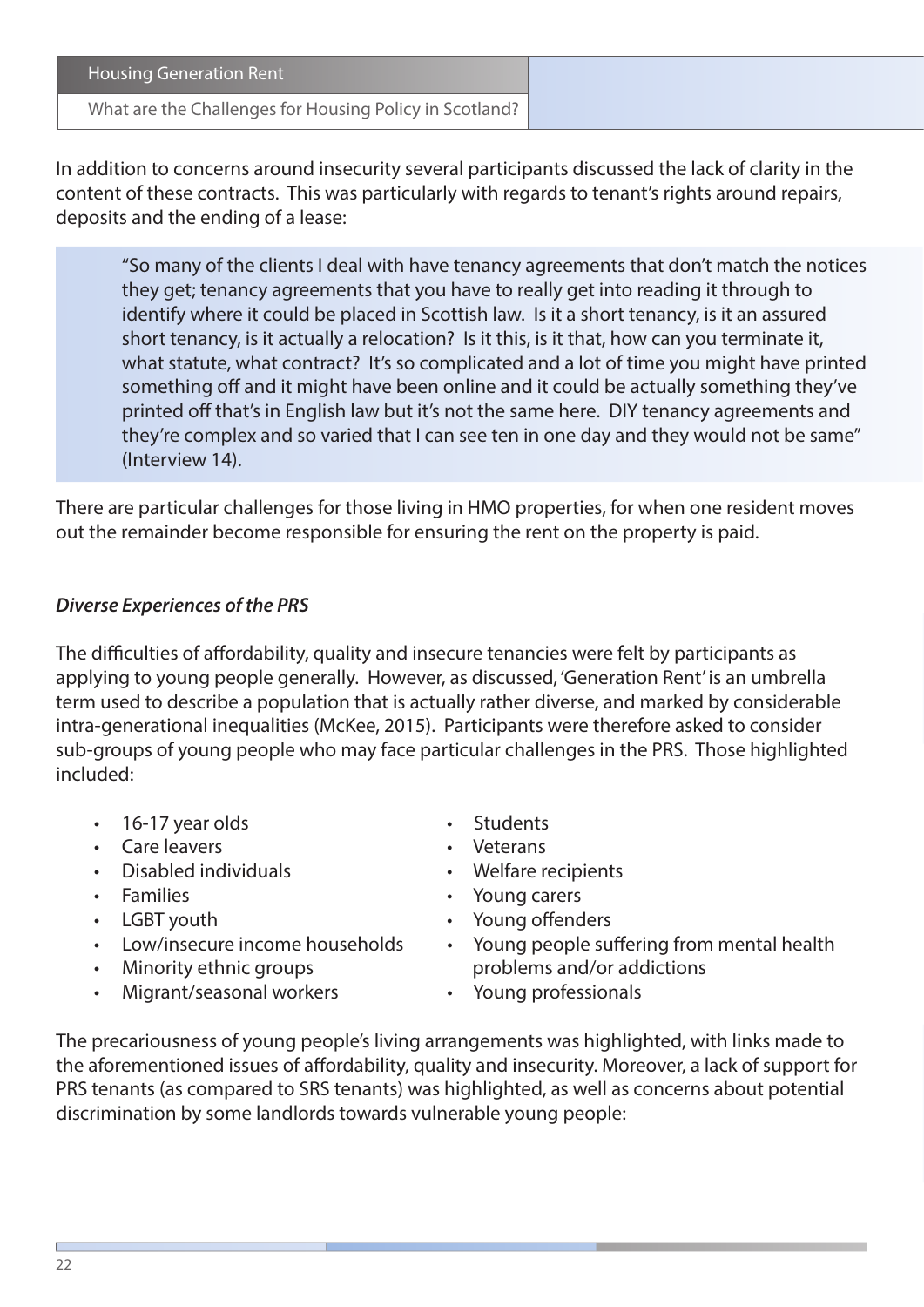"I think there are some groups [of young people] who are better able to access [the PRS], I suppose. And that is about having a deposit, having references, good credit history, et cetera. And for two groups – disabled people and veterans – they don't always have that. And in that situation yes, I think they are disadvantaged because if you are a landlord, you have only got the one property, you want to let it as quickly as possible and you have got me with a very good credit history and excellent references…it is pretty obvious who the landlord is going to choose" (Interview 4).

Throughout these discussions four group were identified as most likely to experience difficulty in the PRS. These included: those reliant on welfare benefits or low/insecure income; families; migrant/seasonal workers; and young professionals and students.

#### *Young People with Low and Insecure Incomes*

The sector was viewed as particularly challenging for those with low and/or insecure incomes. There was overall agreement that welfare recipients in particular face a difficult time living in the PRS:

"I think that there's a general consensus that private renting is a good option for some people and it's not for others. People who might have gone into social rented housing in the past, for example…they've been squeezed out and they might not have the support networks that they need, both financially and socially. So I think it is, it's challenging for a lot of young people" (Interview 7).

As this quote implies, several participants believed that the SRS was more suited to those on low incomes and that a boost in social housing supply is urgently required to cope with the pressures felt by this group. Participants were asked if they knew of any cases where landlords had lowered their rent levels to ensure their tenant's LHA would cover 100% of the rent. There was mixed evidence as some explained that there are landlords who deliberately target the 'benefits market' and therefore some have indeed lowered their rent levels in line with these changes. However, others pointed out that the current high demand for PRS properties means that landlords do not need to do this as they can easily replace a tenant who is struggling to pay the rent. Furthermore, it was noted that some PRS landlords explicitly discriminate against those in receipt of benefits:

"And all the two and three bedroom properties within a 20-mile radius have got all, saying in their adverts 'No DSS', or essentially nobody on housing benefit…people just think, 'Oh, people on benefits are going to be all the things that are in the media of people who just laze about and don't do anything and eat takeaways every night and smoke all the time and all the rest of it.' So maybe that is what people's perception is and therefore think that they don't want that in their property" (Interview 2).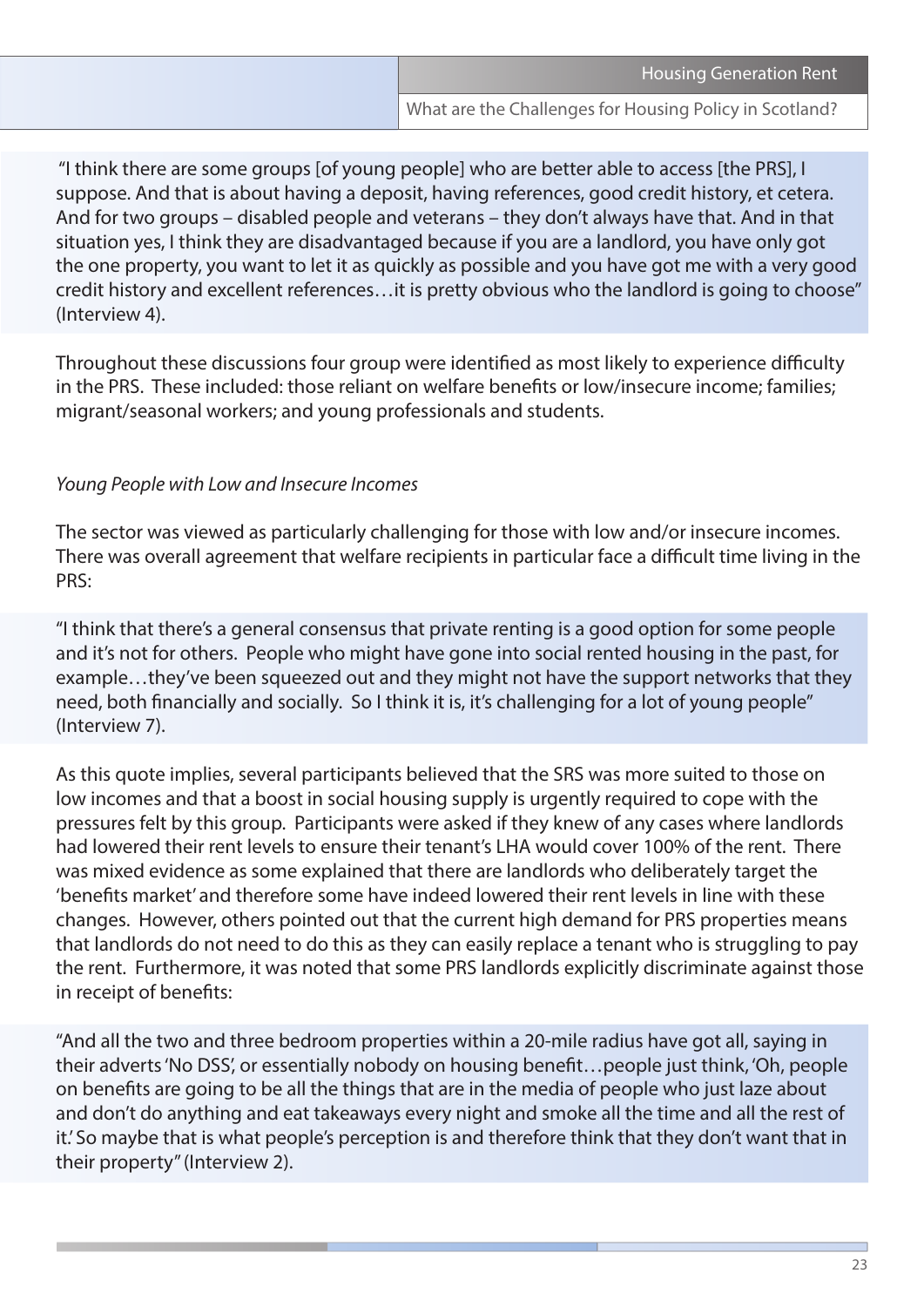What are the Challenges for Housing Policy in Scotland?

The current market has resulted in landlords having the pick of tenants and since those on welfare or low/insecure incomes are potentially 'riskier' tenants compared to those with more stable incomes, they may face substantially higher barriers to accessing a good quality, wellmanaged PRS property. This is further compounded by them being less likely to be able to provide references and to pass credit checks. Individuals struggling to access or sustain a PRS tenancy are then vulnerable to exploitation at the lower end of the PRS and/or homelessness.

#### *Young Families*

Whilst traditionally the PRS was primarily used by single people, increasing numbers of families are now living in the sector. Some may choose this tenure if they require the flexibility that it offers but most participants believed that, like others, many young families have no alternatives. Affordability and quality of a PRS home were highlighted in relation to families but it was the issue of tenancy security that most participants viewed as central. Security was connected to the idea of 'putting down roots' and specifically the desire to ensure that children's schooling and other activities are not disrupted by frequently having to move at the end of a lease (De Santos, 2012):

"If you are young and single or you are part of a couple, you are flexible. If something happens, you can deal with it. As soon as you bring a child into the equation, it is a different situation entirely. It is schools, nurseries, safety of the area. It is a much bigger responsibility, which is why I think probably people are going to be delaying having children for much longer" (Interview 4).

One participant felt that young people's current situations are unfair as they face many structural barriers (including the inability to live in a home with security and stability) that can prevent them from fulfilling their desires such as having children. This worry is consistent with youth transitions literature which has argued that the period between childhood and adulthood is extending and many people are delaying parenthood until they are in a financial and stable position to enable them to provide for a child (Andres and Adamuti-Trache, 2008). However given the perpetual difficulties of reaching a financial and stable position, it is possible that a proportion of young couples are having children regardless. Furthermore, some young families may find themselves moving from secure to insecure circumstances. Adding in the difficulties in accessing homeownership and the SRS, the number of young families living in the PRS is likely to continue to grow (De Santos, 2012).

One participant who worked in a local authority homelessness team stated that it was not uncommon for families to make a homeless application with the hopes of getting an SRS property based on their insecurity in the PRS:

"…they come and say I don't want to do another private let because we don't move our kids again from the house or from the area or from the town or whatever and that's causing a lot of distress having to do that" (Interview 14).

For this reason, most participants felt that the PRS in its current form is not suitable for housing young families.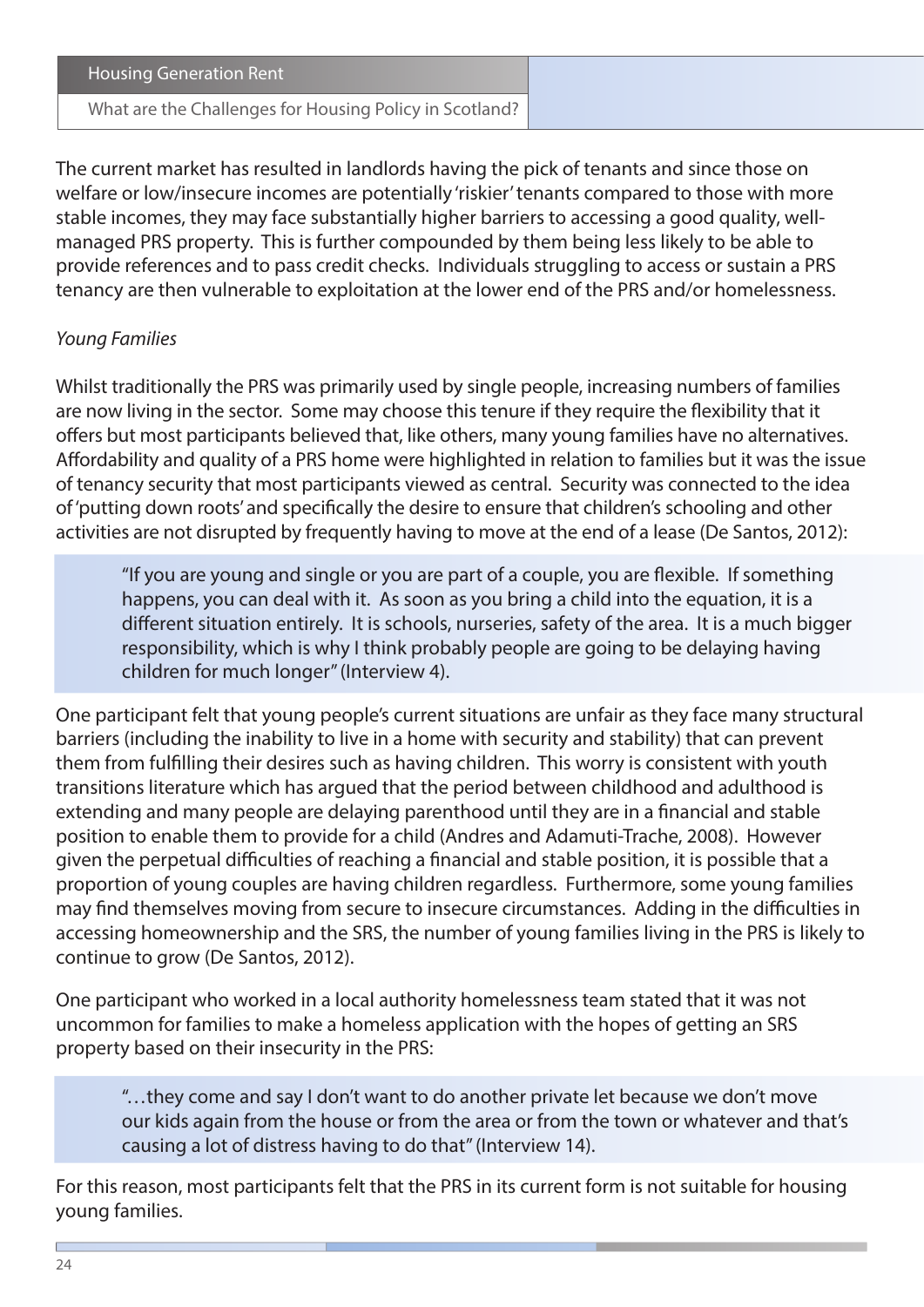#### *Migrant and Seasonal Workers*

A further group that created some discussion is that of migrant and seasonal workers. This group includes individuals who have travelled from overseas to work in Scotland but also British nationals who have moved to a particular location specifically for seasonal work such as working in hotels during the summer. As with students, the flexibility of the PRS was seen as being suitable for this group since it was assumed that such individuals would only be looking to live in a certain area for the duration of their work contract before moving again. Migrant and seasonal workers typically take work that is low paid and on a fixed term or zero-hours basis. Therefore they are particularly susceptible to the problems of affordability and insecurity that have already been explored.

One issue that was specifically mentioned in relation to overseas migrant workers is that language barriers and a general lack of knowledge about local housing markets meant that they were most likely to live in a PRS property with multiple occupants, and potentially in overcrowded conditions.

"Quite often it will be the migrant workers living in these kinds of accommodation coming through. We have made an effort to provide information in Portuguese and Polish to spread information about what their rights are and about what a landlord in these circumstances can and cannot do. I think that way we've seen an increase in the clients coming through [the homeless advice service] to us because they're realising the situation they're in is actually not something that is strictly legal and they actually have an option" (Interview 14).

One participant who worked on a rural island explained that many seasonal workers to the island may actually want to live there on a longer-term basis but they cannot because of a lack of affordable housing and because of their temporary contracts. Therefore not all migrant and seasonal workers are deliberately mobile and given the choice some would prefer to 'put down roots' in the community that they work in.

#### *Young Professionals and Students*

The flexibility offered in the PRS was believed to mostly benefit young professionals and students whose jobs and education mean that they are unlikely to want to be tied down to a particular property and location for a lengthy period of time. Yet this was based on a contested assumption that such young people have greater finances, and are more able to navigate the PRS to secure a successful outcome.

However, as a member of the National Union of Students pointed out, students are not exempt from financial difficulties. Full-time students are not eligible for most welfare benefits meaning they need to rely on their parents, part-time or casual employment, or a student loan to cover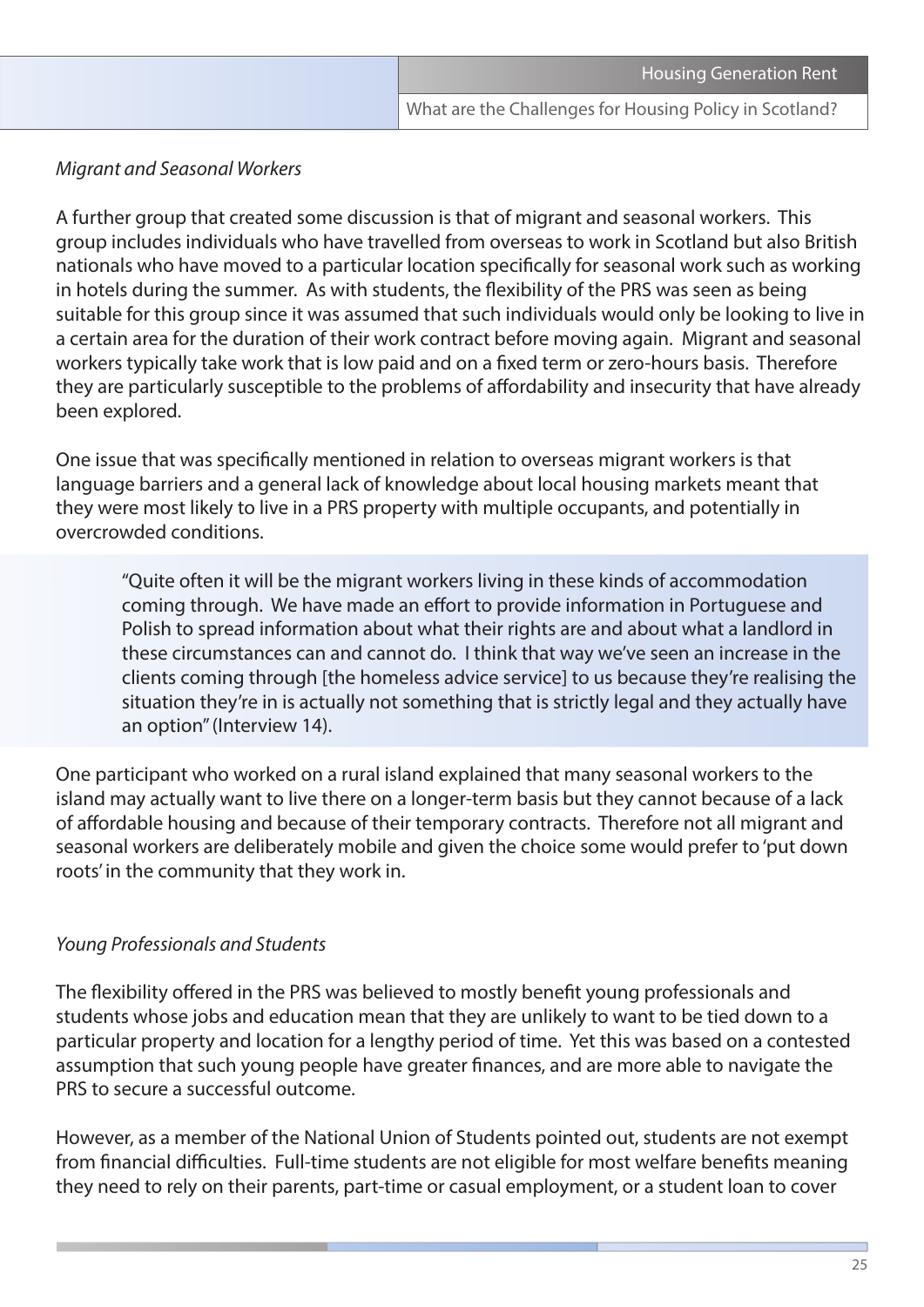What are the Challenges for Housing Policy in Scotland?

their rent and other living costs. Therefore some students are in better financial positions than others depending on their circumstances. Whilst many students living in the PRS are likely to flat share, this is not always through choice but for affordability reasons and even then some students struggle to meet their daily needs:

Although student Halls of Residence are not typically thought of as being a part of the PRS, these properties are often owned by educational institutions or private companies but do not operate the same type of short assured tenancies commonly used in the PRS:

"These privatised Halls of Residence, I mean the story's well-rehearsed that the tenants have far fewer rights, the rents are through the roof and you have this kind of captive market of first year students who on the one hand probably don't really know better if they're just moving to a city they've never lived in before. They don't really have any other options" (Interview 15).

This participant went on to explain that many Halls of Residence only accommodate students in term-time meaning that during the long summer break, young people have to move out and find somewhere else to go until the beginning of the following term. The assumption being that most students can go back to living with their parents during the holidays. However not all students are able to do this, leaving them to find alternative accommodation. The participant described one scenario in which he knew of a student who was homeless throughout the summer:

"I know of one student who is sleeping on his friends' sofas for the 4 months of the summer break because like his parents are dead you know he quite literally has no home to go to" (Interview 15).

Alternatively, if students have the finances they could move out of Halls of Residence and into a PRS property for the summer months. However since most PRS landlords do not offer tenancies of less than 6 months – but the summer break lasts for 4 months – this puts students in a position of having to pay rent on two properties simultaneously for the two months that overlap with term-time.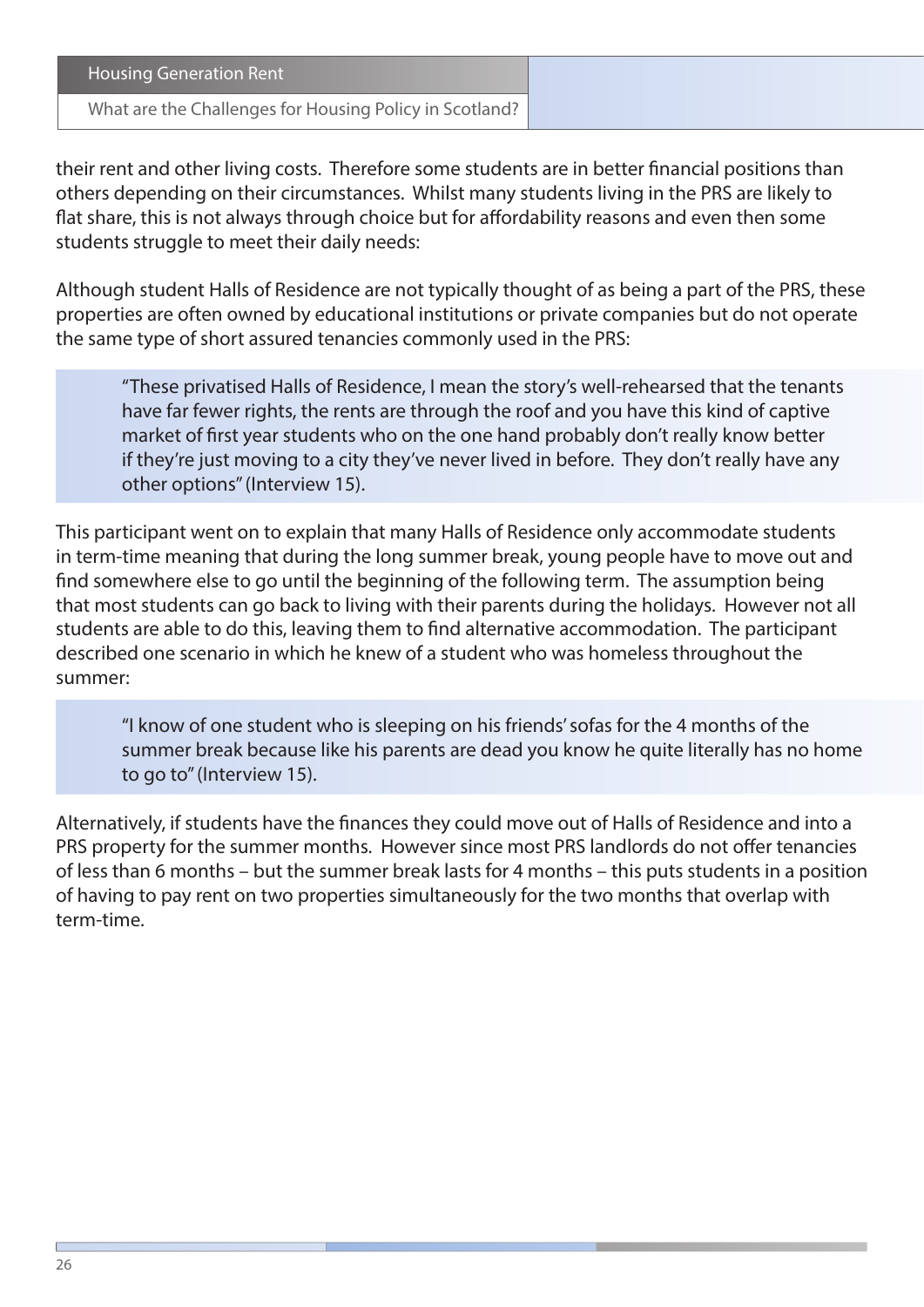#### *When the PRS is No Longer an Option*

For those young people who cannot access homeownership, social housing or the PRS for whatever reason, their options usually then become living with their parents or making a homeless application.

#### *Reliance on Parents*

An ever increasing reliance on parental support with housing was highlighted, however this was paralleled by a recognition that not all young people had the family safety-net to rely upon (see also McKee 2012, 2015; Moore 2013):

"I think the issue is there will always be those circumstances where some parents will not be able to give significant amounts of support to children. Some children will not have the relationship with those parents to receive it" (Interview 9).

Some felt that even if parents are willing and able to allow their adult child to remain living with them then this can be detrimental to both the parents and child. One participant who specialised in debt issues explained that he has seen cases in which the young person living at home has accumulated gambling debts and the parents have had to pay off this debt. He wondered if the parents would have felt such an obligation if the young person no longer lived with them. Another participant commented that a young person living with parents may potentially be degrading and unhealthy:

"What you want to do with your adult children is be equal, live in an adult-to-adult way. But if you are… some of them give money or do their washing or whatever into their thirties, which I know does happen now. I don't think that is healthy" (Interview 4).

Some expressed worry that the parents' inheritance will decrease through providing for adult children meaning that they will have little to leave to their grandchildren, thus further widening inter-generational inequalities. Also, since becoming a homeowner is increasingly difficult many people may spend their entire lives in the SRS or PRS, and will therefore have no equity in a house that can be released in older age to meet their future needs, or that of their children's (Doling, 2012).

#### *Homelessness*

For those who cannot access any forms of housing and who cannot rely on their parents, the only option left is to make a homeless application. In some cases, this will result in them being placed in social housing, which they may aspire to in the first instance. However, the PRS is increasingly being used as a part of the Housing Options approach meaning that some homeless individuals could find themselves being housed in this sector. This therefore presents a paradox: in some cases the PRS is the cause of homelessness but may also be the solution. Participants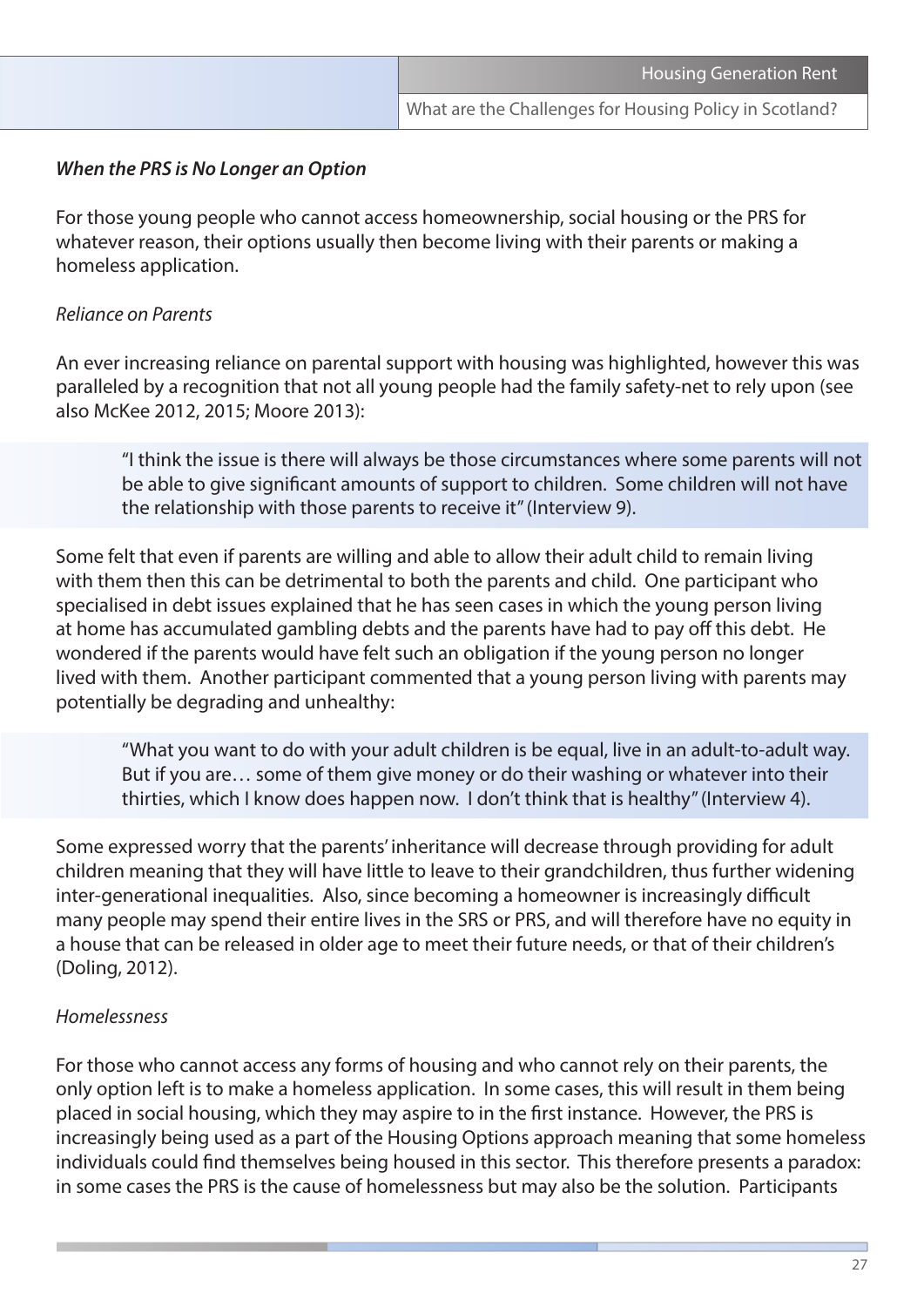| <b>Housing Generation Rent</b> |  |
|--------------------------------|--|
|                                |  |

were asked for their thoughts on this. Some thought that given the lack of social housing and a desire to avoid temporary accommodation where possible, making use of the PRS to house homeless individuals is logical:

"I think it is a good thing. Private rented sector is a resource. So it would be absolutely foolish to ignore that" (Interview 4).

"Well if there is any other option then you probably don't want to be living in temporary accommodation or a hostel and I think that the private rented sector has a role to play in providing housing for people, but as I said earlier, there's a long way to go until the private rented sector is an attractive option for a lot of people" (Interview 7).

On the other hand, some participants expressed scepticism as to the willingness of landlords to let their property to a homeless individual. These individuals were adamant that the best place to house homeless individuals is the SRS and that the PRS is being used to 'fill a gap' which really should be the role of social housing. Several participants referred to Private Sector Leasing Schemes which are being used by local authorities to house homeless people in the PRS. One local authority employee explained how this works:

"…they hand over their house for the period of the lease, let's say standard term it could be three years…they would be responsible for the super structure, the shell of the building, and gas maintenance…In that arrangement they've got a rent. In the early stages, in the pilot, it was basically the market rent so those landlords actually had a very significant benefit. What I would have expected is that once we'd done the pilot and displayed that this would work, those that were then managing the scheme from a general management perspective in the future would actually look to negotiate down the rent that we would be paying to those landlords" (Interview 13).

The money used to pay the landlords their monthly rent comes from Housing Benefit. This participant went on to explain that the three biggest incentives for landlords to participate in the scheme is that they would not have to look for a tenant; they would have a guaranteed rental income for the period of the lease; and at the end of the lease the property would be returned to them in the same condition as it was at the beginning. Generally speaking, the participants who mentioned these schemes viewed them as working well so far. However this was caveated by the assertion that increasing the supply of social housing would be the most favourable and effective action the Government could take. This was supported by feelings of unease about the fact that public money (i.e. Housing Benefit) was going into the pockets of private landlords and not being invested in social housing as a collective good.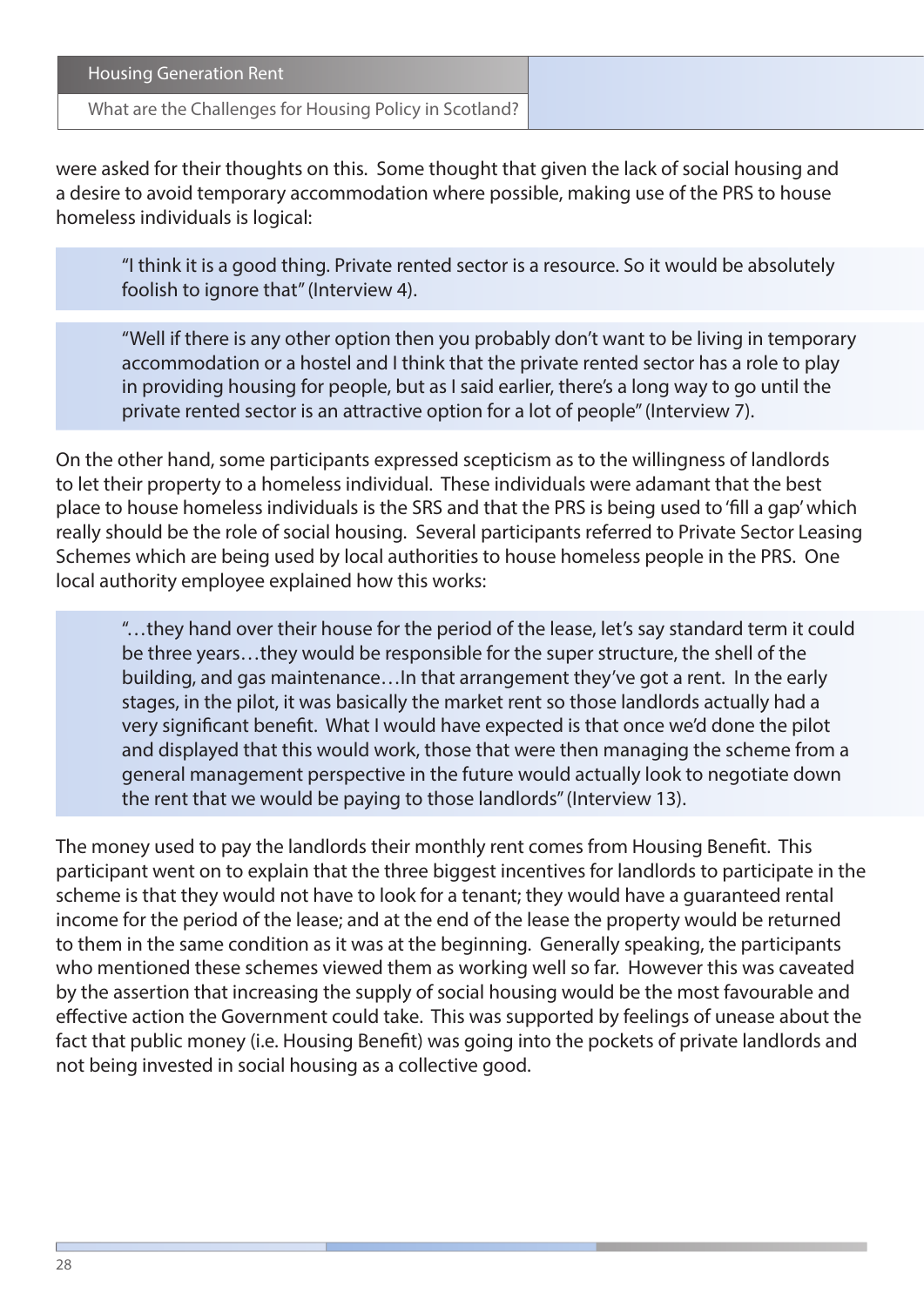#### *The Significance of Location*

As well as the diversification of PRS experiences for different groups of young people, there were some notable variations in housing across different parts of Scotland. Much of this detail can be seen in the local housing strategies for each of the Scottish local authorities which document housing supply, costs and quality among other things. To give a flavour of the significance of geography in relation to housing, four local authorities were sampled as case study sites in this project: Aberdeen City; Dundee City; Fife and the Scottish Borders. As well as these areas, participants also drew upon their knowledge of place-specific issues in other parts of Scotland. The qualitative data therefore highlights the importance of understanding the microgeographies of housing markets at the local scale.

#### *Affordability by Place*

Not only does Generation Rent face considerable challenges, the 'housing crisis' has an additional spatial dimension whereby young people are more or less disadvantaged depending on where they live in Scotland. As highlighted in Case Study 1, Aberdeen is the most expensive part of Scotland in terms of housing due to its large oil and gas industry. Many of the participants commented on Aberdeen's lack of affordable housing and the "extortionate" house and rental prices. The two participants who were interviewed from Aberdeen City Council explained that on top of these high housing costs, the cost of everyday living is also much higher compared to other parts of Scotland:

"One of the issues is the difficulty of people moving to this area, even the workers in the oil and gas sector are faced with higher daily living costs, ranges from a couple of pints to getting your hair cut...trying to get a taxi" (Interview 6).

Consequently, one of the problems the Council faces is a shortage of professionals working in Aberdeen's public sector. Furthermore, the high cost of living in Aberdeen exacerbates the social exclusion of those residents living in the pockets of low-income housing in the city.

Additional 'hotspots' across Scotland that were mentioned as being expensive to live in are Edinburgh and St Andrews in Fife. However in contrast, Dundee and Glasgow were highlighted as examples of cities that do contain more affordable housing:

"Whereas they're pretty stable and they're pretty, you'd be tempted to almost say affordable in Dundee, so the differential between rental levels of the local authority Housing Associations and the lower end of the private rented market are not actually that significant, so it's not what we often hear people banging about, about crisis and it's not certainly something that I would consider there to be" (Interview 9).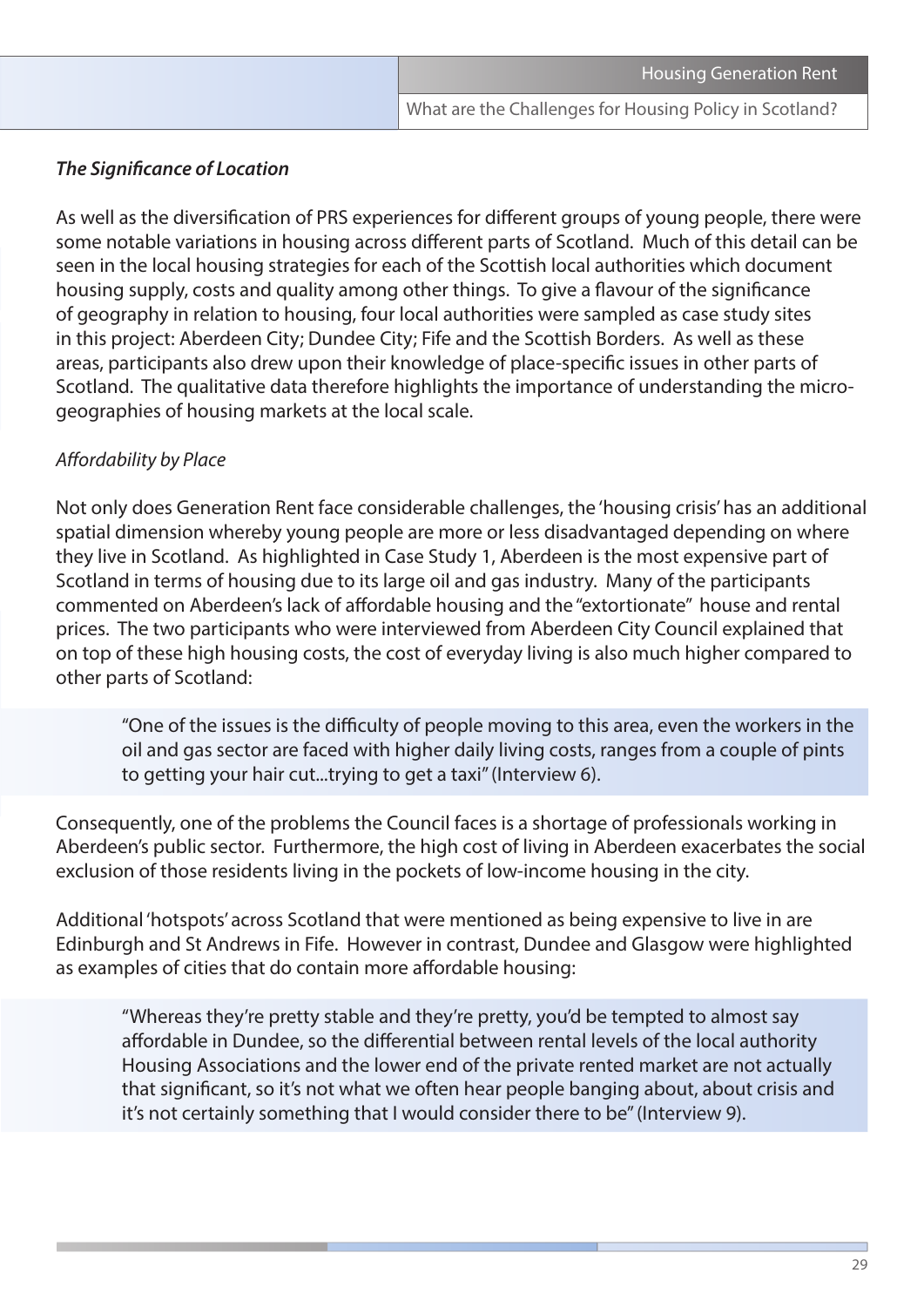#### What are the Challenges for Housing Policy in Scotland?

Another comparison that was made during the interviews was that between urban and rural settings. Participants from Rural Housing Scotland were able to provide a rural perspective with regards to affordability:

"Obviously people who own properties have an opportunity to make a lot of money, you can't really blame them when we have such a big tourist industry here to rent out these properties in the summer and there's not really an incentive for them to use their property to rent affordably or help with the housing problem" (Interview 16).

This participant highlighted the problems linked to second and holiday homes in popular tourist locations. She explained that during the summer months, the supply of affordable PRS properties is slim because landlords increase their prices to capture the tourist market. Therefore many seasonal workers and locals, who are typically young people, have to take on multiple jobs to be able to afford rent levels or they live in caravans. During the winter months, rent levels are lowered and so it is easier for young people to find affordable properties.

A slightly different issue affecting rural areas in the Scottish Borders was that the rate of LHA is the same across the entire local authority. One participant from this area explained that whilst claimants may be able to find accommodation in some of the larger towns such as Hawick and Galashiels within the LHA rate, it is much harder in more remote areas. Such problems are likely to be exacerbated by the roll-out of Universal Credit which will introduce a monthly benefit cap regardless of geographical location:

"You will have the occasional really really tiny property that somebody doesn't think they can charge the full rent as a one bed but it's very hard and very few and far between that they would turn up" (Interview 14).

Such young people living in these remote areas would therefore have to live in properties that charged rent at a level above the LHA, making up any shortfall themselves.

#### *Jobs Opportunities, Services and Transport*

Research highlights that housing and labour markets are closely intertwined, and one issue that was particularly pertinent was that job opportunities as well as services are difficult to come by in certain parts of Scotland. In the Scottish Borders, one participant contrasted Galashiels and Hawick in relation to jobs:

"Galashiels as an area for example, is probably emerging as the kind of main population growth point and that's going to be further cemented with the railway opening later this year. And we've also got the university and local Borders General Hospital and around Galashiels, so that's a bit of a contrast for example to Hawick which is a declining mill town which is pretty isolated really" (Interview 10).

He explained that a large consequence of this is that younger people are expected to be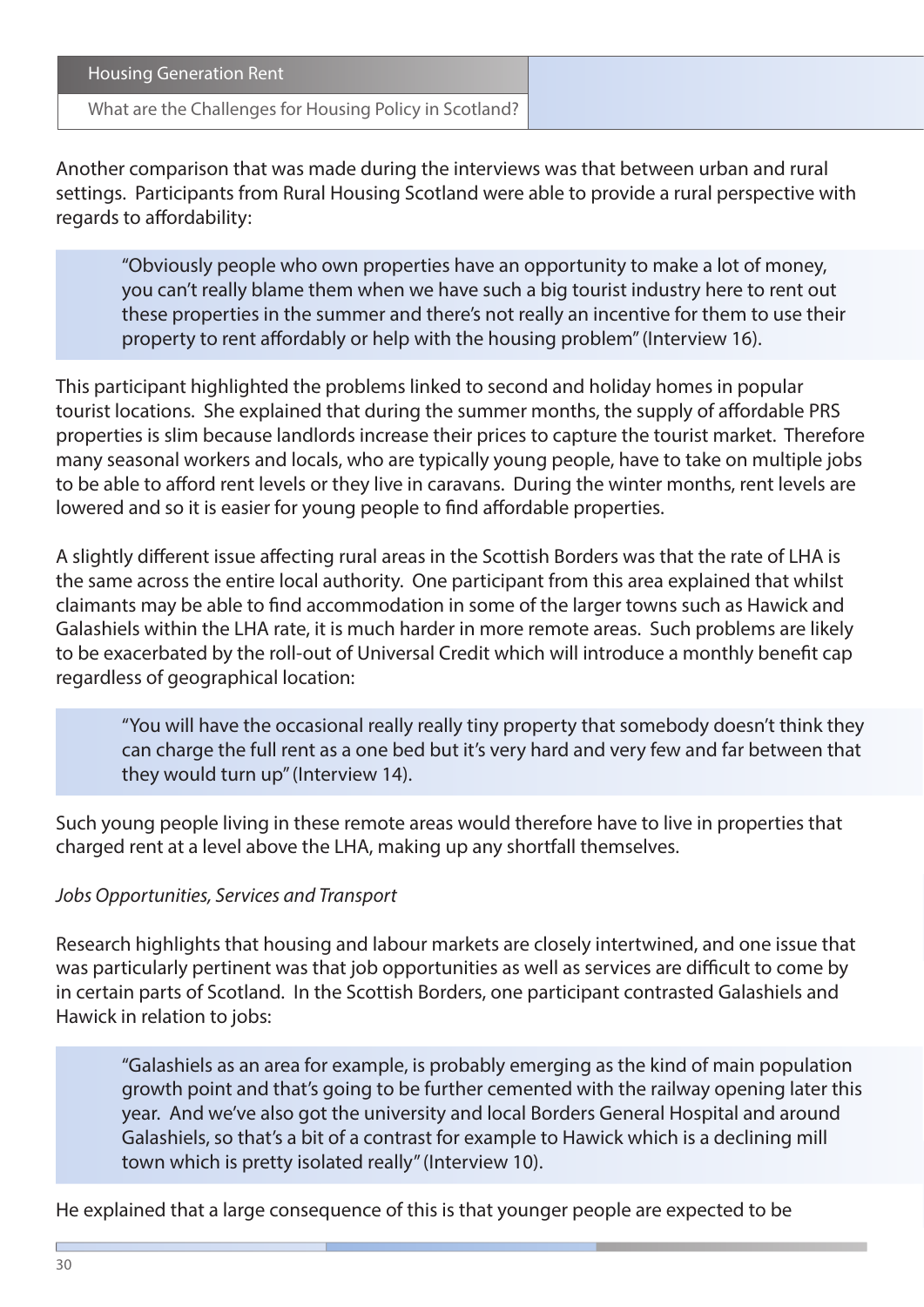attracted to Galashiels, while Hawick is home to many elderly people. Therefore the Council needs to prepare for the different housing needs of these two groups in each town. In addition, this participant viewed the hospital, future railway line and the Heriot Watt University campus in Galashiels as essential for sustaining the local economy. However he also recognised that Galashiels was exceptional compared to the Scottish Borders area more widely:

"…certainly of our kids leaving secondary school who go into higher and further education out of Borders for most of them that's a one way ticket they don't come back because there's not a lot to come back to, the big employers of the Scottish Borders are the council and the NHS, the manufacturing base is all but gone so it's pretty bleak" (Interview 10).

The occurrence of out-migration in rural communities amongst young people is welldocumented (Stockdale, 2006) and this was also found to be common in many of Scotland's island communities. The participant living and working on the Isle of Mull explained that graduate jobs are rarely available in the islands, which unsurprisingly prevents many young people from returning to their island homes after gaining a university qualification on the mainland. Furthermore, the availability of public transport can be a huge determining factor in the ability to live and work in an area. On the Isle of Mull, many trades people commute to the island from the mainland to carry out their jobs as plumbers, electricians etc. However, this is very much a one-way system as skilled islanders are not able to commute to the mainland quite so easily. Accessing services in island communities could also be a struggle. One participant, who used to live on the Isle of Skye, explained that he would hitchhike to get to the nearest supermarket on the island because the public transport was so poor. Several participants further commented that those living in rural areas often need to have their own car to be able to go to work or access local services. Therefore individuals who do not will be restricted in the areas they can live and the types of housing that are available to them.

One final striking issue that was raised in relation to island living was that there is no Job Centre on the Isle of Mull and indeed many of Scotland's islands:

"Another reason that maybe folk don't sign on or whatever it's called is because they have to go to Oban…And then there other islands like Coll and Tiree. Coll is in Argyll and it would cost a lot for them to go" (Interview 16).

This issue was raised because the participant explained that very few people on the islands claim welfare benefits even though many of them are insecurely employed. She surmised that this was likely due to a community mentality meaning that people just 'get by' and help each other out in times of need. However, the lack of Job Centre on the island is also likely to be a reason.

Transport and access to jobs and services was not only an issue specific to island and rural communities. A few participants noted that even within urban areas, similar problems can arise:

"So people who work in shifts, nurses or in call centres or whatever, I know of people who are having to try and get a bus at six o'clock in the morning to get to work for seven o'clock and those buses are rare" (Interview 4).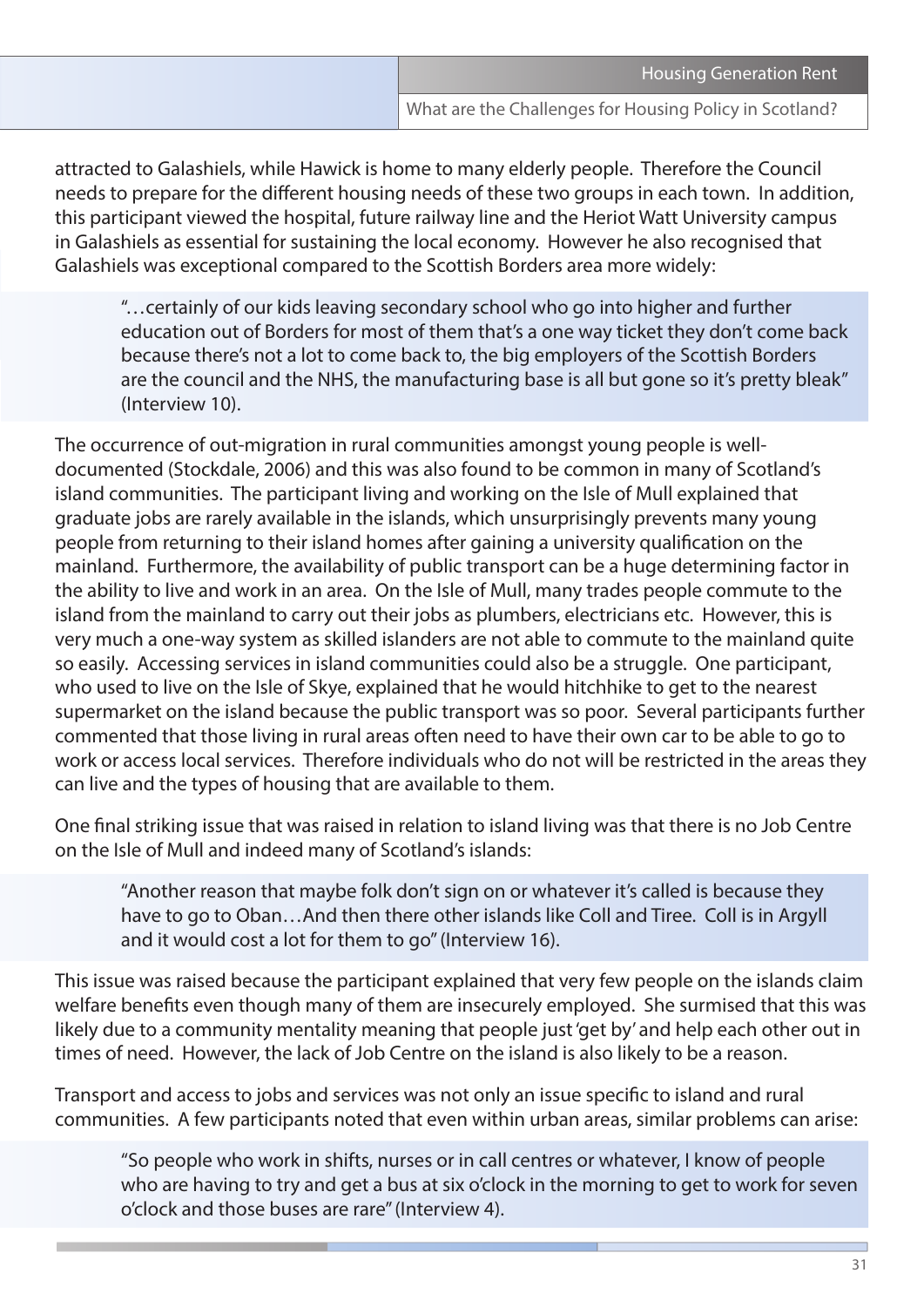What are the Challenges for Housing Policy in Scotland?

Housing is therefore intertwined with jobs and transport. Young people looking for a place to live do not simply have to contend with rent levels, quality and security of tenancy. They may find a PRS property that is affordable and in good condition but it is in a location with poor public transport and/or a considerable distance away from the individual's workplace. Some participants pointed out that one benefit of the PRS is that such properties are often located in city centres, which means they are close to people's jobs and there are good transport links. This contrasts with social housing which is usually situated on the outskirts. However, city centre properties may incur some of the highest rent levels. Furthermore, for those who do not work in city centres, PRS properties which are affordable, in good condition and come with good public transport links may be more difficult to come by.

#### *The Interweaving of Housing, the Economy and Politics*

The wider labour market and political context underpins much of the qualitative data presented thus far, and therefore housing cannot be fully understood without positioning it within this broader context. Unemployment, low-paid and insecure contracts along with welfare reform and rising personal debt are closely linked to the challenges that Generation Rent face.

#### *A 'Lost Generation'*

Participants asserted that young people today are financially poorer than previous generations due to high unemployment, lower wages and insecure contracts. Young people's precarious labour market position in turn has a direct impact on their ability to get on property ladder:

"Locally here the economy's pretty flat and there's not a lot to cement younger people here, because the jobs aren't here. So if there's no jobs they can't access the housing; they're alternatively dependent on housing benefit or low-wage part-time work and that's difficult to get the wherewithal to satisfy the mortgage company" (Interview 10).

The increase in young people working on a zero-hours contract basis was highlighted as a particular problem. With regards to homeownership it was recognised that mortgage lenders would not lend to individuals with such insecure income. Furthermore, inconsistent and low wages make it difficult for a young person to save enough money for a deposit to get them on to the property ladder unless, perhaps, they are able to remain living with their parents for a lengthy period of time. Therefore, becoming a homeowner was seen as particularly difficult for these young people.

For those living in the PRS, instability of income could mean that young tenants were not always able to pay their monthly rent. Even if they attempted to collect welfare benefits to cover their rent during these months of no pay, the benefits system was often slow and complicated. This time-consuming process could easily result in a tenant getting into rent arrears, putting their tenancy into jeopardy. One participant feared that this situation would worsen with the rolling out of Universal Credit this year. As one participant discussed, to avoid accumulating rent arrears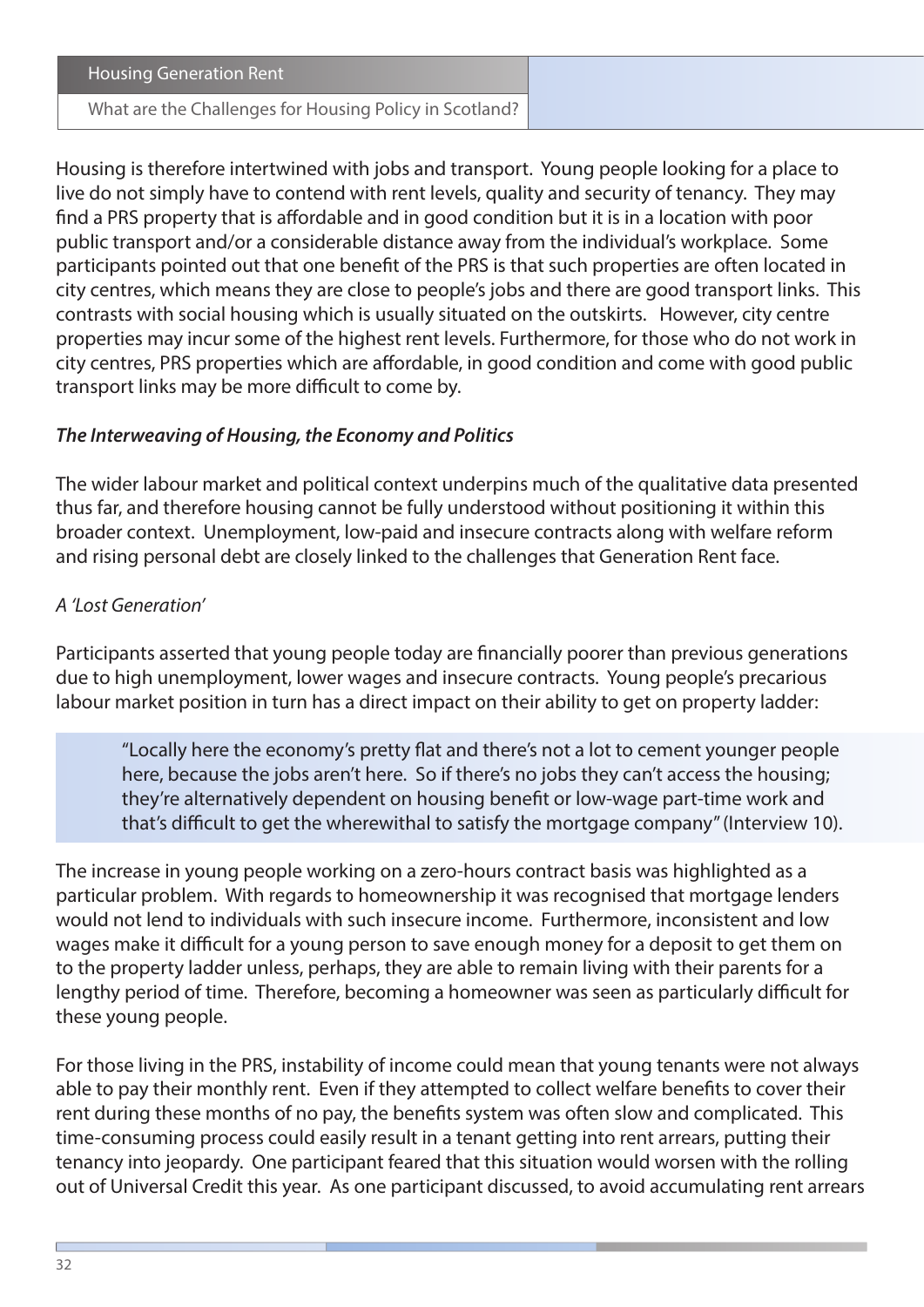and risking eviction, many people turn to pay-day loan companies to cover their monthly rent. Not only does their insecure employment make it difficult to pay rent; paying back these loan companies which charge extremely high interest rates can become near impossible for many people.

"Of course that is never the solution to the problem because then what happens is that it just rolls over into the next month and they are still in the same situation and they have now got this debt that they have to pay off as well as the rent arrears that are still going to be there at the end of next month because they have still got to pay next month's rent" (Interview 2).

In addition to debt accumulated through rent arrears, some participants briefly acknowledged the high level of student debt that many young people now leave university with. Furthermore, one of the interviewees felt that young people are more materialistic compared to previous generations and that there has been a cultural shift from using savings to buy an expensive item to paying for these items with a credit card. Therefore, she argued that for some young people, debt has become seen as socially acceptable despite its damaging consequences.

Underpinning the conversations about unemployment, zero-hours contracts, welfare reforms and debt was a fear that many young people in the PRS are living in poverty and that this would continue to increase (Aldridge and Kenway, 2014). Poverty was manifest through the growing use of food banks which several of the participants referenced. This growth in food banks was further connected to the increasing use of benefit sanctioning. Whilst many of the participants detailed the problems of recent welfare reforms such as the 'bedroom tax', caps on LHA and the expansion of the SAR, sanctioning was viewed as the biggest threat to young people's wellbeing:

"The problem is, young people get sanctioned and engage with support networks to maybe get money to get by. When they get sanctioned again, automatically they're sanctioned for longer. So first it's a four week sanction and then next time it's an eight week sanction and then next time it's another sanction. That's a real shift, that's a real change. That's why we're seeing a lot of problems with food banks and things like that. This sanction system has rocketed." (Interview 5).

Several of the participants stated an expectation that the sanctioning issue will continue to grow with the rolling out of Universal Credit as more responsibility will be placed on welfare recipients for managing their money. However, a few noted that welfare recipients are not the only group to be reliant on food banks and that those experiencing in-work poverty were also making use of them.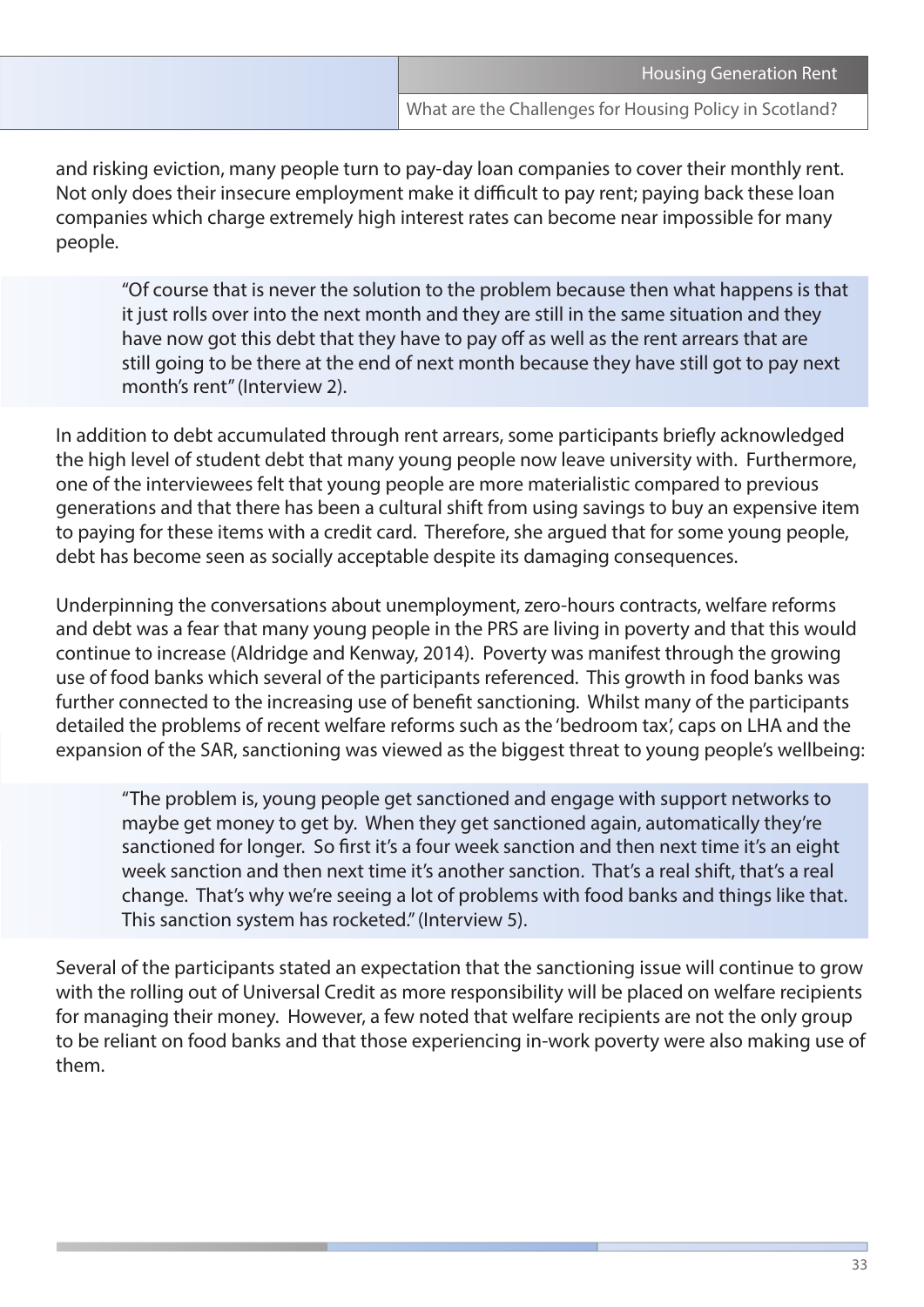## **Conclusions**

'Generation Rent' face considerable challenges navigating the housing market. Homeownership and renting in the social sector are increasingly unobtainable for this age group, with aspiring homeowners likely to be living in the PRS for substantially longer than planned. Some wishing to rent in the social sector may never achieve this goal while others may take drastic action by trying to access this sector through the homeless route. Consequently, there is a strong possibility that young people in the PRS could find themselves living in this sector for most of their lives.

Compared to their parent's generation, young people today are more likely to be unemployed or employed on low-income, insecure and/or zero-hours contracts. This has a substantial impact on their ability to meet housing costs as they do not know from one month to the next if they will be able to pay their rent. To avoid this, some turn to food banks, payday loan companies or live in fuel poverty in order to pay their rent. This situation has been compounded by the previous UK Coalition Government's welfare reforms and the increasing use of sanctioning which restricts welfare recipients' money further. The reality of living on a low-income makes it even more difficult for young people to save enough in order to realise their aspirations for homeownership, resulting in them becoming trapped in the PRS.

Whilst the flexibility of the PRS was emphasised, there were significant concerns about the challenges of living within the sector due to insecurity, cost and quality. Although there was recognition of variances amongst landlords, it was nonetheless vulnerable young people who had to endure the harsh reality of landlords failing to meet their responsibilities. The Scottish Government is currently undergoing a consultation about increasing regulation within the PRS. Primarily it is concerned with offering more security in this sector by applying stricter grounds for repossession and creating longer tenancy agreements. An underpinning goal of this is to clamp down on 'revenge evictions' as landlords will no longer be able to get rid of tenants because they have asked for repairs, or are perceived as 'difficult'. Extending the length of tenancy agreements would also enable households to put down 'roots' and create a home for themselves, and their families. The key challenge is to balance the rights of tenants with the rights of landlords. However, whilst creating longer tenancy agreements is likely to be welcomed by many tenants, it is unclear if the issue of affordability will be alleviated through these proposals as rent control is not on the agenda (Generation Rent, 2015). The issue here is not only the gap between social and private sector rents in Scotland, but also that demand (and thus rents) are higher in areas with thriving labour markets. There is a geography of (un)affordability across the country. With regards to quality, additional resources are required to enable local authorities to enforce existing PRS legislation (e.g. 2011 Act), and tackle problems associated with overcrowding and poor conditions.

For those who cannot access any independent housing and who cannot rely on their parents for assistance, homelessness is usually the result. The ending of PRS tenancy agreements is a leading cause of homelessness, yet the PRS is also being increasingly relied upon to provide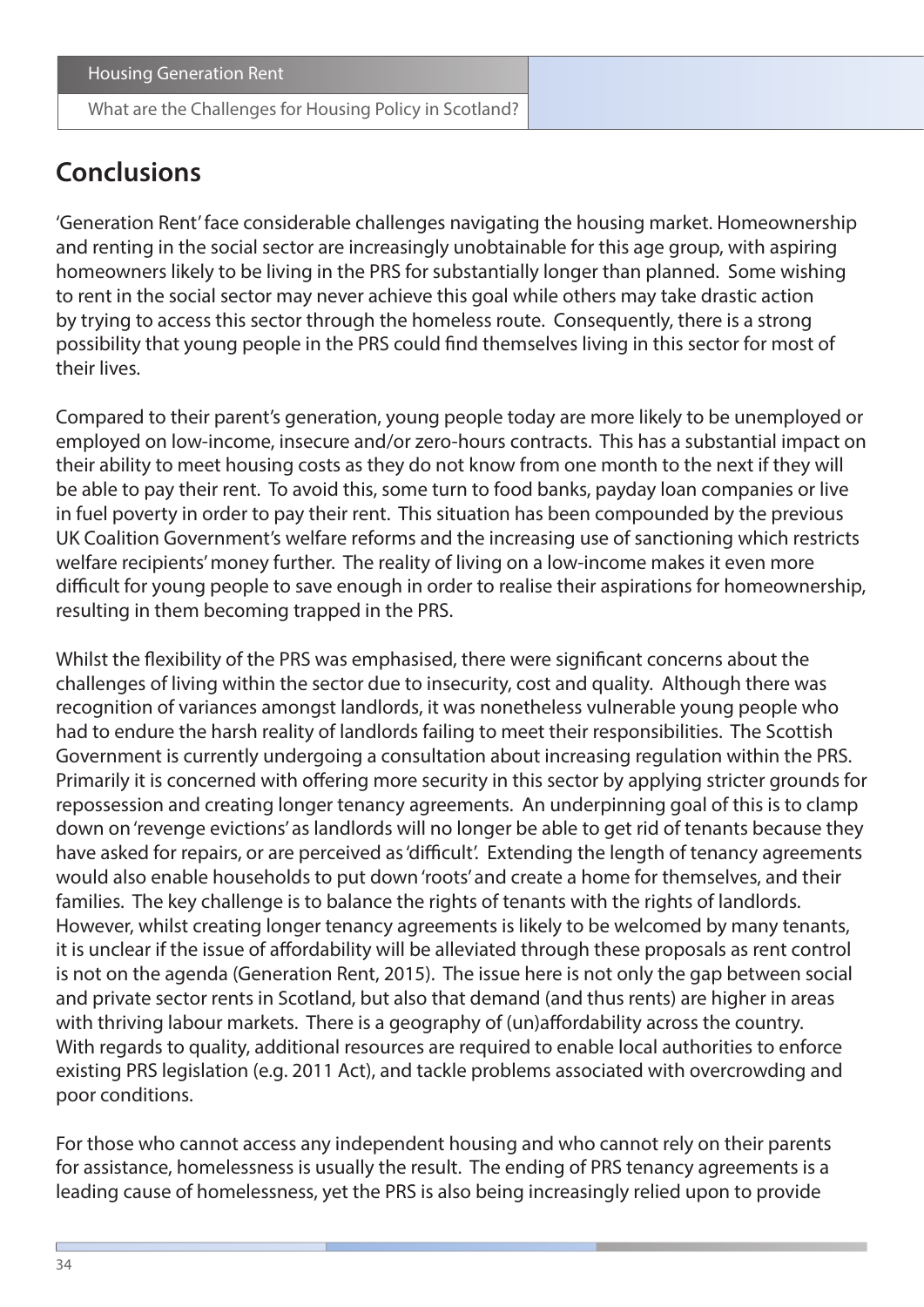housing for homeless people. This is being done through Private Sector Leasing Schemes, which essentially involves the council taking over the management of a PRS property and using Housing Benefit to pay the private landlord to allow a homeless individual or family to live there. Such schemes have become necessary due to a chronic shortage of social housing and a reluctance of private landlords to let to what are perceived as potentially 'risky' individuals. This pragmatic solution nonetheless raises an important public policy question as to the best way to target scarce resources to meet affordable housing need. This research underlines the importance of continuing to invest in affordable housing. This includes traditional social rented housing as well as low-cost homeownership and mid-market rent products. Young people are a diverse group with different needs. Policy solutions need to reflect this. Linked to this, more housing support is needed for those vulnerable young people who are currently in danger of falling through the welfare-safety net.

Finally, the experiences of young people living in the PRS are further diversified by geography, especially between urban and rural areas. Aberdeen and Edinburgh are particularly problematic areas in terms of PRS affordability and there have been highly publicised pockets of slum conditions such as the case of Govanhill in Glasgow. Rural and island living pose their own sets of challenges due to holiday homes and remote living creating supply issues of affordable PRS properties. The local labour market in rural areas also have a key influence on the housing opportunities as do public transport links. The case studies highlight the importance of understanding the micro-geographies of housing markets: house and rental prices, the tenure structure, and the demographics of the local population and their subsequent housing needs, vary depending on location. The policy solutions necessary in one area of Scotland, may therefore not necessarily be relevant across the whole country. A more nuanced understanding of these spatial differences is critical.

The interconnections between housing and labour markets underlines the need to think beyond 'housing policy' solutions. The challenges facing Generation Rent cannot be addressed by housing alone. Austerity, welfare reform and the growth of Britain's low-wage economy are significant. With the election of a new UK Conservative Government in May 2015, which seems set on implementing further welfare reforms and austerity measures, the financial situations of young people, particularly those reliant on social security benefits, are likely to worsen. Although the Scottish Government's consultation on the PRS is to be applauded, many of the difficulties faced by Generation Rent stretch far beyond housing and therefore to fully assist these young people, housing should be considered within its broader context. Tensions within the current devolution settlement may however make this difficult for the Scottish Government to achieve, given social security remains in the main a reserved power.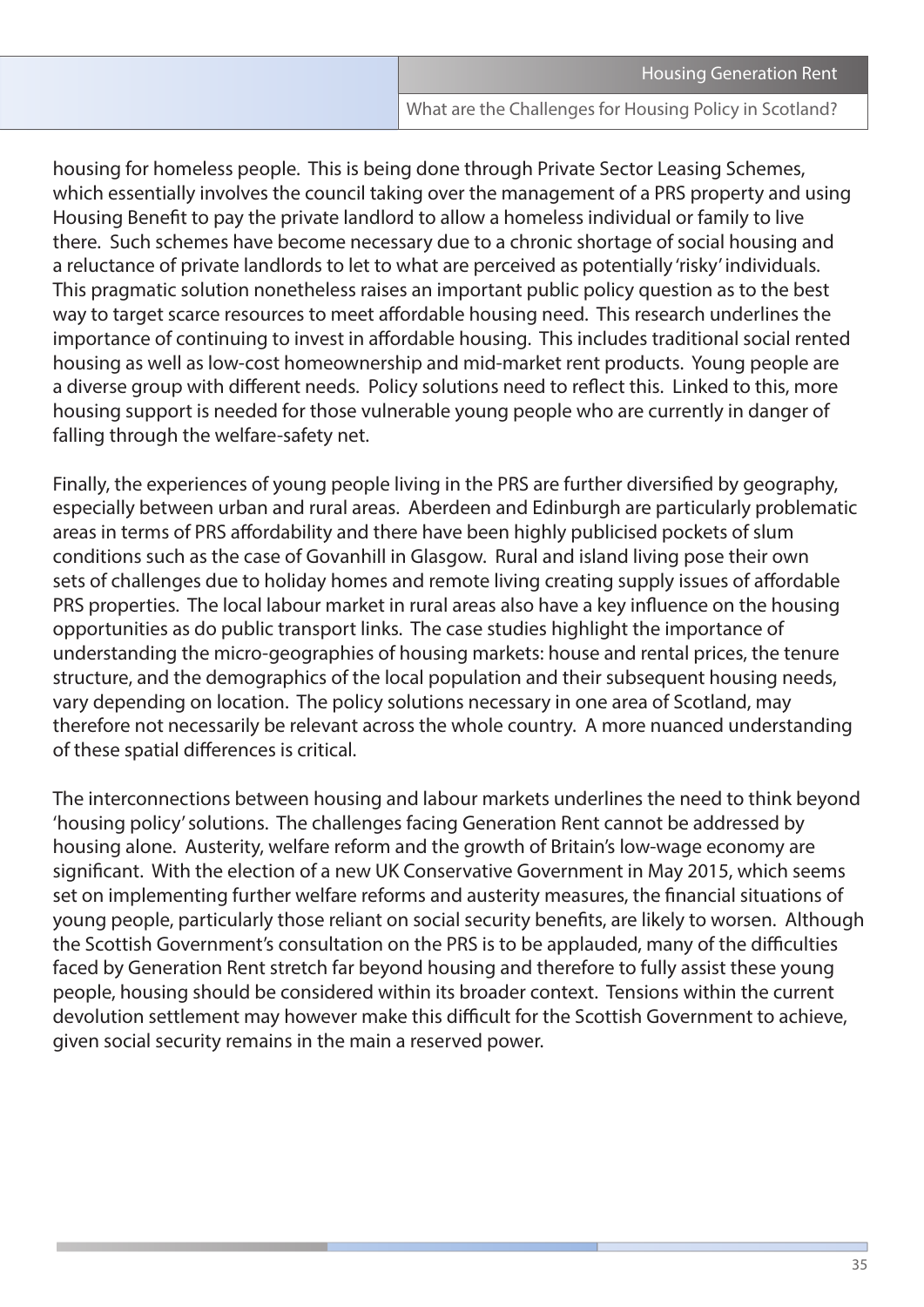#### *Further Research*

This study has highlighted several challenging areas faced by Generation Rent as well as crucially contextualising housing within the wider economic and political climate that Scotland currently finds itself in. The sample used to generate these findings consisted of a relatively small group of key-actors with professional interests in the topic. While their insights and knowledge have proven to be valuable, further qualitative research should investigate the issues raised from the perspectives of young people and PRS landlords. Such an endeavour is currently underway with a mixed-methods project titled 'Mind the (Housing) Wealth Gap: Intergenerational Justice [and Family Welfare'](http://wealthgap.wp.st-andrews.ac.uk/) which has included the voices of young people as part of a bigger study concerning housing wealth and inequality. However, additional research underpinned by some of the challenges noted in this study would also be valuable such as:

- An in-depth exploration of the PRS experiences of different sub-groups of tenants, with a focus on those at the more precarious end of the PRS. In particular, there is a knowledge gap concerning the views of 16-17 year olds, LGBT youth, minority ethnic groups, young carers and young people suffering from mental health and/or addictions.
- Exploring diversity amongst PRS landlords, focusing on landlords' motivations and their lettings strategies. In the Scottish context, research might also consider attitudes to the current PRS consultations.
- Further investigation of the intersection between PRS experiences and geographical location, though broadening out the number and type of case studies, and also by combining qualitative research with a more quantitative (HNDA) analysis.

Crucially, with the rolling out of Universal Credit in 2015 and the likelihood of further welfare reform, it is expected that the current challenges faced by Generation Rent will continue and evolve. Therefore it will be necessary to monitor the impact of these on-going welfare changes and understand their implications for housing policy. Many young people will continue to be disadvantaged by the current housing market. It is critical, therefore, that any further research in this area considers housing as being an intrinsic part of a much broader social, economic and political context.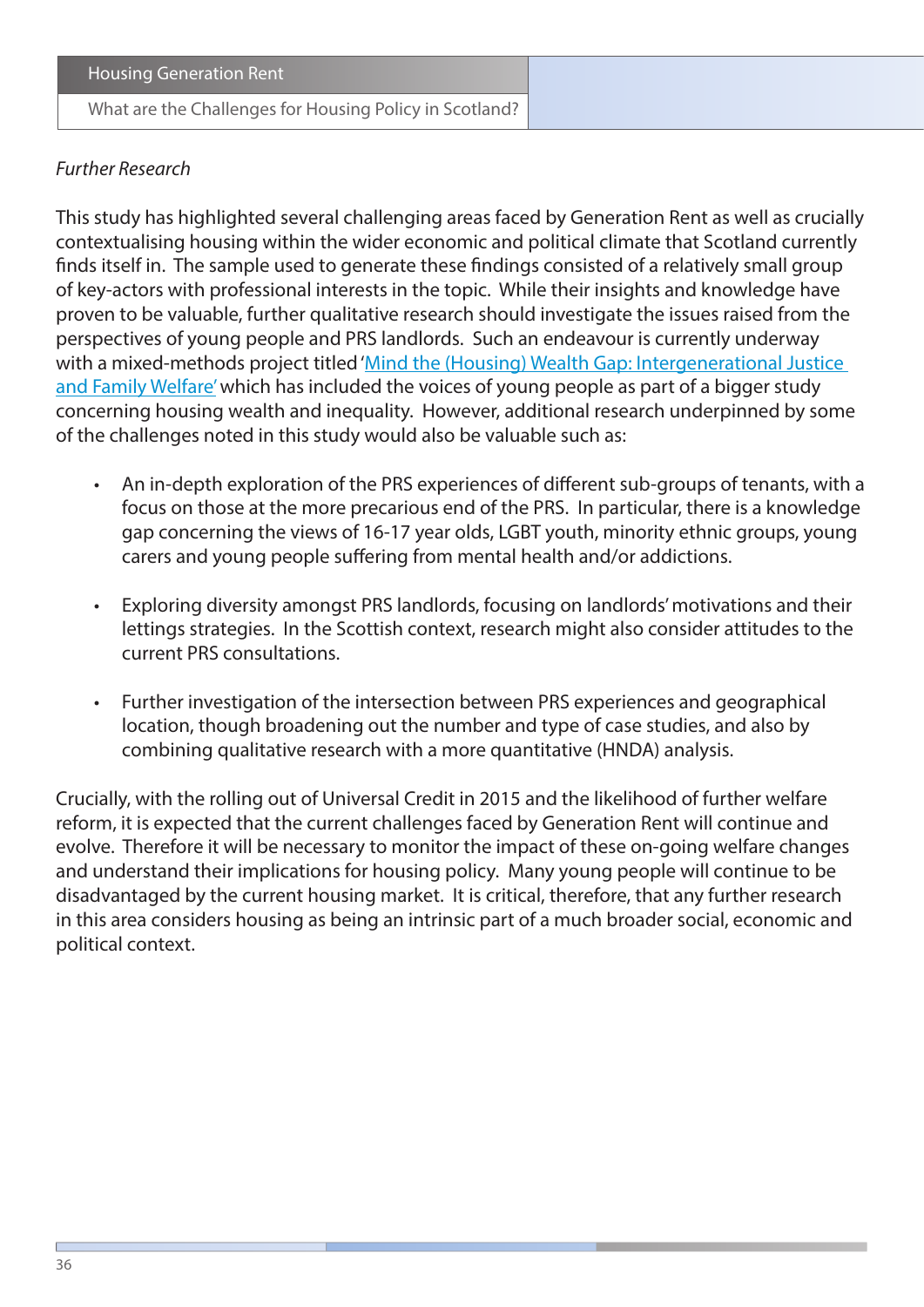## **References**

Aberdeen City Council, (2012) *Aberdeen local housing strategy 2012 – 2017* [online]. Available at: [http://www.aberdeencity.gov.uk/nmsruntime/saveasdialog.asp?lID=56242&sID=21737.](http://www.aberdeencity.gov.uk/nmsruntime/saveasdialog.asp?lID=56242&sID=21737) [Accessed 17 March 2015]

Aldridge, H., and Kenway, P., (2014) *Referendum briefing: housing and low-income in Scotland*. York: Joseph Rowntree Foundation.

Allen, C., (2008) *Housing market renewal and social class*. London: Routledge.

Andres, L., and Adamuti-Trache, M., (2008) Life-course transitions, social class, and gender: a 15 year perspective of the lived lives of Canadian young adults. *Journal of Youth Studies*, vol. 11(2), pp. 115 – 145.

Beatty, C., Cole, I., Kemp, P., Marshall, B., Powell, R. and Wilson, I., (2012) *Monitoring the impact of changes to the Local Housing Allowance system of housing benefit: summary of early findings*. Sheffield: Department for Work and Pensions.

Blunt, A. and Dowling, R., (2006) *Home*. Oxon: Routledge.

Charmaz, K., (2014) *Constructing grounded theory*. London: Sage.

Clapham, D., Mackie, P., Orford, S., Buckley, K., Thomas, I., Atherton, I. and McAnulty, U., (2012) *Housing options and solutions for young people in 2020*. York: Joseph Rowntree Foundation.

Clegg, S., Coulter, A. and Edwards, G. (2007) *Housing aspirations*. Edinburgh. Scottish Government Social Research.

De Santos, R., (2012b) *Homes fit for families? The case for stable private renting*. London: Shelter.

Doling, J., (2012) Housing and demographic change. In. R. Ronald and M. Elsinga (eds.) *Beyond home ownership: housing, welfare and society*, pp. 31 – 50. London: Routledge.

Dundee City Council, (2013) *Local housing strategy 2013 – 2018* [online]. Available at: [http://](http://www.dundeecity.gov.uk/sites/default/files/publications/LHS%202013%20-%2018%20Final.pdf) [www.dundeecity.gov.uk/sites/default/files/publications/LHS%202013%20-%2018%20Final.pdf.](http://www.dundeecity.gov.uk/sites/default/files/publications/LHS%202013%20-%2018%20Final.pdf) [Accessed 26 March 2015]

Easthope, H., (2004) A place called home. *Housing, Theory and Society*, vol. 21 (3), pp. 128 – 138.

ECOTEC (2009) *Young people's housing transitions*. York: Joseph Rowntree Foundation.

Edwards, L., (2005) *Home truths: the reality behind our housing aspirations*. London: Shelter.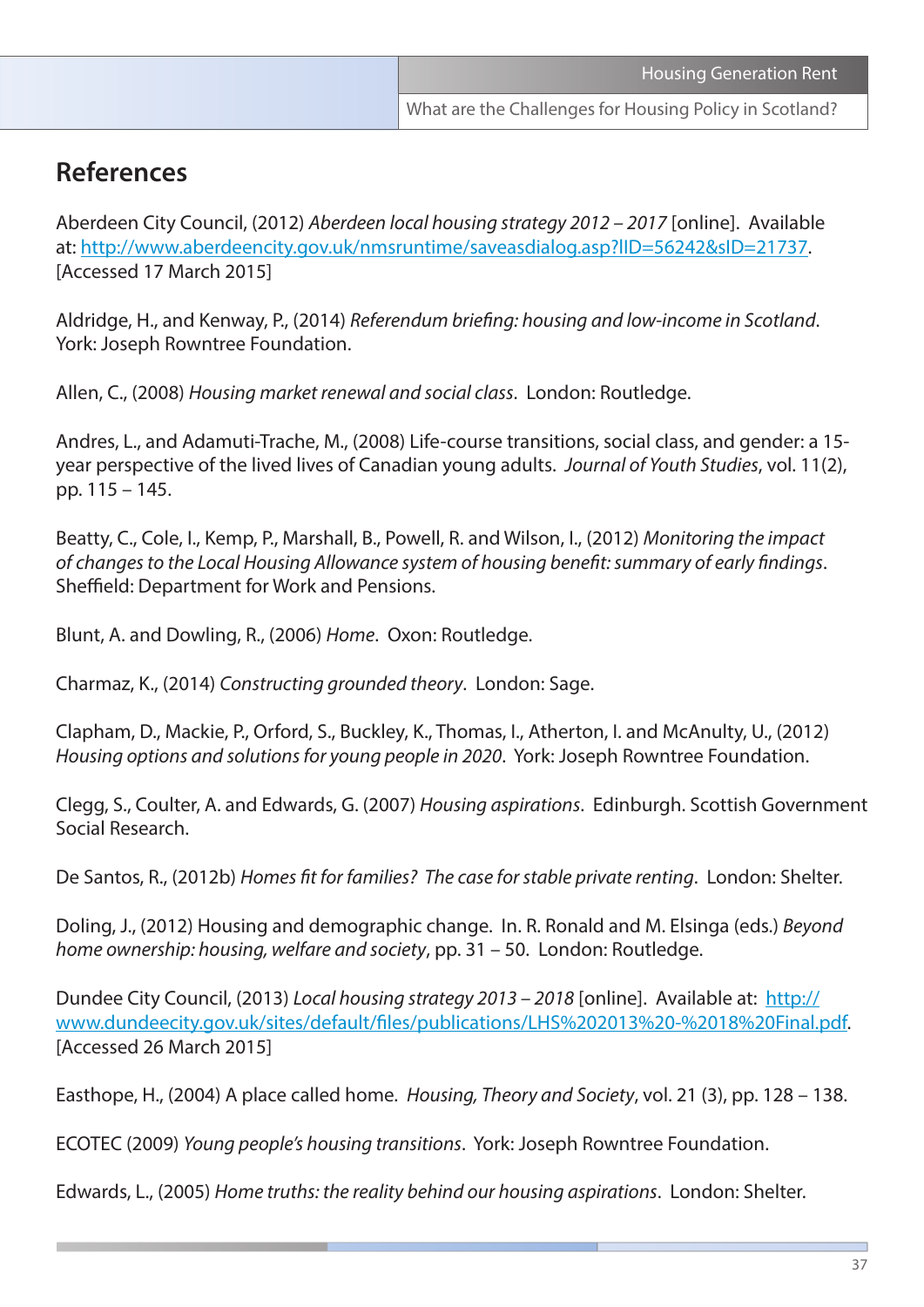What are the Challenges for Housing Policy in Scotland?

Fife Housing Partnership, (2011a) *Local Housing Strategy 2010-2015: Local Housing Strategy Update 2011* [online]. Available at [http://admin.1fife.org.uk/uploadfiles/publications/LHS%20](http://admin.1fife.org.uk/uploadfiles/publications/LHS%20Update%202011%20Consultation%20draft1.pdf) [Update%202011%20Consultation%20draft1.pdf](http://admin.1fife.org.uk/uploadfiles/publications/LHS%20Update%202011%20Consultation%20draft1.pdf) [Accessed 26 March 2015].

Fife Housing Partnership, (2011b) *Private Sector Approach* [online]. Available at [http://](http://publications.1fife.org.uk/uploadfiles/publications/LHS%209%20-%20Private%20Sector%20Approach%20for%20the%20LHS%202011.pdf) [publications.1fife.org.uk/uploadfiles/publications/LHS%209%20-%20Private%20Sector%20](http://publications.1fife.org.uk/uploadfiles/publications/LHS%209%20-%20Private%20Sector%20Approach%20for%20the%20LHS%202011.pdf) [Approach%20for%20the%20LHS%202011.pdf](http://publications.1fife.org.uk/uploadfiles/publications/LHS%209%20-%20Private%20Sector%20Approach%20for%20the%20LHS%202011.pdf) [Accessed 26 March 2015].

Furlong, A., Cartmel, F., Biggart, A., Sweeting, H., and West, P., (2003) *Youth transitions: patterns of vulnerability and processes of social inclusion.* Edinburgh: Scottish Executive Social Research.

Generation Rent (2015) *The Renters' Manifesto: a blueprint for building a new sector in 2015:* [https://](https://d3n8a8pro7vhmx.cloudfront.net/npto/pages/96/attachments/original/1431438575/Queens_Speech_v5.pdf?1431438575) [d3n8a8pro7vhmx.cloudfront.net/npto/pages/96/attachments/original/1431438575/Queens\\_](https://d3n8a8pro7vhmx.cloudfront.net/npto/pages/96/attachments/original/1431438575/Queens_Speech_v5.pdf?1431438575) [Speech\\_v5.pdf?1431438575](https://d3n8a8pro7vhmx.cloudfront.net/npto/pages/96/attachments/original/1431438575/Queens_Speech_v5.pdf?1431438575)

Kemp, D., (2014) *Having and Keeping a Home: Steps to Preventing Homelessness among Young People – Follow Up. Submission from Scottish Borders Council* [online]. Available at: [http://www.](http://www.scottish.parliament.uk/S4_EqualOpportunitiesCommittee/General%20Documents/eocsbc.pdf ) [scottish.parliament.uk/S4\\_EqualOpportunitiesCommittee/General%20Documents/eocsbc.pdf](http://www.scottish.parliament.uk/S4_EqualOpportunitiesCommittee/General%20Documents/eocsbc.pdf )  [Accessed 20 March 2015].

Lowe, S., Searle, B., and Smith, S.J. (2012) From housing wealth to mortgage debt: the emergence of Britain's asset-shaped welfare state. *Social Policy & Society*, vol. 11 (1), pp 1-12.

MacLennan, D., O'Sullivan, T., Maynard, K., Sila-Nowicka, K. and Walden, Y., (2013) *Growing Economies and Building Homes: Reconciling Growth and Housing Wellbeing in St Andrews* [online]. Available at [http://ggsrv-cold.st-andrews.ac.uk/chr/Uploads/Edit/file/StAHousingProject%20](http://ggsrv-cold.st-andrews.ac.uk/chr/Uploads/Edit/file/StAHousingProject%20-%20Final.pdf) [-%20Final.pdf](http://ggsrv-cold.st-andrews.ac.uk/chr/Uploads/Edit/file/StAHousingProject%20-%20Final.pdf) [Accessed 24 March 2015].

Mallett, S., (2004) Understanding home: a critical review of the literature. *Sociological Review,* vol. 52 (1), pp. 62 – 89.

McKee, K.; Moore, T.; and Muir, J. (2014) Briefing paper 1: The Big Society and Welfare Reform, *The Big Society, Localism and Housing Policy* [online]. Available at: [http://bigsocietylocalismhousing.](http://bigsocietylocalismhousing.co.uk/wp-content/uploads/2012/08/ThematicReport1.pdf) [co.uk/wp-content/uploads/2012/08/ThematicReport1.pdf](http://bigsocietylocalismhousing.co.uk/wp-content/uploads/2012/08/ThematicReport1.pdf) [Accessed 27 May 2015].

McKee, K., and Phillips, D., (2012) Social Housing and Homelessness Policies: reconciling social justice and social mix. In G.Mooney and G.Scott (eds) *Social Justice and Social Policy in Scotland*, pp. 227-242. Bristol: Policy Press.

McKee, K., (2015) Briefing paper 6: Young people, homeownership and the fallacy of choice, *Mind the (Housing) Wealth Gap* [online]. Available at: [http://wealthgap.wp.st-andrews.ac.uk/](http://wealthgap.wp.st-andrews.ac.uk/files/2013/02/No-06-Fallacy-of-Choice1.pdf) [files/2013/02/No-06-Fallacy-of-Choice1.pdf](http://wealthgap.wp.st-andrews.ac.uk/files/2013/02/No-06-Fallacy-of-Choice1.pdf) [Accessed 27 May 2015].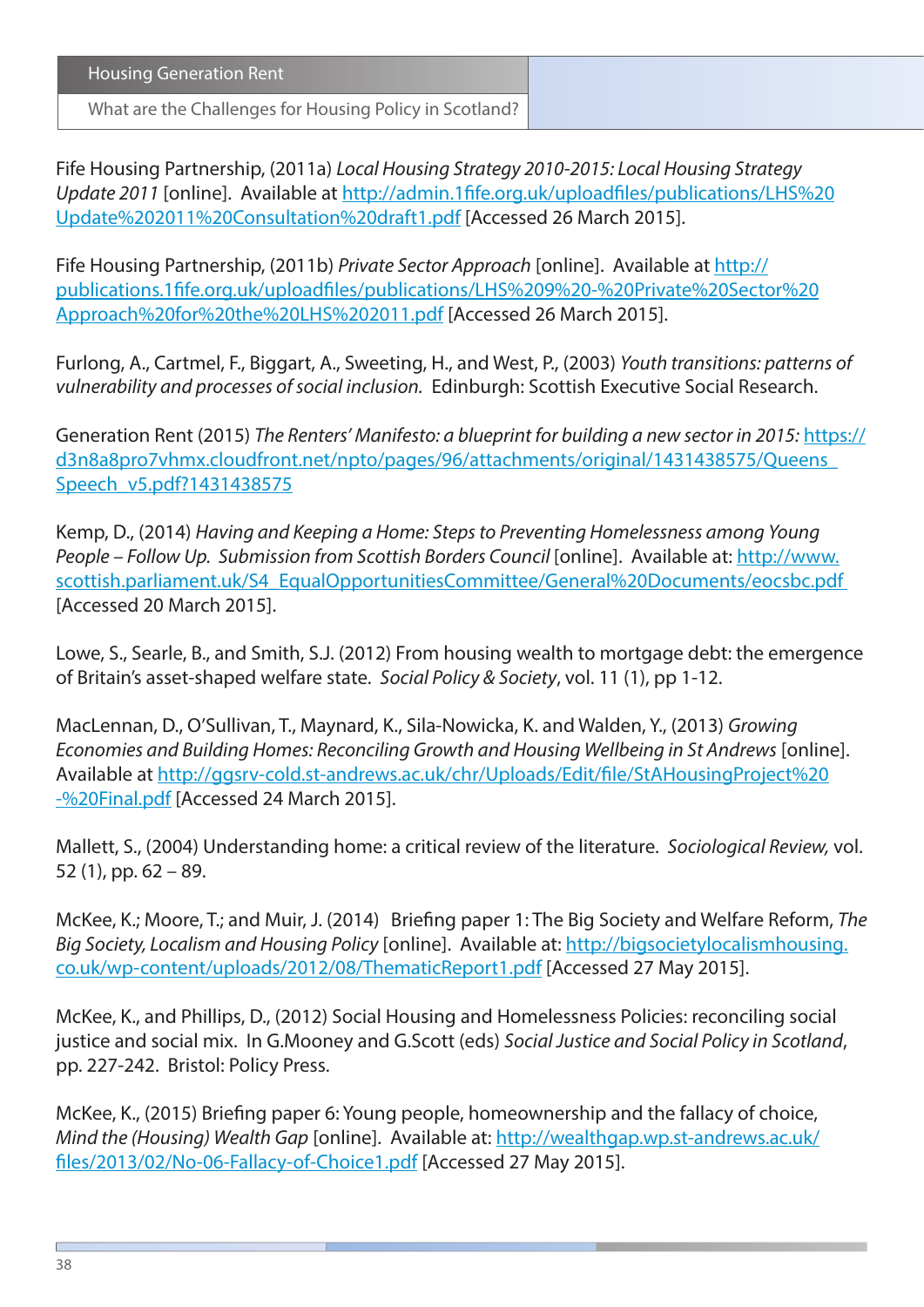McKee, K., (2012) Young people, homeownership and future welfare. *Housing Studies*, vol. 27 (6), pp. 853 – 862.

McKee, K. (2011) Challenging the Norm? The 'Ethopolitics' of Low Cost Homeownership in Scotland. *Urban Studies* vol. 48 (16), pp. 3397-3411.

Molgat, M., (2007) Do transitions and social structures matter? How 'emerging adults' define themselves as adults. *Journal of Youth Studies*, vol. 10 (5), pp. 495 – 516.

Monk, S., Williams, P. and Whitehead, C., (2011) Home-ownership. In. *Response to the Labour Party housing policy review.* York: Joseph Rowntree Foundation.

Moore, T., (2013) Briefing paper 5: Where are young people living? Understanding the housing options of 18-35 year olds in the UK, *Mind the (Housing) Wealth Gap* [online]. Available at [http://](http://wealthgap.wp.st-andrews.ac.uk/files/2013/02/WealthGap_No_05_Where_are_young_people_living.pdf) wealthgap.wp.st-andrews.ac.uk/files/2013/02/WealthGap\_No\_05\_Where\_are\_young\_people [living.pdf](http://wealthgap.wp.st-andrews.ac.uk/files/2013/02/WealthGap_No_05_Where_are_young_people_living.pdf) [Accessed 27 May 2015].

Muir, J. and McKee, K., (2015) Briefing 3: Devolution, Localism and Social Housing. *The Big Society, Localism and Housing Policy* [online]. Available at: [http://bigsocietylocalismhousing.co.uk/wp](http://bigsocietylocalismhousing.co.uk/wp-content/uploads/2012/08/Thematic-Report-3.pdf)[content/uploads/2012/08/Thematic-Report-3.pdf](http://bigsocietylocalismhousing.co.uk/wp-content/uploads/2012/08/Thematic-Report-3.pdf) [Accessed 27 May 2015].

National Records of Scotland, (2011) *Scotland's Census 2011: Shaping our Future* [online]. Available at<http://www.scotlandscensus.gov.uk/>[Accessed 6 March 2015].

Pattison, B., Diacon, D and Vine, J., (2010) *Tenure trends in the UK housing system: will the private rented sector continue to grow?* Leicestershire: Building and Social Housing Foundation.

Pearce, J. and Vine, J., (2014) Quantifying residualisation: the changing nature of social housing in the UK. *Journal of Housing and the Built Environment*, vol. 29, 657 – 675.

Perry, J., Williams, M., Sefton, T. and Haddad, M., (2014) *Emergency use only: understanding and reducing the use of food banks in the UK*. Oxford: Oxfam GB.

Pevalin, D.J., Taylor, M.P., and Todd, J., (2008) The dynamics of unhealthy housing in the UK: a panel data analysis. *Housing Studies*, vol. 23 (5), pp. 679 – 695.

Robertson, L., Little, S. and Simpson, S., (2014) *Qualitative research to explore the implications for private rented sector tenants and landlords of longer term and more secure tenancy options*. Edinburgh: Scottish Government.

Rugg, J. and Quilgars, D., (2015) Young people and housing: a review of the present policy and practice landscape. *Youth and Policy*, no. 114, pp. 5 – 16.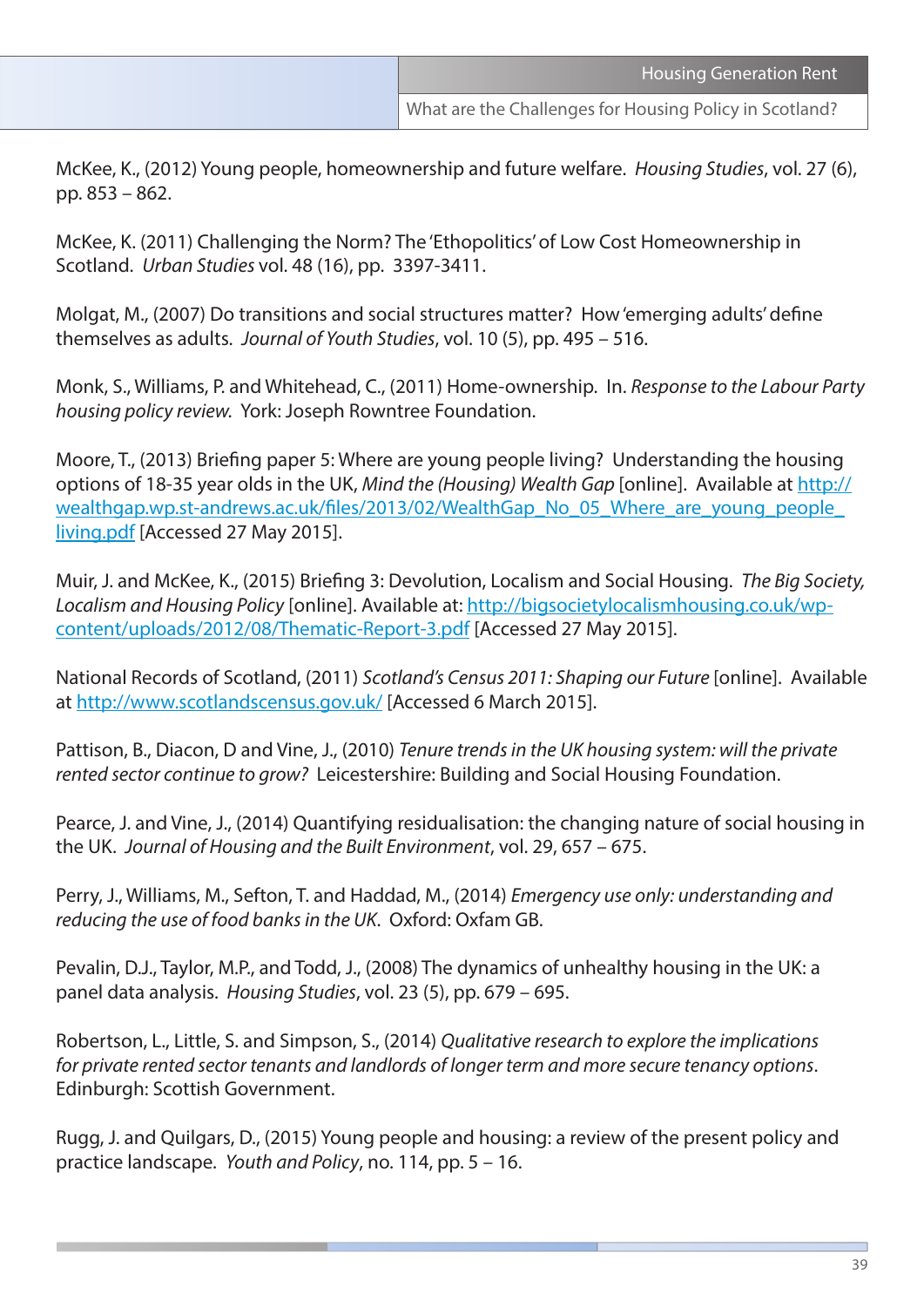What are the Challenges for Housing Policy in Scotland?

Satsangi, M., McCall, V. and Greasley-Adams, C., (2015) *Understanding the housing needs of older owner-occupiers*. Stirling: University of Stirling.

Scottish Borders Council, (2012) *Scottish Borders Council Local Housing Strategy 2012-17* [online]. Available at [http://www.scotborders.gov.uk/directory\\_record/13982/local\\_housing\\_](http://www.scotborders.gov.uk/directory_record/13982/local_housing_strategy_2012-2017) strategy 2012-2017 [Accessed 6 March 2015].

Scottish Government, (2011) *Evidence of the impact in Scotland of increasing the shared accommodation rate age threshold to 35*. Edinburgh: Scottish Government.

Scottish Government, (2013) *A place to stay, a place to call home: a strategy for the private rented sector in Scotland.* Edinburgh: Scottish Government.

Scottish Government, (2014) *Youth Homelessness Analysis for 2013-14* [online]. Available at: [http://www.gov.scot/Topics/Statistics/Browse/Housing-Regeneration/RefTables/](http://www.gov.scot/Topics/Statistics/Browse/Housing-Regeneration/RefTables/PublicationTables2013-14) [PublicationTables2013-14](http://www.gov.scot/Topics/Statistics/Browse/Housing-Regeneration/RefTables/PublicationTables2013-14) [Accessed 17 March 2015].

Scottish Government, (2015) *Second consultation on a new tenancy for the private sector.* Edinburgh: Scottish Government.

Shelter, (2012) *Law on letting agent fees clarified* [online]. Available at [http://scotland.shelter.org.](http://scotland.shelter.org.uk/news/archive/2012/november_2012/law_on_letting_agent_fees_clarified) [uk/news/archive/2012/november\\_2012/law\\_on\\_letting\\_agent\\_fees\\_clarified](http://scotland.shelter.org.uk/news/archive/2012/november_2012/law_on_letting_agent_fees_clarified) [Accessed 28 May 2015].

Smith Commission, (2014) *Report of the Smith Commission for further devolution of powers to the Scottish Parliament.* Edinburgh: The Smith Commission.

Smith, M., Albanese, F. and Truder, J., (2014) *A roof over my head: the final report of the Sustain project.* London: Shelter and Crisis.

Sprigings, N., (2008) Buy-to-let and the wider housing market. *People, Place and Policy Online*, 2/2, pp. 76 – 87.

Stockdale, A., (2006) Migration: pre-requisite for rural regeneration? *Journal of Rural Studies*, vol. 22 (3), pp. 354 – 366.

TAYplan, (2014) *Chapter 3: Particular Housing Needs* [online]. Available at: [http://www.tayplan](http://www.tayplan-sdpa.gov.uk/publications)[sdpa.gov.uk/publications](http://www.tayplan-sdpa.gov.uk/publications) [Accessed 31 March 2015].

Walker, G. and Day, R., (2012) Fuel poverty as injustice: integrating distribution, recognition and procedure in the struggle for affordable warmth. *Energy Policy*, vol. 49, pp. 69 – 75.

Wilcox, S., (2014) *Housing Benefit size criteria: impacts for social sector tenants and options for reform.* York: Joseph Rowntree Foundation.